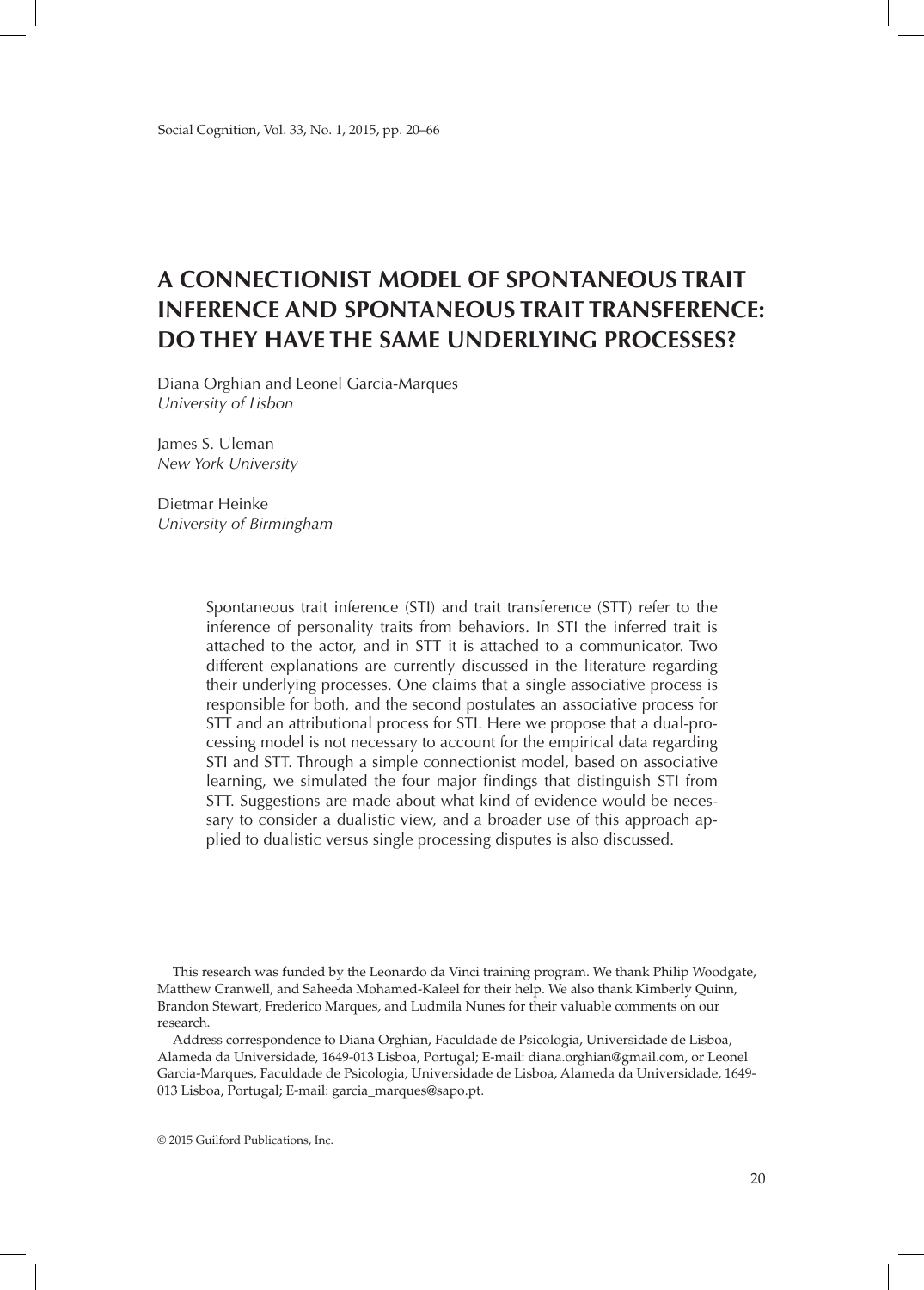Inferring traits and characteristics about others' personalities is a natural way of knowing each other; a way of organizing the complexity of the social world that allows us to predict others' behaviors and achieve cognitive control over one's environment. In everyday life, we sometimes intentionally form impressions about others' personalities from their behaviors, for instance, in a job interview. But predominantly, impressions occur without any intention and awareness of making such inferences, revealing the remarkable efficiency of this ability (Todorov & Uleman, 2002, 2003, 2004). By definition (Uleman, Newman, & Moskowitz, 1996), a spontaneous trait inference (STI) occurs when a personality trait of an actor (e.g., *honest*) is inferred from his/her behavior (e.g., "*Johnny told the cashier that he received too much change*") without an explicit intention to form an impression, or to infer a personality trait about the actor. Trait inference seems to be a natural and inherent process in the comprehension of the behavior itself (Winter & Uleman, 1984). But as in all the human cognitive processes, errors can occur. One specific example is when people misattribute the inferred traits to the wrong person, a person who does not enact the behavior in the description but who tells about it. Such errors are called spontaneous trait transference (STT; Carlston, Skowronski, & Sparks, 1995; Skowronski, Carlston, Mae, & Crawford, 1998).

In our social life, besides communication about the self, we are frequently presented with communications in which informants talk about others (e.g., a reporter describing a crime; someone gossiping about a third party). Now imagine that at the first lunchtime with your new colleague Mary, she mentions that a friend of hers, Adam, "*never votes in elections.*" From this description of Adam, you can infer that he is an *apathetic* person. But surprisingly, you may also get a sense that your colleague Mary is *apathetic* too and not even realize that you've formed this impression. Spontaneous trait transference (STT) can occur toward individuals who are merely describing someone else's behavior or who are associated with that behavior due to spatial-temporal contiguity. The fact that the inferred trait can also be transferred to an inanimate object (the case of the supersticious banana; Brown & Bassili, 2002) supports the idea that STTs are caused by incidental processes. STIs and STTs are detected with a variety of memory and reaction time measures (Skowronski et al., 1998; Todorov & Uleman, 2002; Uleman, Newman, & Moskowitz, 1996) and are generally independent of awareness of making them.

The STT effect is *per se* interesting because it can have practical and observable consequences in our lives. If an informant comments about something someone else did (gossiping situation), the impression formed about the informant's personality can be affected by the traits implied in behavior he is describing. A second example is reporters who frequently describe particular kinds of events (heroic acts, criminal/aggressive acts, etc.). Also in court cases, the testimony of witnesses may imply negative traits. These traits may rub off on the witnesses and may affect the judge's or jury's impression of the witnesses, consequently influencing the outcome of the trial. The same transference may occur when someone is accidentally seen in a particular scene (e.g., someone passing by a fight on the street is later associated with the violent trait). On a general note, the STT can be seen as a special example of interferences based on second-hand information (e.g., witness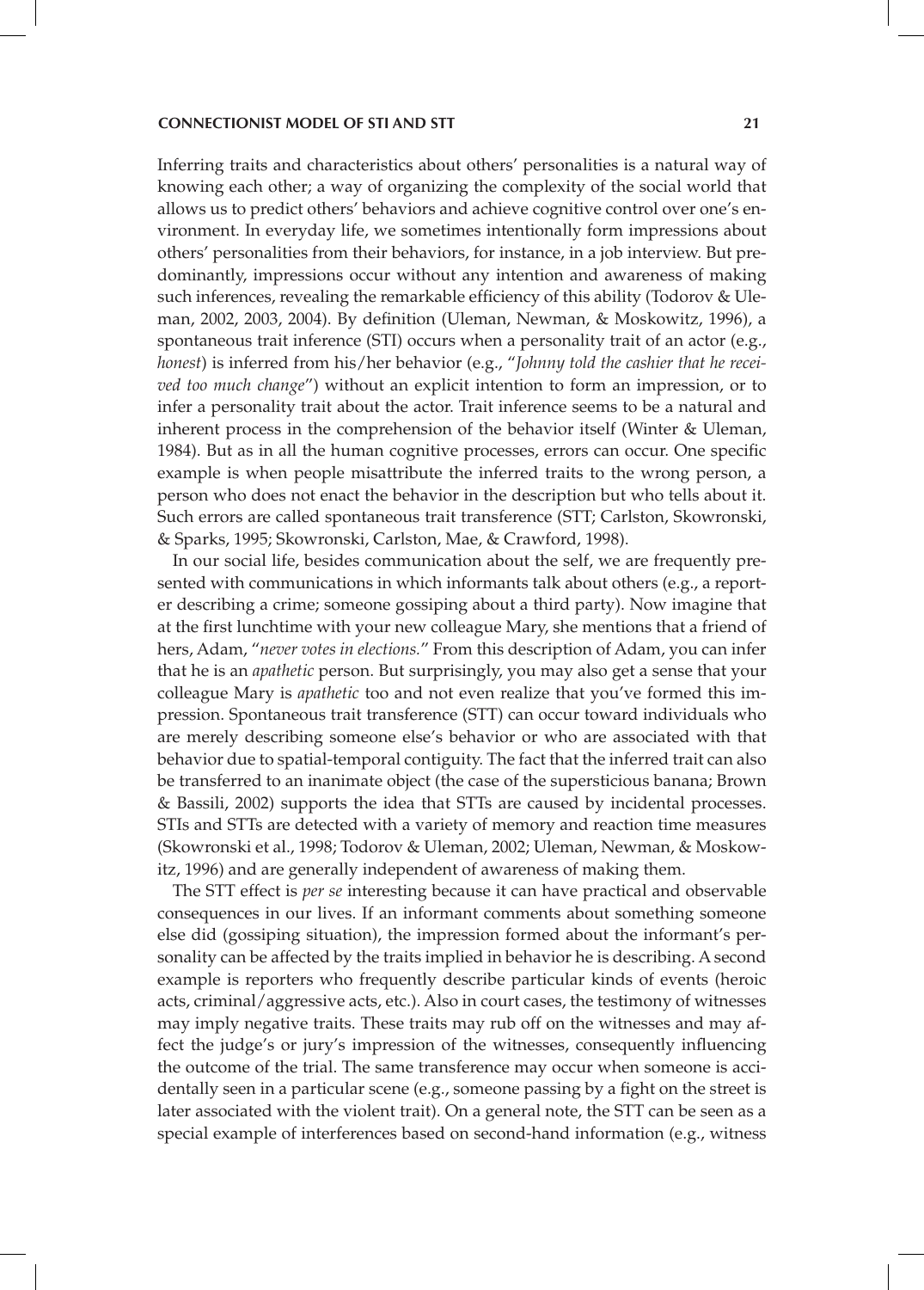statement) and STI as inferences based on first-hand information (e.g., character of the witness). We talk about personality trait transferences in the present article, but STT may extend to transference of goals, of motivations, of needs, or of other inferences made from the informant's message (for an example see Hassin, Aarts, & Ferguson, 2005).

Besides the importance of STT on its own, the discovery of STT also influenced the investigations of STI. For instance, it has focused research on the nature of the link between the person and the trait. It has also raised the question of how STI and STT differ in terms of the underlying mechanisms that produce them. Is the same process responsible for both STI and STT or are there two distinct cognitive processes behind the two phenomena? Of course, typically this question is addressed in an empirical fashion. In contrast, the present article addresses it in a theoretical fashion, that is, proposing a connectionist model of the underlying processes. To be more precise, we will propose a model of the experiments typically conducted to address this question. This way we are able to access the validity of the theoretical claim they make (e.g., two distinct processes). Moreover and importantly, we will use this model to develop new empirical studies to advance this debate.

The question regarding the processes responsible for STI and STT has been actively debated in the literature, and two views can be clearly distinguished. According to some authors, STI and STT reflect two distinct cognitive processes (e.g., Carlston & Skowronski, 2005; Crawford, Skowronski, & Stiff, 2007). STI requires an attributional process, whereas STT is based solely on simple associative links. By contrast, Bassili (Bassili, 1976; Bassili & Smith, 1986; Brown & Bassili, 2002) advanced a single process view in which both STI and STT are based on the same simple automatic associative processes. As discussed below, there are clear differences between STI and STT, and these differences have been used to argue that there are two processes. However, an associative account, omitting the attributional one, has not been ruled out.

In fact, neither of these "processes" is well specified in this literature. "Associative processes" that link one concept (a person) to another (a trait) with a single bi-directional link seem parsimonious. All this requires is the co-occurrence of a person representation (e.g., a photo) and a trait (inferred from behavior). But this provides no account of how traits are inferred from behaviors in the first place, and ignores the evidence that these inference processes do not result from simple associative links. Inferring people's traits from behavior involves not one but three links: person-trait, behavior-trait, and person-behavior. It is known that the behavior-trait link is not symmetric; people more readily infer traits from behaviors than behaviors from traits (Maass, Colombo, Colombo, & Sherman, 2001). There is also recent evidence that the semantic links between traits and behaviors, as isolated concepts, are not merely associative but causal (Kressel, 2011; Kressel & Uleman, 2010). Much is also known about links between persons and traits, and persons and behaviors, often under the heading of stereotypes (e.g., Schneider, 2004). A person's social category affects the STIs formed from their behaviors (Wigboldus, Dijksterhuis, & Knippenberg, 2003). Taken together, treating STT (and perhaps STI, as proposed by Bassili, 1976) as the result of simple associations does not account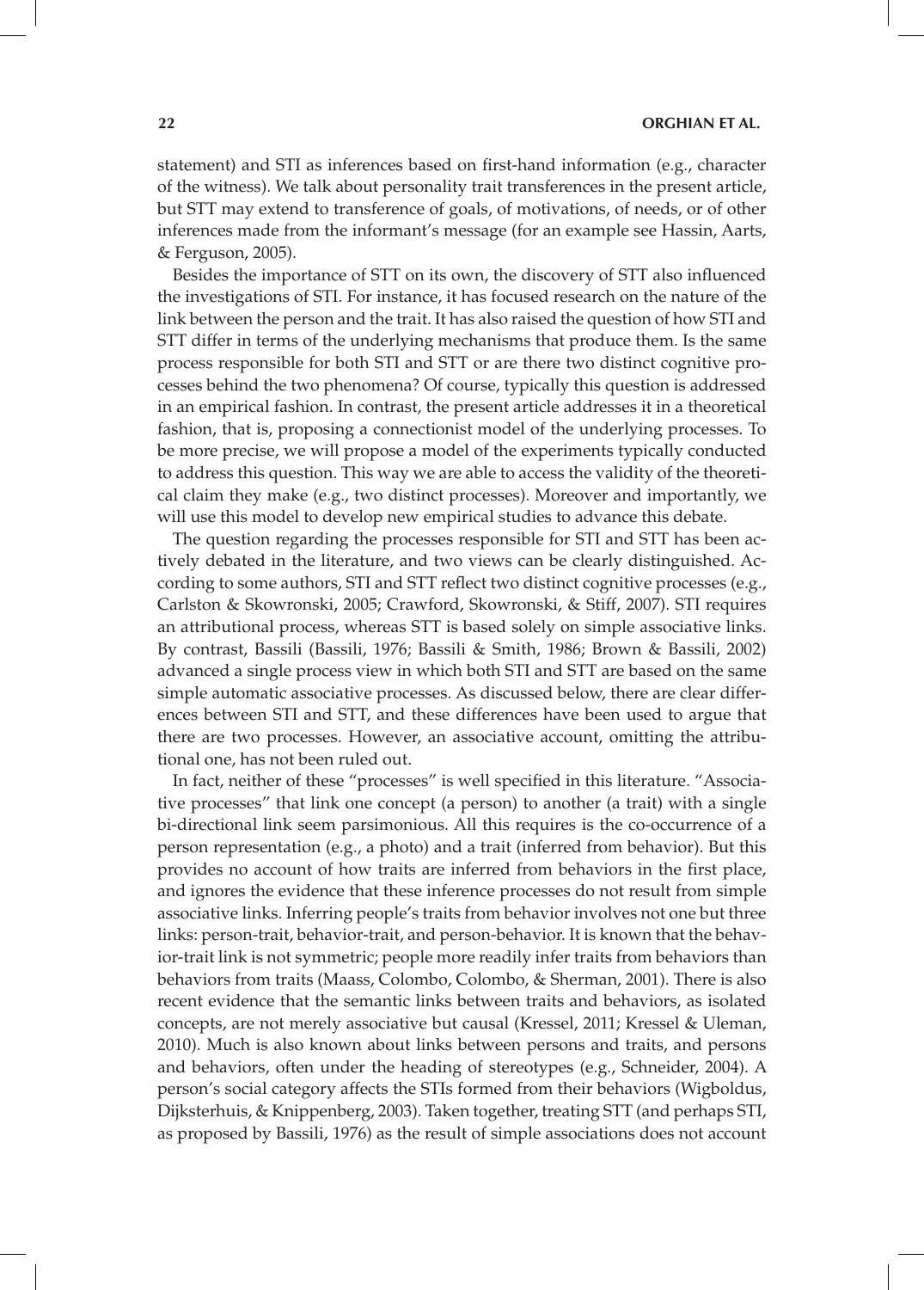for the potentially different nature and roles of actor-behavior or trait-behavior links, or possible interactions among these different types of links.

The attributional account of STI is also imperfect and misleading. To begin with, the term *attribution* is an ambiguous one. Attribution can be interpreted as giving explanations or causes to behavior (and these explanations can be related with personality traits or not) or it can be interpreted as making a dispositional (trait) inference (that can be explanatory but usually is not) from behaviors (Malle, 2003).

Regardless the clarity of the attribution process, STI actually has shown some of the features of intentional attributions as described by classic attribution theories (Heider, 1958; Jones & Davis, 1965; Kelley, 1967). STIs are sensitive to behaviors' valences, that is, the attribution made from negative behaviors, which are relatively uncommon and thus diagnostic, tend to be stronger than attribution made from positive behavior. The possibility of generalization to other traits (halo effect) is another example of how comparable STI and attribution theories can be. However the catalogue of possible similarities among attributions, STI, and STT is largely unexplored.

Another important point is STI's unintentional and largely unconscious nature which contrasts with attributions occurring consciously in response to unexpected behaviors (Clary & Tesser, 1983; Hastie, 1984; Kanazawa, 1992; Lau & Russell, 1980; Pyszczynski & Greenberg, 1981; Wong & Weiner, 1981), subjective loss of control (Pittman & Pittman, 1980; Swann, Stephenson, & Pittman, 1981), personal relevance (Berscheid, Graziano, Monson, & Dermer, 1976; Harvey, Town, & Yarkin, 1981), and failure (Diener & Dweck, 1978; Wong & Weiner, 1981). The intentionality argument is not very strong, though, because it has been recently shown that causal attribution can occur in a spontaneous way (for an example see Hassin, Bargh, & Uleman, 2002). But there is another relevant evidence that has to be attended regarding the causality of traits; Kressel and Uleman's (2010) work supports the view that attribution process is not even necessary for traits to function as causes, since traits are considered causes even in isolation.

Thus, both associative and attributional processes are very incomplete in terms of their explanation of the STI and STT phenomena since they only describe the trait-person link.

Nevertheless, the dichotomy between simple associations and attributions has served as a placeholder for explaining the differences between STI and STT. And the dominant view has been the dualistic view which says that STTs are based on simple associations between persons and traits (once traits are inferred by other processes), whereas STIs reflect different, more complex and deeper (although still unintended and largely unconscious) processes, and establish properties of persons rather than mere associations with them.

Therefore, we would like to initiate a deeper discussion of this particular dichotomy between these two processes, but also a broader debate on single versus dual processing dichotomies, which is a recurrent theme in psychological science. For example, the long-standing tradition of dual-process explanations includes explicit versus implicit memory (Schacter, 1987), amodal versus modal representations (e.g., Fodor, 1975; Barsalau, 1999, respectively), direct versus indirect routes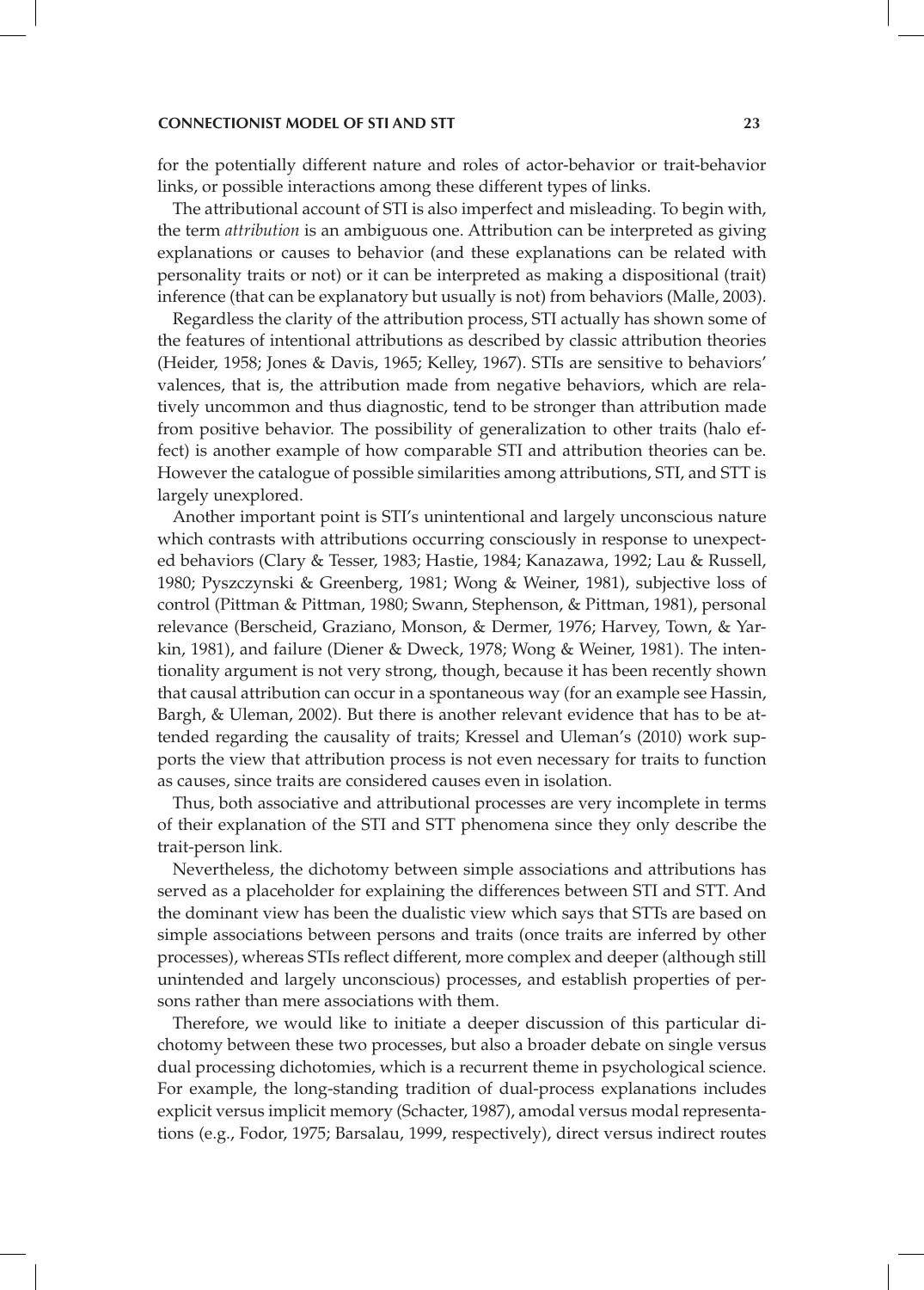to action selection (Yoon, Heinke, & Humphreys, 2002), etc. However, there is also a long-standing tradition of using computational models to demonstrate that these dichotomies are not necessarily true. For instance, MINERVA was proposed as a demonstration that a memory model based on exemplars could account for prototype effects without the need to postulate abstraction representations (Hintzmann, 1986; Hintzmann & Ludlum, 1980). Josefowitz, Staddon, and Cerruti (2009) presented a simple associative model (Behavioral Economic Model; BEM) that does not include metacognitive processes but that can simulate animal behavior previously taken to be diagnostic of metacognition. Seidenberg and McClelland's (1989) connectionist model demonstrated that the pronunciation of words that follow regular pronunciation rules (regular words) and words that don't follow regular rules (irregular words) can be generated with a single process.

So the present article sees itself in the tradition of these demonstrations. We present a connectionist approach to STI and STT, using a connectionist model named MATIT—Model of Associative Trait Inference and Trait Transference. The aim of this model is to simulate the four main empirical differences between STI and STT with one simple autoassociative connectionist network, based on a single underlying associative process. If our simulations are successful, they suggest that one "process" can produce the main differences found between these two phenomena. Thus, the current body of empirical data is not sufficient to support the existence of two different processes.

The application of a connectionist framework to social cognition is not new. There are connectionist models for causal attribution (Read & Montoya, 1999; Van Overwalle, 1998), cognitive dissonance (Shultz & Lepper, 1996; Van Overwalle & Jordens, 2002), and impression formation (Kashima, Woolcock, & Kashima, 2000; Van Overwalle & Labiouse, 2004). In particular, Van Overwalle and Labiouse (2004) used an autoassociative network to investigate phenomena involving primacy and recency in impression formation, the asymmetric impact of ability versus morality behaviors, memory advantages for inconsistencies, assimilation and contrast in priming, and the effect of situational constrains on trait inference. However, it is important to note that computational models are often not falsifiable as they are able to fit any data, even contradictory data (e.g., Roberts & Pashler, 2000). A classical example of this problem was highlighted by Wexler's (1987) paper on Anderson's (1976) ACT theory. Wexler (1987) showed that ACT could not only model what it is meant to model (the Sternberg result), but also its opposite. Thus, we follow Roberts and Pashler's recommendation (2000) and, after presenting our model's abilities to mimic existing evidence we will present two predictions from the model and discuss how particular experiments would have the potential to contradict these predictions, that is, falsify MATIT.

The present work used a model inspired by Van Overwalle and Labiouse (2004). We believe that our simulation model is cognitively plausible and that it accounts for the most important empirical differences found in the literature between STI and STT. More importantly, by using a relatively simple model to reproduce both STI and STT phenomena, we hope to demonstrate that it is not necessary to postulate two separate processes to account for these phenomena and the differences be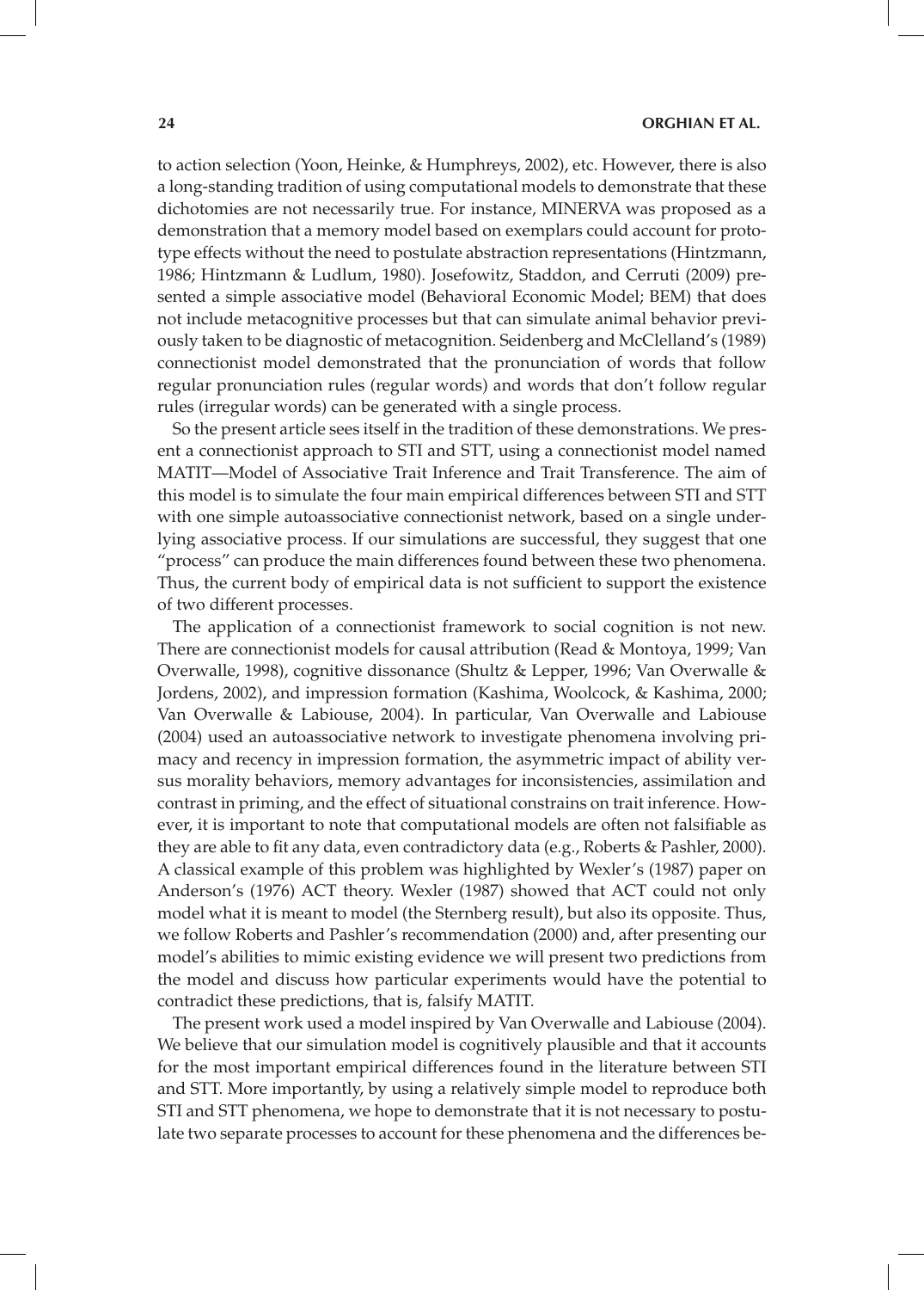tween them. Rather, their empirical differences may result from the same process, and also from differences in the deployment of attention within the experimental paradigms (an idea developed later on in the article).

To forestall misunderstandings, below we list all we do and do not mean to show with the implementation of MATIT and this article in general. We *do not intend to* (a) present a model that describes STI and STT phenomena in their intrinsic complexity; (b) explain all the differences between STI and STT; or (c) defend a single process view. And what we *do intend to show* in the article is that the evidence used to suggest the existence of two processes is easily reproduced by a simple and purely associative model. It is crucial to note that the MATIT model is indeed a very simple model and that therefore it can easily go wrong and be disproved. Our point is not that we are able to come up with an associative model that can explain previous results. After all, given some theoretical latitude and/ or ad hockery, any type of model can simulate (mimic) any pattern of data (Anderson, 1978; Garcia-Marques & Ferreira, 2011). In that sense, finding a simulation model that simulates a data pattern is like fitting a statistical model. It will be a meaningless achievement unless the model can be falsified by plausible data (e.g., Roberts & Pashler, 2000). As we will demonstrate with MATIT, the advantage of using a simple (baseline) associative model is that even when it fits the data, it can provide clear guidelines for obtaining data that will challenge the model, that is, more diagnostic data. Such a data pattern would be diagnostic in indicating what a critical experimental design would be, that would adequately test the single versus dual process views.

This article is organized as follows: (1) a description of the problem; (2) an overview of the MATIT model, qualitatively describing the architecture and how it processes and learns information (the mathematical details can be found in the Appendix); (3) seven simulations; and (4) a general discussion and conclusions.

# **Associative versus Attributional Processes**

The two-process view (Carlston & Skowronski, 2005) suggests that both associative and attributional processes may come into play during the spontaneous encoding of the behavioral descriptions. Attributional processes are elaborative processes activated during the encoding of behaviors and of their actors. They involve deeper mental activity that implicates attributional (causal) knowledge and logic. They produce labelled associations between traits and persons that incorporate retrievable tags that define traits as properties of people (Johnny *is* honest) or as causes of their behaviors (Johnny returned the wallet with all its money *because* he is honest; Kressel & Uleman, 2010). Attributional processes are described by classical attributional theories (Heider, 1982; Jones & Davis, 1965; Kelley, 1973). But something different is said to occur when behaviors are presented with persons who are not the actors. Then, a simple associative process occurs.

The associative process is characterized as relatively shallow and results in generic unlabelled linkages (Carlston & Smith, 1996). It is a consequence of the spa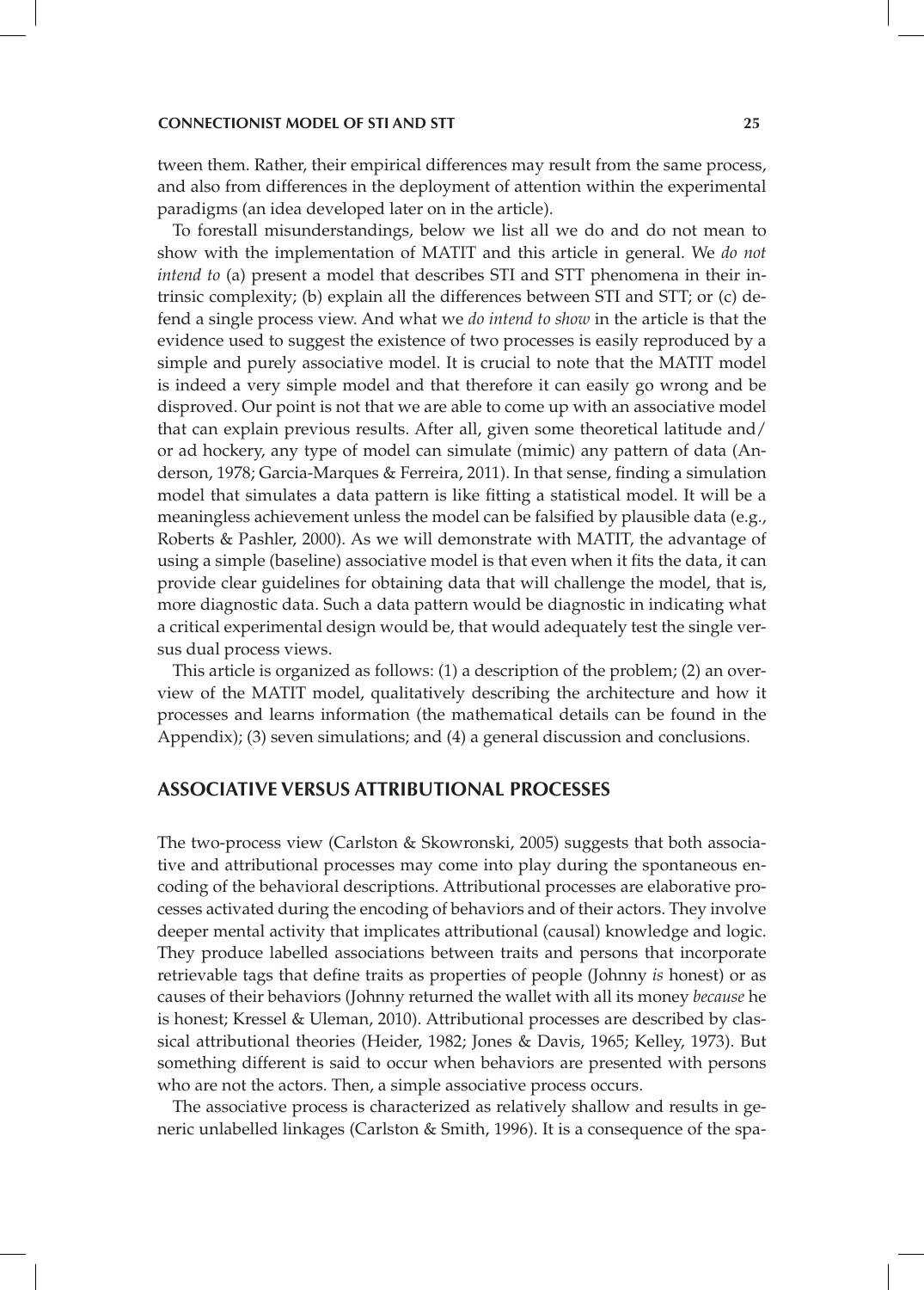tial and temporal contiguity of activated constructs (trait and person). It is insensitive to the information's diagnosticity. Contrary to the attributional processes, where "is a property of" or "is a cause of" or "is an impediment to" links occur, associative links are unlabeled (Carlston & Smith, 1996; Johnny *is associated with*  the concept "honest"). Furthermore, the linkages in memory are weaker because they are established through a process that involves little elaboration.

In the single process view (Bassili, 1976; Bassili & Smith, 1986; Brown & Bassili, 2002) STI, like STT, may result from automatic associative links to traits activated during the encoding of behaviors and other stimuli such actors, communicators, bystanders, or even inanimate objects that happen to be part of the context at the moment. Note that regardless of the debate about the existence/coexistence of these two processes, it is assumed that they happen during the encoding of the behavior and of the person stimulus, not during the retrieval of this information. The single process view attempts to explain differences between STI and STT through different associative strengths between the trait and the person. What could be responsible for the different levels of associative strengths in STI and STT? We propose that these differences in associative strenght result from different "activations of the representations" of the presented stimuli (behavior, actor, and the communicator).

Note that we use this term "activation of representation" in the specific sense of the connectionist framework of our model. In this framework, representations are losely related neural activities in the brain. There can be many reasons for a representation to become more activated. These include conceptual relevance (e.g., more relevant for the task), or activation just because there is more availiable attention in one case than in others (Orghian, Gancarcyk, Garcia-Marques, & Heinke, 2014). In fact, MATIT's implementation of differential activations is based on the presumed operations of "internal" attention (e.g., Chun, Golomb, & Turk-Browne, 2011). Chun et al. (2011) distinguish two types of attention, external and internal. External attention deals with perceptual information whereas internal attention operates on internal information such as the contents of working memory, task sets, etc. In MATIT we assume that all the relevant information, for example, behavioral descriptions, actors, and bystanders, is internally represented, that is, in working memory, and that we pay more (internal) attention to the actor in the STI condition than to the communicator in the STT condition which, in turn, leads to varying levels of associative strength (see Craik & Lockhart, 1972; Naveh-Benjamin, Craik, Perretta, & Tonev, 2000, for a review of evidence on the link between attention and memory). These different levels of associative strength will result in the differences between STT and STI. Note that the influence of internal attention is not a crucial asumption in MATIT.

We chose attention because there are numerous computational models postulating that attention can be responsible for the different levels of activation (e.g., Bundesen, Habekost, & Kylingsbaek, 2005; Heinke & Backhaus, 2011; Mavritsaki, Heinke, Allen, Deco, & Humphreys, 2011). Also, evidence from electrophysiological studies (e.g., see Chelazzi, Miller, Duncan, & Desimone, 1993, for one of the first findings of this type) and neuroimaging studies (see Kastner, Pinsk, De Weerd,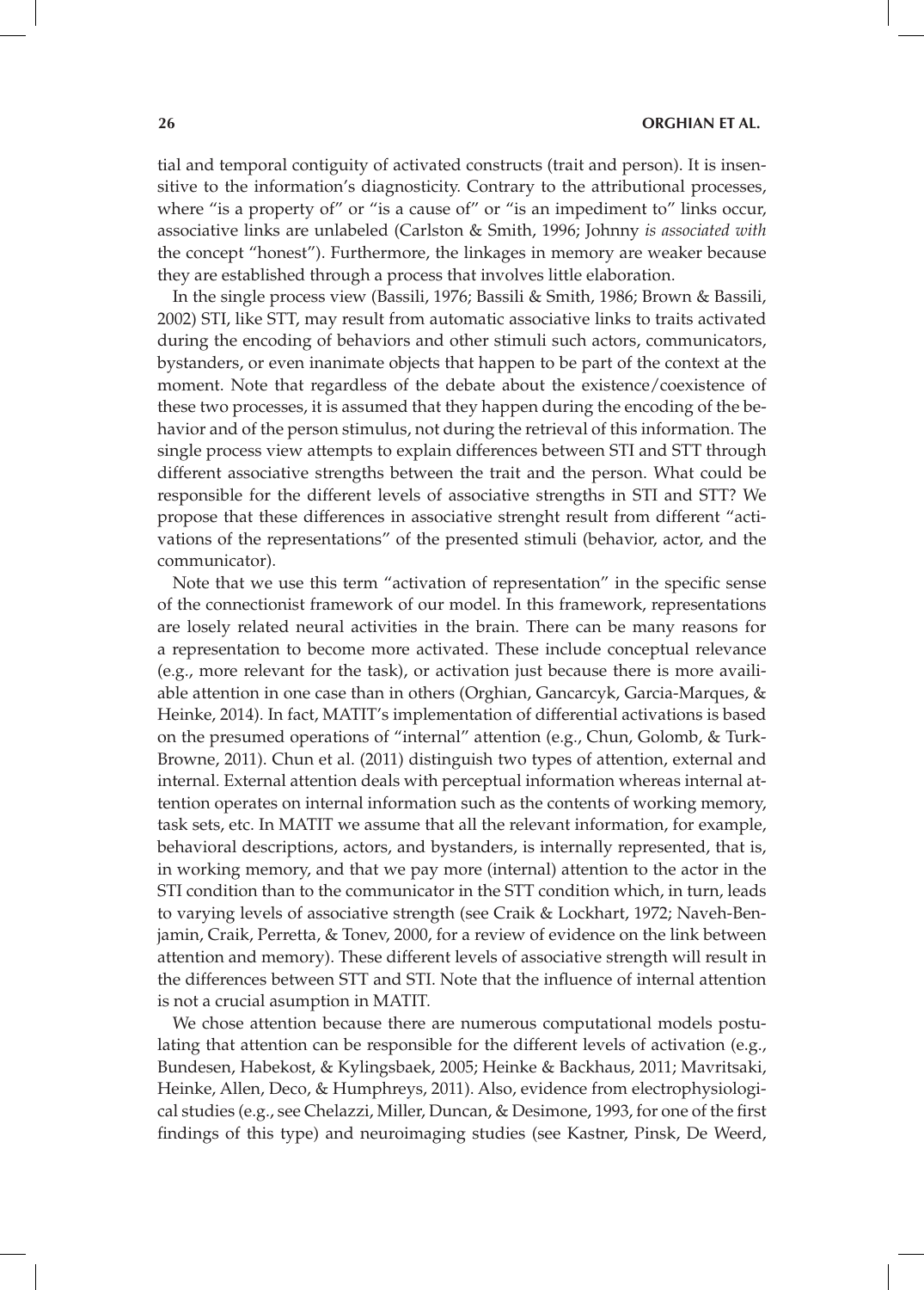Desimone, & Ungerleider, 1999, for an example of external attention, and Lepsien & Nobre, 2006, for internal attention) point in the same direction. Moreover the evidence on the relationship between attention and memory as pointed out earlier is very strong (see Craik & Lockhart, 1972; Naveh-Benjamin, Craik, Perretta, & Tonev, 2000). Furthermore as we discuss below, current evidence on STI and STT does not rule out this possibility. Finally, it is generally agreed that attention is a ubitqutious process. Hence, it would be very surprising if attention were not involved in STT/STI.

# **Empirical Differences Between STI and STT**

The idea that STI could be the result of attributional processes is inspired by similarities between characteristics of STI and attributions as described in classical theories (Heider, 1982; Jones & Davis, 1965; Kelley, 1973). An example is the well-known negativity effect. In this, because negative behaviors are more noncommon and non-normative, they are more diagnostic (informative) than positive behaviors. This makes attributions from negative behaviors stronger (more likely, extreme, and confident; Reeder & Brewer, 1979). Indeed, Carlston and Skowronski (2005) demonstrate that this negativity effect exists for STI but not STT, so they concluded that STI results from attributional knowledge.

Skowronski et al. (1998) suggested that the transference phenomenon (STT) can be described as a pure associative process that results from a series of three steps (see also Mae, Carlston, & Skowronski, 1999). In the first step, the trait (e.g., *helpful*) is activated during behavior comprehension (e.g., "*Ben carried the old lady's groceries across the street*"). In the second step, the inferred trait is associated with the presented person. Finally, the association made in the previous step implicitly influences the impression of the person with whom the trait was associated. Hence this process does not reflect trait judgement or attribution, but is merely a result of the simultaneous activation of trait and person, that is, an associative process. On the other hand, STI is the result of a more elaborate attributional process that accounts for its differences from STT.

Both STI and STT are difficult to control since they occur even when the perceivers are warned of the effects and are told to avoid them (Carlston & Skowronski, 2005) or under cognitive load (Crawford, Skowronski, & Stiff, 2007).

There are important empirical differences between STI and STT that compelled some investigators to suppose that they involve different processes. The first of these differences is in the magnitude of the effect that is usually greater for STI than STT (e.g., Brown & Bassili, 2002; Goren & Todorov, 2009; Skowronski et al., 1998). For instance Skowronski et al. (1998, Study 2) obtained trait ratings of targets two days after participants merely familiarized themselves with targets' photos and descriptions of their own behaviors, or their descriptions of behaviors by (not pictured and opposite-sex) acquaintances. Effects for STIs (*d* = .74) were about twice those for STTs  $(d = .35)$ . In this article, we will show that our connectionist model can easily mimic this and others differences between STT and STI through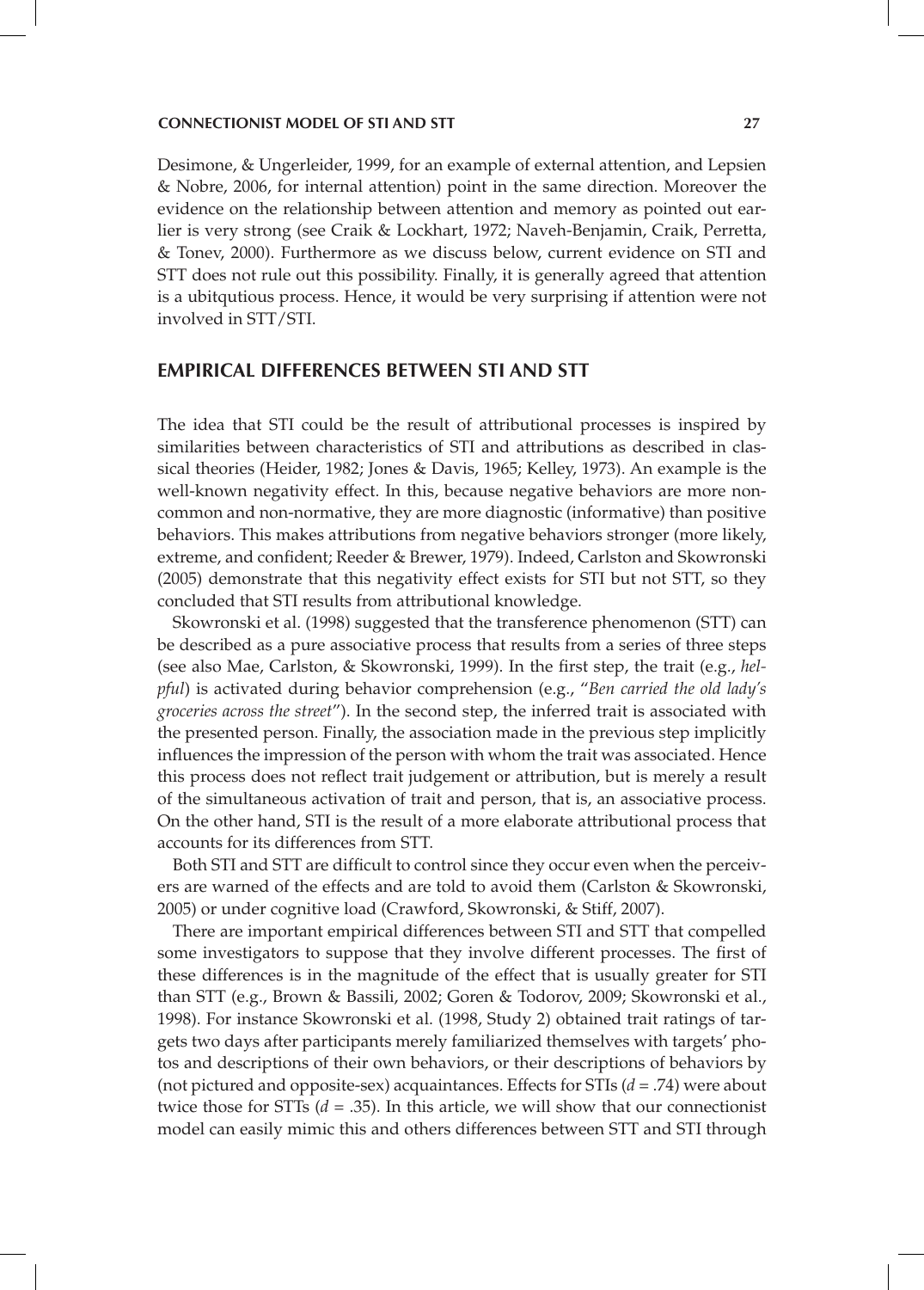variations in the associative links between faces and traits (similar to Bassili, 1976; Bassili & Smith, 1986; Brown & Bassili, 2002).

 Second, several studies found that if a photo of the actor is presented next to the informant during the encoding of the behavior, the transference effect is reduced or even eliminated (Crawford, Skowronski, Stiff, & Scherer, 2007; Goren & Todorov, 2009; Todorov & Uleman, 2004).

Third, a concurrent inferential task, such as asking participants to detect whether the presented person is lying about the behavioral description (about their own behavior in the case of the actor, or about the other's behavior in the case of the informant), seems to reduce STI's magnitude whereas it has no effect on STT (Crawford, Skowronski, Stiff, & Scherer, 2007; Skowronski et al., 1998). The authors of these studies believe that the lie-detecting task interferes with the attributional process and not with the associative one.

Finally, several studies (Carlston & Skowronski, 2005; Crawford, Skowronski, & Stiff, 2007; Crawford, Skowronski, Stiff, & Scherer, 2007; Skowronski et al., 1998) have shown that trait generalization or halo effects are more likely for the actor than for the non-actor. It is said that this happens because in STI, the links between persons and traits are inferential/attributional and, in accordance with attribution and implicit personality theories, allow generalization from one trait (*smart*, an intellectual trait with a positive valence) to other traits (*friendly*, a social trait with the same positive valence as *smart*).

Table 1 lists the experiments and the corresponding topics each simulation intends to replicate. This set of simulations contrasting STI and STT does not exhaustively include all published studies, but only the most important ones.

Our simulations with MATIT focus on the false recognition paradigm (Todorov & Uleman, 2002, 2003, 2004) as one of the most common and recent paradigms used to study STI and STT effects. The paradigm consists of two phases. In the study phase the participants are presented with photos of faces along with one of two types of sentences. The first type of sentence includes a trait and behavior, for example, "*Mary is so helpful that she carried an elderly lady's groceries across the street.*" The second type includes only behavior, such as, "*Mary carried an elderly lady's groceries across the street*," so that the trait *helpful* is only implied in the sentence. Participants are asked to memorize the pairs of stimuli (photo and sentence). Subsequently in the test phase, they see a series of face-trait pairs and have to indicate whether the word (trait) previously appeared in the sentence paired with that particular person. For the second type of sentence, yes responses constitute false recognitions and indicate spontaneous trait inferences at encoding, because the trait wasn't actually presented but only implied. Participants show more false recognition of traits that were originally implied in the learning phase and then tested with that same face (on "matched" trials—old pairing) than traits presented with faces originally presented with other behaviors (on "mismatched" trials—new pairing). In STI conditions, the person in the photo is said to be the actor in the behavior. In the STT conditions, the person is said to be an informant or communicator, or a bystander, or a photo randomly paired with that sentence.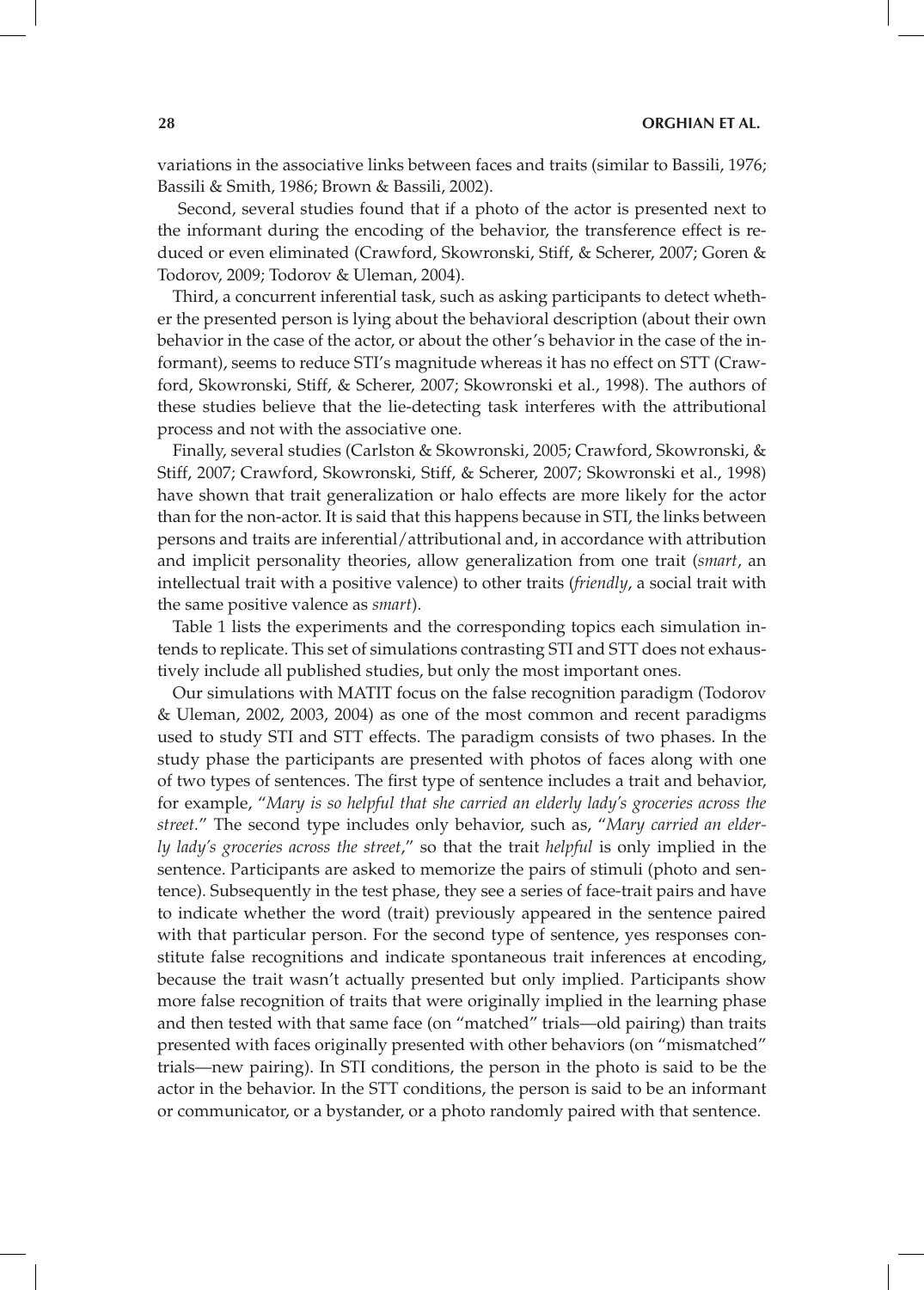| <b>Simulation 1</b>   |                                                                                                                                                                                                                                    |
|-----------------------|------------------------------------------------------------------------------------------------------------------------------------------------------------------------------------------------------------------------------------|
| Finding               | STI effect stronger than STT effect (e.g., Goren & Todorov, 2009;<br>Skowronski et al., 1998).                                                                                                                                     |
| Method                | Higher initial input value (attention-based) for the node that represents the<br>actor than for the node that represents the irrelevant person.                                                                                    |
| <b>Simulation 2</b>   |                                                                                                                                                                                                                                    |
| Finding               | Simultaneous presentation of the actor and the irrelevant person<br>eliminates/reduces the STT effect and has no effect on STL                                                                                                     |
| Method                | Increasing even more the difference in the initial input value for the actor<br>node and the irrelevant person node.                                                                                                               |
| <b>Simulation 3</b>   |                                                                                                                                                                                                                                    |
| Finding               | The lie- detection instruction reduces the STI effect at the level of the STT<br>effect (Crawford, Skowronski, Stiff, & Scherer, 2007; Skowronski et al.,<br>1998).                                                                |
| Method                | The initial input value for the behavior node was reduced and the input for<br>both relevant and irrelevant nodes were increased to similar values.                                                                                |
| <b>Simulation 4</b>   |                                                                                                                                                                                                                                    |
| Finding               | Trait generalization is more likely in the STI than in STT (Carlston &<br>Skowronski, 2005; Crawford, Skowronski, & Stiff, 2007; Crawford,<br>Skowronski, Stiff, & Scherer, 2007; Skowronski et al., 1998; Wells et al.,<br>2011). |
| Method                | Additional input is given where the node representing the implied trait<br>(critical trait) is paired with another node that represents another trait (a<br>valence consistent trait).                                             |
| <b>Simulation 5</b>   |                                                                                                                                                                                                                                    |
| Demonstration         | Replication of the simulation 1 with a wider range of parameters.                                                                                                                                                                  |
| <b>Simulation 6</b>   |                                                                                                                                                                                                                                    |
| Double Dissociation 1 | Photo repetition is expected to increase STI and decrease STT in case the<br>dual process view is correct.                                                                                                                         |
| Result                | STI and STT were equally affected by the manipulation.                                                                                                                                                                             |
| <b>Simulation 7</b>   |                                                                                                                                                                                                                                    |
| Double Dissociation 2 | Presenting each trial twice in the task-specific learning phase is expected<br>to lead to an increase in the STT effect and to a decrease in the STI if the<br>dual process view is correct.                                       |
| Result                | The manipulation affects both STI and STT in the same manner.                                                                                                                                                                      |

**Table 1. Overview of the Simulations**

Each simulation sought to replicate the result of a specific experiment that we describe before describing its implementation in the model. We used the same general model throughout, and kept the simulations as close as possible to the experimental design of the actual studies. But we made some minor simplifications to facilitate modelling and facilitate understanding of the model (e.g., fewer trials and fewer stimuli). The same experimental paradigm was modelled in all the simulations to keep experiments and simulations comparable.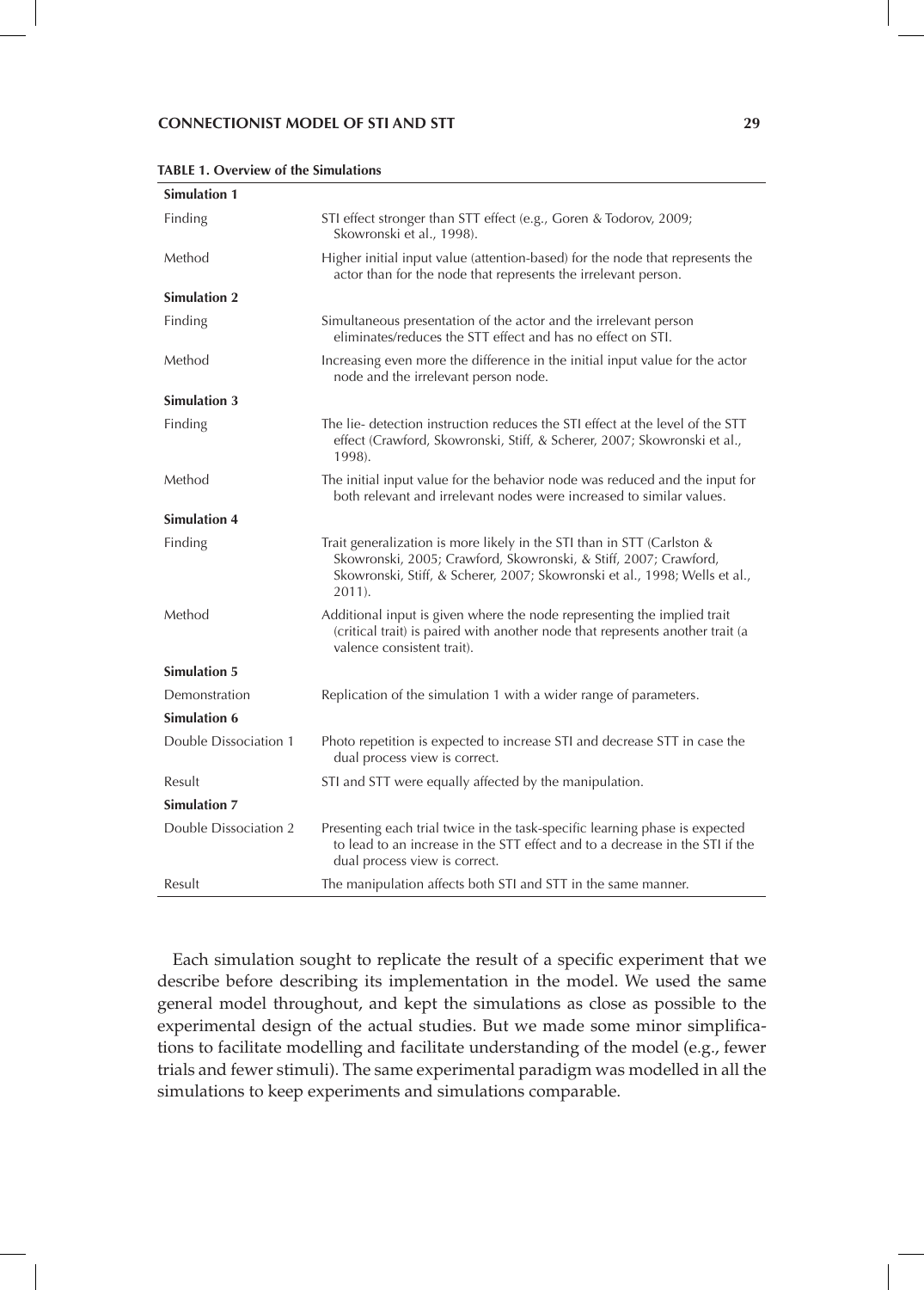

FIGURE 1. Illustration of an autoassociative recurrent network: The nodes represent the stimuli:  $B =$  behavior,  $T =$  trait,  $F =$  face. The lines represent the connections between these nodes. Each node receives internal input from other nodes which are summed to produce the internal input and also exterior activation.

# **The Model of Associative Trait Inference and Trait Transference (MATIT)**

The model consists of two parts: the effect of internal attention on the representation of information and the autoassociative network. We will first describe that network and then describe how we model the internal attention. Our network was inspired by the recurrent autoassociative network that was proposed by McClelland and Rumelhart (1985). However, we used a simplified version of the network as implemented by Van Overwalle and Labiouse (2004) in their work about person impression formation. As shown in Figure 1, one of the most important features of the network is that all the nodes in the system are interconnected. The network has two operation modes, a phase where the activation of the nodes is computed, and a second phase where the weights of the connections are updated. In the first phase, the model receives an external input that typically comes from the environment. Because the nodes are interconnected, the activation received from external sources spreads throughout the network. Besides the external input a node also received activation from other nodes in the network. A memory trace is created as a consequence of weight changes that are driven by the error between the internal activation generated by the network and the external input received from outside sources. The error-reduction mechanism is based on the *delta learning algorithm* (McClelland & Rumelhart, 1989) that has the function of adjusting the weights of the connections between nodes. When a node receives too much input from other nodes, this means the network is overestimating the external input of that node and the way the delta rule acts in this situations is by decreasing the weights of the connections between that node and the other nodes. In case the network underestimates the external input, the algorithm's role is to increase the weights of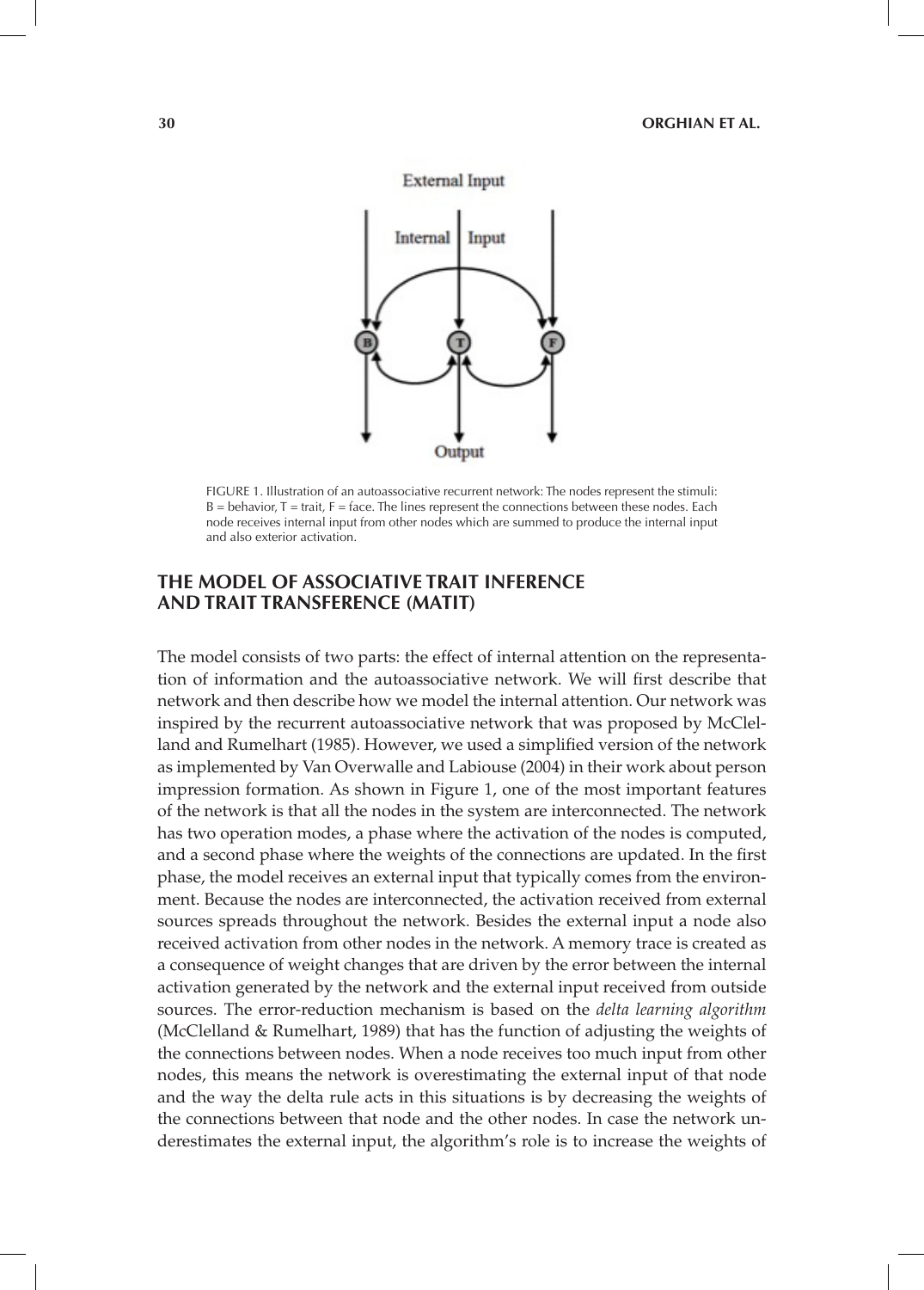the connection to better approximate the internal to the external input. The error decreases in proportion to a learning rate parameter, which determines how fast the network learns and corrects the discrepancies between the two kinds of inputs. After several external input series, the activation in the network becomes better and better in simulating/predicting the external input, and at some point it settles into a stable pattern of activations. For mathematical details see Appendix.

So, the main goal of the network and the delta algorithm is to adjust the input activation to converge on the activation received from the environment, by minimizing the difference (the error). The connection weights are initially set to zero (or random small values). Thus at the beginning of learning, these weights are small and inefficient in predicting the external input. But gradually the accuracy of the network and its ability to represent the external activation pattern increases as more external information is provided and "learned."

Each node in the network represents a construct with psychological meaning. This type of encoding is called localist, as opposed to distributed encoding (Smith & DeCoster, 1999) in which each concept is represented by a pattern of activation across a group of nodes. Distributed encoding more plausibly represents the organizations and the functioning of neurons in the brain. But localist encoding is useful when a simple demonstration is preferred. There is also some evidence (e.g., Van Overwall & Labiouse, 2004, esp. pp. 52–53) that approximately the same results that localist encoding provides can be obtained with distributed representations.

The localist representation in MATIT takes on the following form. Imagine that we present a sentence describing some behavior and two faces (the actor of the behavior and the communicator of the sentence) to a participant in the same trial for memorization. In computational terms, a way of presenting this specific trial to our algorithm is to present the following input:  $10000000 1000000 10$ 0 0 0 0 0 0—where the first 8 digits (1 or 0) represent 8 possible behaviors with one of them activated. The next 8 digits represent actors, and the last 8 digits represent the 8 possible bystanders. Digit one means that that specific node (and the concept it represents) is activated and zero means no activation is received from the external input for that node. So the input is a  $1 \times 24$  matrix of zeros and ones in which the first 8 columns refer to behaviors, the second 8 to actors, and the third set of 8 columns to bystanders. To operationalize the influence of internal attention, these values (activations) are modified by taking into account two different characteristics of attention. First the item's activation should be proportional to the amount of attention that was paid to it. For instance, if an actor is strongly attended, the actor node is highly activated. This operationalization of attentional modulation is inspired by findings in electrophysiological studies (e.g., see Chelazzi, Miller, Duncan, & Desimone, 1993, for one of the first findings of this type) and neuroimaging studies (see Kastner et al., 1999, for an example of external attention, and Lepsien & Nobre, 2006, for internal attention), where the attentional state of observers was found to increase the level of activation.

 Second, to mimic capacity limitations we assume that the sum of the activations of the representations is constant at one. Thus, the pattern presented earlier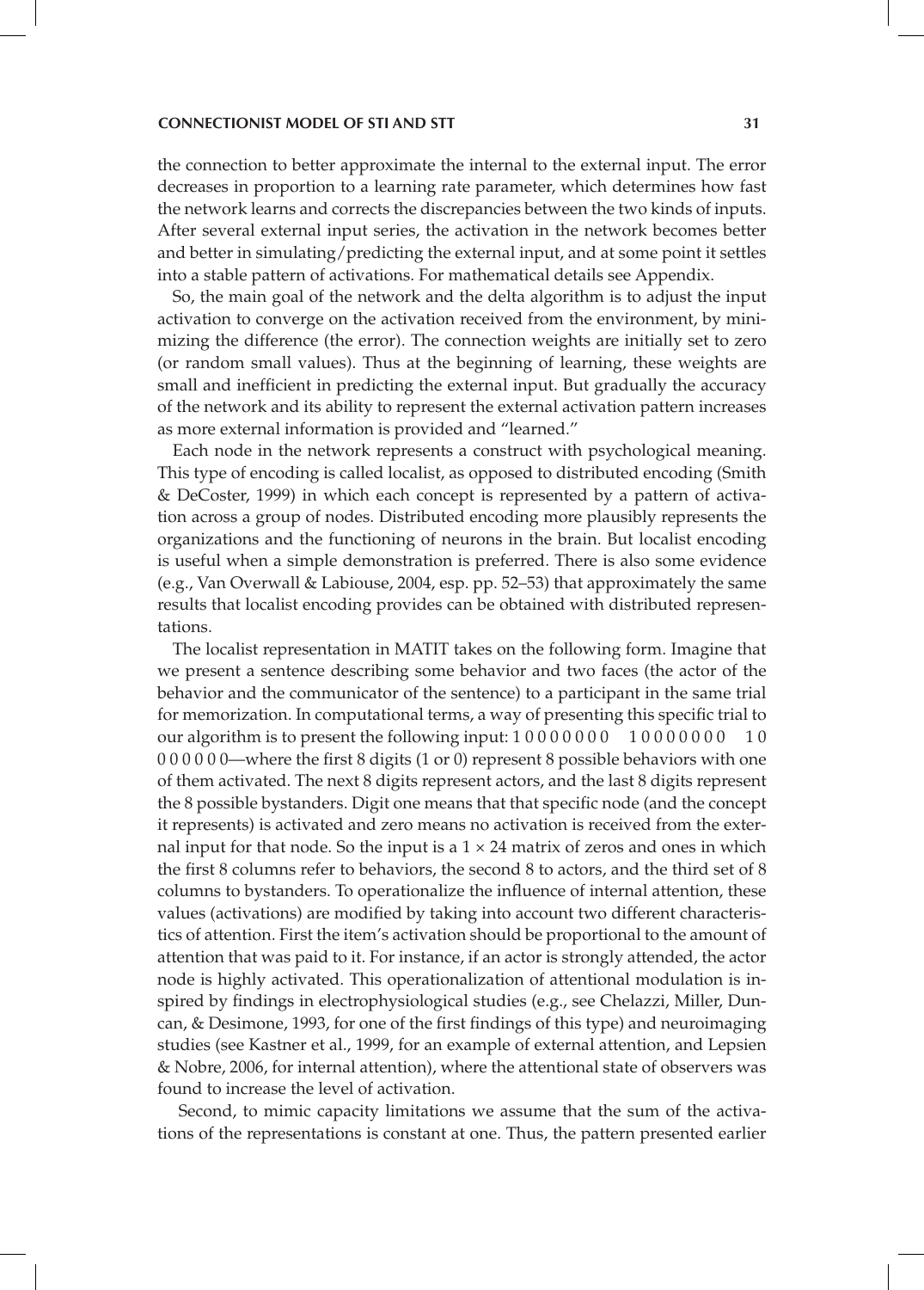is normalized turning it into (0.5 0 0 0 0 0 0 0 0.25 0 0 0 0 0 0 0 0.25 0 0 0 0 0 0 0). Moreover, if the activation of the actor node is increased (from 0.5 to 0.8, i.e., 0.3 more attention) the activation of other nodes has to be decreased by the same amount (0.3; less attention), the final result being: (0.8 0 0 0 0 0 0 0 0.1 0 0 0 0 0 0 0 0 0 0 0 0 0 0 0 0 0). Similar realizations of attention are found in many computational models of attention (e.g., Bundesen, Habekost, & Kylingsbaek, 2005; Heinke & Backhaus, 2011; Mavritsaki et al., 2011). Finally it is also important to note that as a result of this implementation, attention also affects the strength of the weights in associative memory. The attention in this case defines how strong is the external input that the model receives. And because the basis of the weight update algorithm between two nodes is the difference between the external (that depends closely on attention) and the internal input (that depends on the activation that comes from other nodes in the system), the associations in memory will be always affected by the attention (for more details see Appendix). This is consistent with behavioral evidence on the links between attention and memory (see Craik & Lockhart, 1972; Naveh-Benjamin, Craik, Perretta, & Tonev, 2000, further supporting this implementation of attention.

# **Computational Study**

For each of the simulated differences between STI and STT, there is more than one behavioral study using various methods, but we only describe and implement one of them here, the false recognition paradigm. This makes the implementation of the MATIT model easier to follow and makes the simulated effects more concrete.

### General Method of the Simulations

To implement the false recognition paradigm in the model, the three types of stimuli (faces, behaviors, and traits) were represented by three nodes (see Fig. 1). The learning was based on the acquisition of patterns of weights (associations) among these nodes (see Table 2 for an example). Note that we did not model responses to trials that contained explicit traits in the behaviors. These trials were necessary for human participants so that they don't adopt a strategy of simply responding "no" on every trial. Because the model cannot adopt such a strategy (or any strategy, for that matter), these trials were not included in the simulations. Thus, behavior nodes represent sentences that contained no traits.

Each simulation consisted of two learning phases and one test phase. In the learning phases, the model was trained for two different kinds of knowledge, *world knowledge* (see Table 2) and *task-specific knowledge* (see Table 3). The world knowledge mimics the fact that spontaneous personality trait inferences rely on general knowledge about people's characteristics and their behaviors (e.g., the behavior "*shared his/her umbrella with a stranger during the rain*" with the trait *friendly*). Learning world knowledge is not part of the false recognition paradigm but is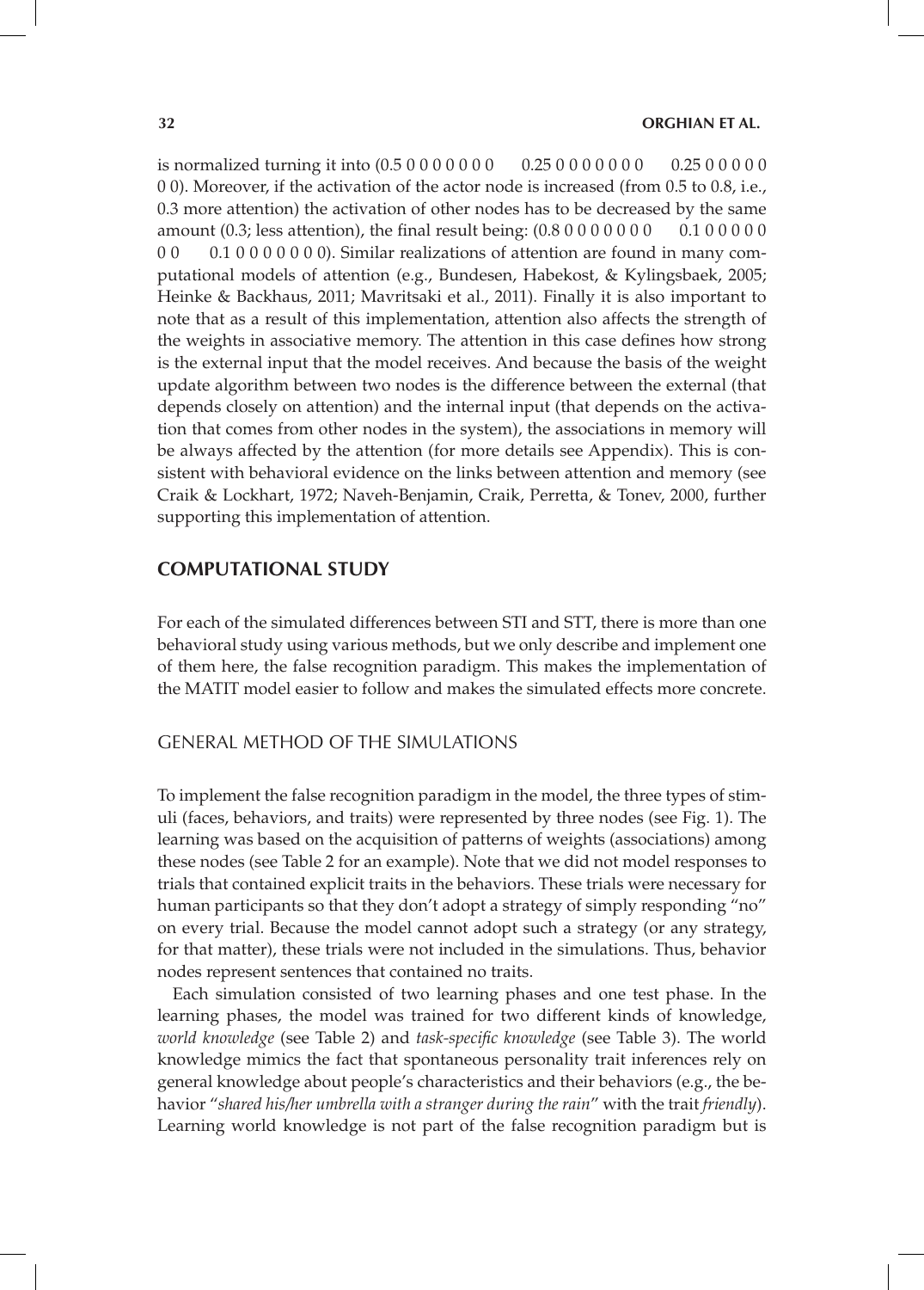specific to the simulation because human participants already know it, and this knowledge permits the inference of traits from behavior descriptions.

The second learning phase trained the network with the task-specific knowledge (the first step in the false-recognition paradigm), where a specific behavior (e.g., "*Anna shared her umbrella with a stranger during the rain*") is associated with a specific person (e.g., Anna's face photo). So, the learning of associations between specific traits and specific behaviors corresponds to the world knowledge, and the task-specific knowledge corresponds to the association between behaviors and specific faces.

Knowledge acquisition in the model is determined by the learning rate parameter (ε in the Appendix) and the given input (external input). The input was not always set at the same values in all the simulations because in the original experiments, the instructions, the manipulated variables, and the presumed attention differed. However the learning parameters were chosen in the first simulation and then the same values were used in all following simulations.

In order to "teach" the model the world knowledge, we had it learn the associations among a series of behavior-trait pairs (see Table 2 for specific values). Each row in Table 2 corresponds to a trial where the values represent the activation of each node. So in each trial, two nodes, a trait and a behavior, were activated simultaneously, which made the model learn that these two are associated. The learning of associations between specific trait-behavior pairs depends on the number of times this trial is given as input to the network (apart from the learning rate). The presentation frequency of each pair captures the way we learn in real life. An equivalent to the world knowledge learning would be children's learning about how to categorize behavior, when for instance the child observes someone performing a certain behavior and next hears the adult categorizing the observed behavior by naming the correspondent trait (e.g., *unfriendly*). The more often the individual is exposed to this same situation, the more he/she will think these two are related (the trait and that type of behavior). Of course this learning process constitutes a great simplification of the way children learn in real life. But we don't intend to explore the complexity of this process in the present article.

As noted above, the learning in MATIT also depends on the learning rate parameter that governs the speed of learning. The learning of the world knowledge is expected to be slow, since it is acquired over the long term, based on frequencies of exposure rather than explicit propositional learning (e.g., Gawronski & Bodenhausen, 2006).

The second part of the learning phase (see Table 3) is specifically related to the false recognition task described above—memorize pairs of behavioral sentences and faces. The input to the model is a pattern where nodes representing behaviors and nodes representing persons are activated simultaneously. Note that in both learning phases, only one behavior is associated with each trait and only one behavior with each face, and the behavior in these two learning parts is the same. In this phase, each trial (rows in Table 3) was presented only once (frequency 1), as in the experimental studies being simulated (participants saw each trial once). To make the simulations more realistic, we introduced some noise (equivalent to the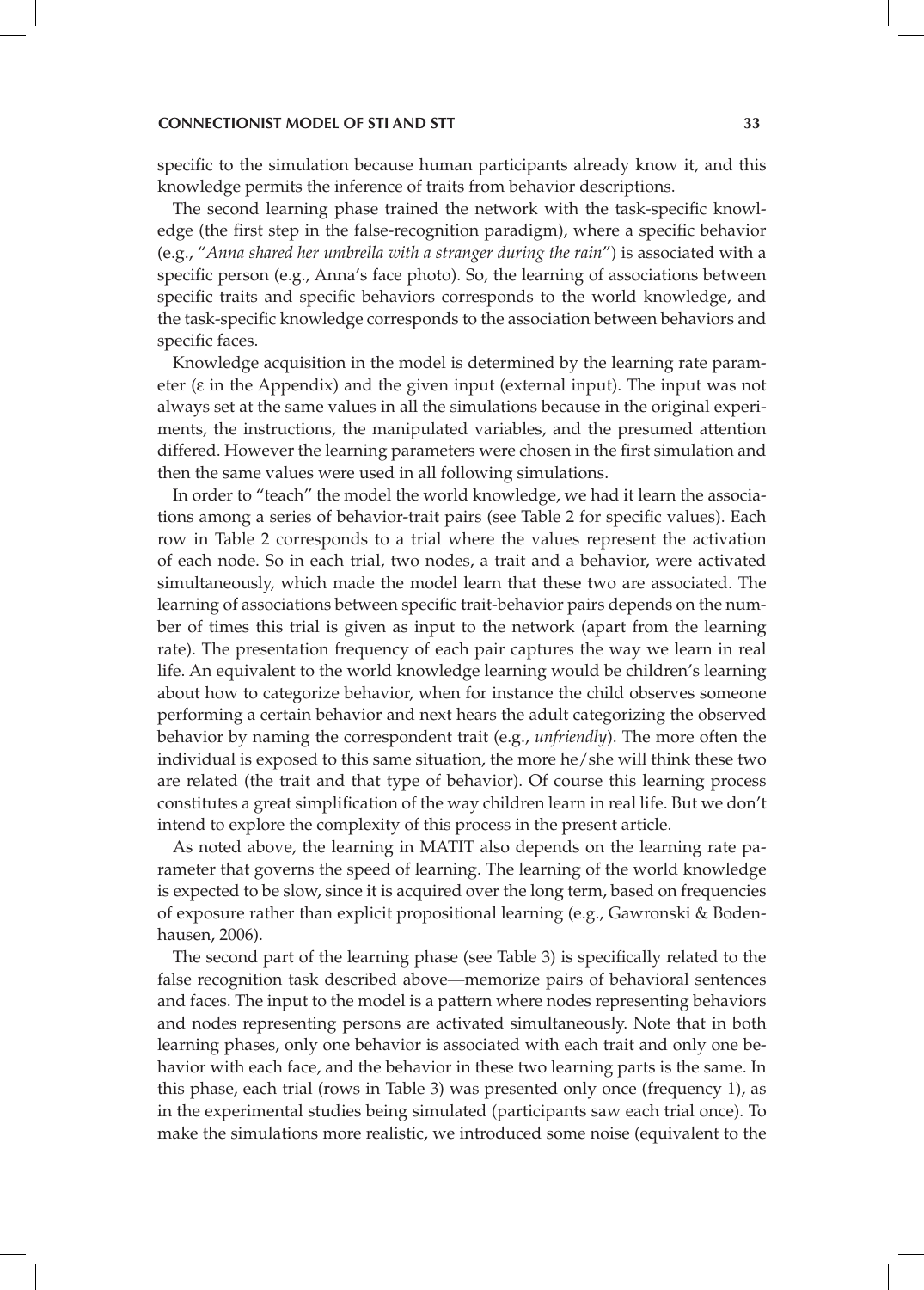**34 ORGHIAN ET AL.**

variability in behavioral data), and added a random value ranging between 0 and 0.1 to the default starting weights of zero. In both learning phases, the presentation of the inputs was randomized.

As shown in Tables 2 and 3, the activations of all nodes in the input pattern add up to 1. An input pattern refers to all nodes in each row, and each row represents a trial. This is a reflection of how MATIT models the operation of attention as explained earlier. We assume here that by asking participants to memorize several simultaneously presented stimuli, the attention (activation) will be divided between the elements to be processed. Due to the capacity limitation of human processing we kept the sum of the activation at 1 at all conditions. In the world knowledge phase the elements are the trait node and the behavior node whereas in the task-specific phase there are three different types of stimuli in play, the behavior, the actor, and the non-actor person. After learning the association between nodes, the test phase (see Table 4) was run in which we turned on some specific nodes (providing "incomplete patterns") and observed the output (the question marks in the table). The resulting output represents the completion of the patterns, that is, the activations of other nodes that were encoded in the learning phase but are not presented in the input for test phase. Because all the nodes in the system are interconnected (differing in the weights of their connections), if we give the model patterns with some nodes activated, it will "recall" associated nodes in the network due to the spread of activation.

For each simulation, the network was run 50 times, simulating 50 participants, and within each learning phase (world knowledge and task-specific knowledge) the trials were randomized for each participant. See Appendix for a walk-through example.

### **Simulation 1—STT versus STI**

The first simulation models the first study from Goren and Todorov (2009). In order to investigate STI and STT effects, participants in their experiment were told that some of the sentences describe the behavior of the person presented with the sentence (actor or STI trials in which sentences were presented in blue), and that other behaviors were said to be randomly assigned to the faces (non-actor or STT trials in which sentences were presented in red). A randomly assigned irrelevant face was used rather than a "communicator" because in the communicator case, participants might infer that the communicator shares traits of those he is describing. This non-actor condition eliminates any logical association between the trait and the irrelevant person. Thus any association must reflect only simple associative processing, as in STT.

The main analyses consisted of comparing the differences in "false recognition" (activation of the behavior nodes in the simulation) on the two pairings, that is, differences between old and new trials—across each level of the relevance factor (actor and non-actor). We predicted that the difference between old and new tri-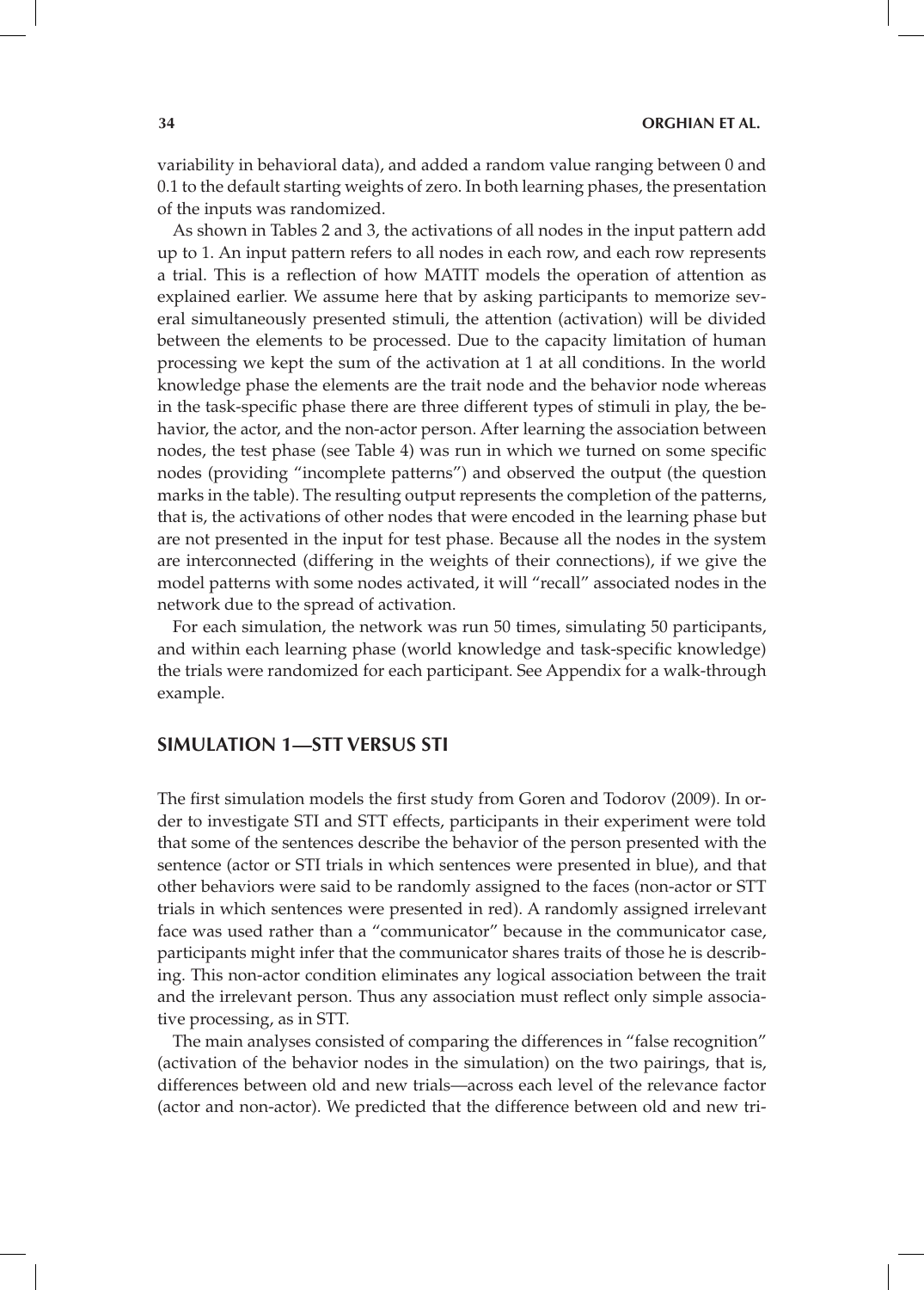|                                                                                                      |         |                |                  |                |               |                  |                        |         |         |                                                                                                                                                                                                                                                                                                                                                             |         |         |         |     |  |  |                  |  |         | Non-presented |  |
|------------------------------------------------------------------------------------------------------|---------|----------------|------------------|----------------|---------------|------------------|------------------------|---------|---------|-------------------------------------------------------------------------------------------------------------------------------------------------------------------------------------------------------------------------------------------------------------------------------------------------------------------------------------------------------------|---------|---------|---------|-----|--|--|------------------|--|---------|---------------|--|
|                                                                                                      |         |                | <b>Behaviors</b> |                |               |                  |                        |         |         | <b>Traits</b>                                                                                                                                                                                                                                                                                                                                               |         |         |         |     |  |  | Presented person |  |         | person        |  |
|                                                                                                      |         |                |                  |                |               |                  |                        |         |         |                                                                                                                                                                                                                                                                                                                                                             |         |         |         |     |  |  |                  |  |         |               |  |
|                                                                                                      |         |                |                  |                |               |                  |                        |         |         |                                                                                                                                                                                                                                                                                                                                                             |         |         |         |     |  |  |                  |  |         |               |  |
|                                                                                                      |         |                |                  |                |               |                  |                        |         |         |                                                                                                                                                                                                                                                                                                                                                             |         |         |         |     |  |  |                  |  |         |               |  |
|                                                                                                      |         | $\overline{0}$ |                  |                |               |                  |                        |         |         |                                                                                                                                                                                                                                                                                                                                                             |         |         |         |     |  |  |                  |  |         |               |  |
|                                                                                                      |         |                | 5.0              |                |               | C                |                        |         |         | 5.0                                                                                                                                                                                                                                                                                                                                                         |         |         |         |     |  |  |                  |  |         |               |  |
|                                                                                                      |         |                |                  | $\overline{0}$ |               |                  |                        |         |         |                                                                                                                                                                                                                                                                                                                                                             | 5.0     |         |         |     |  |  |                  |  |         |               |  |
|                                                                                                      |         |                |                  |                | $\frac{5}{2}$ |                  |                        |         |         |                                                                                                                                                                                                                                                                                                                                                             |         | 5.(     |         |     |  |  |                  |  |         |               |  |
|                                                                                                      | C       | ⊂              | 0                |                |               | $0.\overline{5}$ |                        |         |         |                                                                                                                                                                                                                                                                                                                                                             |         |         |         |     |  |  |                  |  |         |               |  |
|                                                                                                      | $\circ$ | $\circ$        | $\circ$          |                |               | $\circ$          | $\ddot{0}$             | $\circ$ | $\circ$ |                                                                                                                                                                                                                                                                                                                                                             | $\circ$ | $\circ$ | $\circ$ | 0.5 |  |  |                  |  | $\circ$ | 0             |  |
| with the constraint that the sum of activations<br>Note. In the table each row represents a trial, o |         |                |                  |                |               |                  | in each trial equals 1 |         |         | each block of 8 nodes represents a specific type of stimulus (behavior, trait, presented person, and non-presented person). Each block has 8 different<br>nodes representing different stimuli of that type. Zero value means that the stimuli/node is not presented/activated in the trial/input. The activation of a specific node may vary between 0 and |         |         |         |     |  |  |                  |  |         |               |  |

| ļ                        |  |
|--------------------------|--|
|                          |  |
|                          |  |
| $\ddot{\phantom{a}}$     |  |
| :<br>֡֡֡֡֡֡֡֡֡<br>I<br>i |  |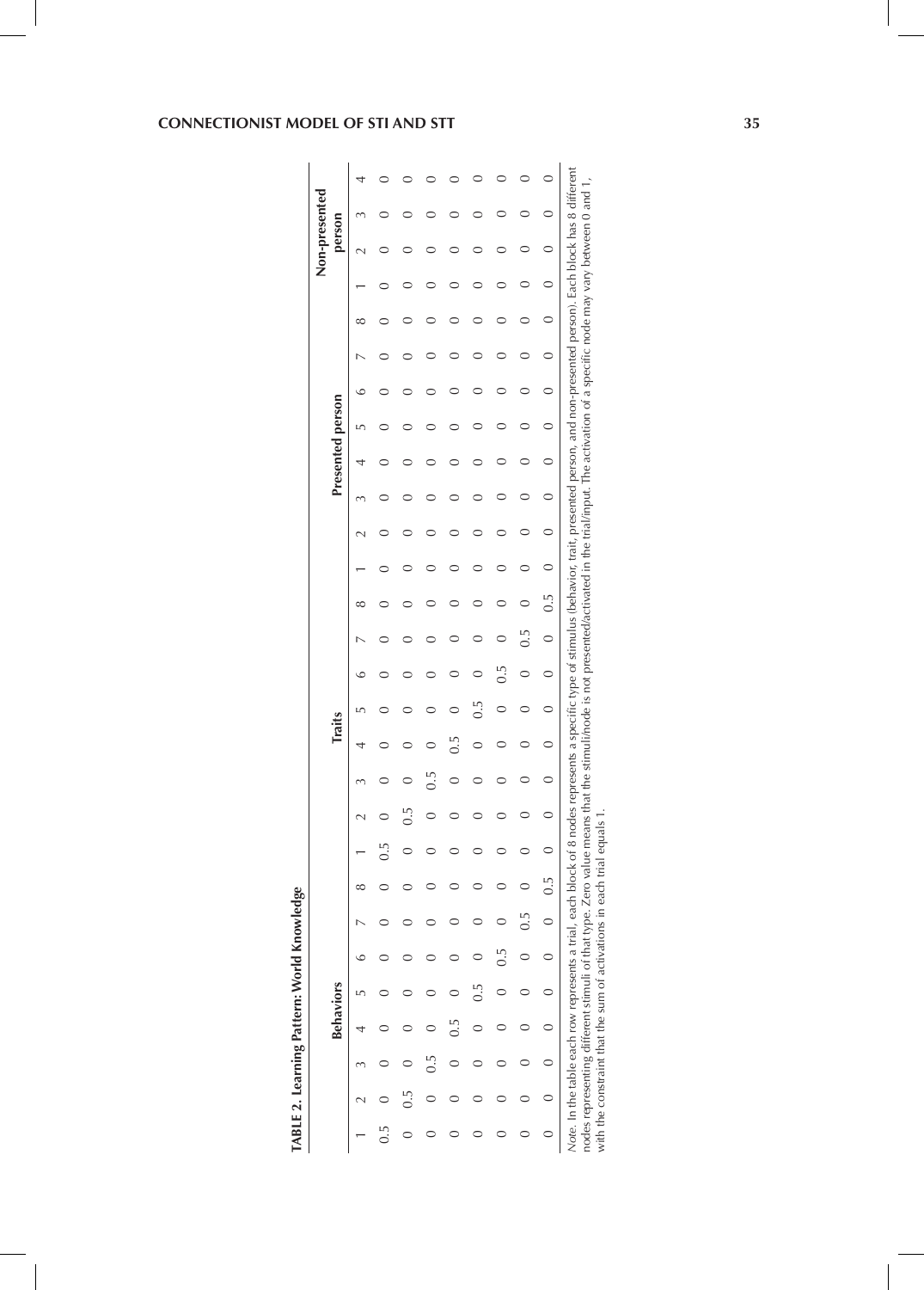als (the pairing factor) would be greater on actor trials (STI) than non-actor trials (STT), thus simulating a stronger STI than STT effect.

### **METHOD**

In this simulation, all the trials from the world knowledge pattern had a frequency of 8, which means they were given as input to the model 8 times. As shown in Table 2, this input creates the association of 8 different behavior-trait pairs. The activation of all the nodes in the patterns sum to 1. Thus in this phase the activation for the trait node was 0.5, and for the behavior node it was 0.5 as well. The learning rate parameter  $(\varepsilon)$  for the world knowledge patterns was 0.1. The selection of this value was based on the assumption that the learning of the world knowledge is slow (which is why the value is low) and is frequency-based (which is why the frequency is 8). Note that these values for the first simulation are used in all the remaining simulations.

In order to simulate the difference between STI and STT, in the second part (the task-specific phase in the model and the first part of the false recognition paradigm), the activations of the person nodes for actor and non-actor conditions were different (see Table 3). To simulate an STI trial—where the actor of the behavior is presented in the photo—we set the activation of the behavioral node to 0.5 and the activation for the actor node to 0.5 as well.

To simulate the STT trial—where the pairing of photo and behavior is arbitrary—the input activation to the behavioral node was the same as in the STI condition (0.5) as there are no reasons to expect difference between the activation of the sentence in STI and STT. However the activation for the photo-person node was weaker (0.25) because we assume less attention was paid to this non-actor because he/she is a third and a less relevant element present in this type of trial. There is the actor mentioned in the sentence but not pictured, the behavior in the sentence, and the non-actor photo. So attention is divided among these three elements rather than two, which means less attention is paid to some of them. We set the activation for both the actor and the pictured non-actor at 0.25. As proposed by Brown and Bassili (2002), these attentional differences cause differences in the strength of associations between the person and the trait. In the simulated experiment, this difference in attention is presumably produced by instructions to participants at the beginning of the study, with blue sentences signalling STI trials and red sentences signalling STT conditions).

In Table 3, the STT trials are listed in the 1st, 2nd, 5th, and 6th rows (with 0.25 for face input activation for the presented person columns—irrelevant person—and for the non-presented person columns—the relevant one) and the remaining rows correspond to the STI trials (with 0.5 for face input activation just for the presented person that is the relevant one in these trials). Thus, we had 4 trials per condition, but half of them were used as controls (new pair trials in the FRP described before) in the test phase. The learning rate  $(\varepsilon)$  for this second learning part was higher than the learning rate for world knowledge because participants are explicitly asked to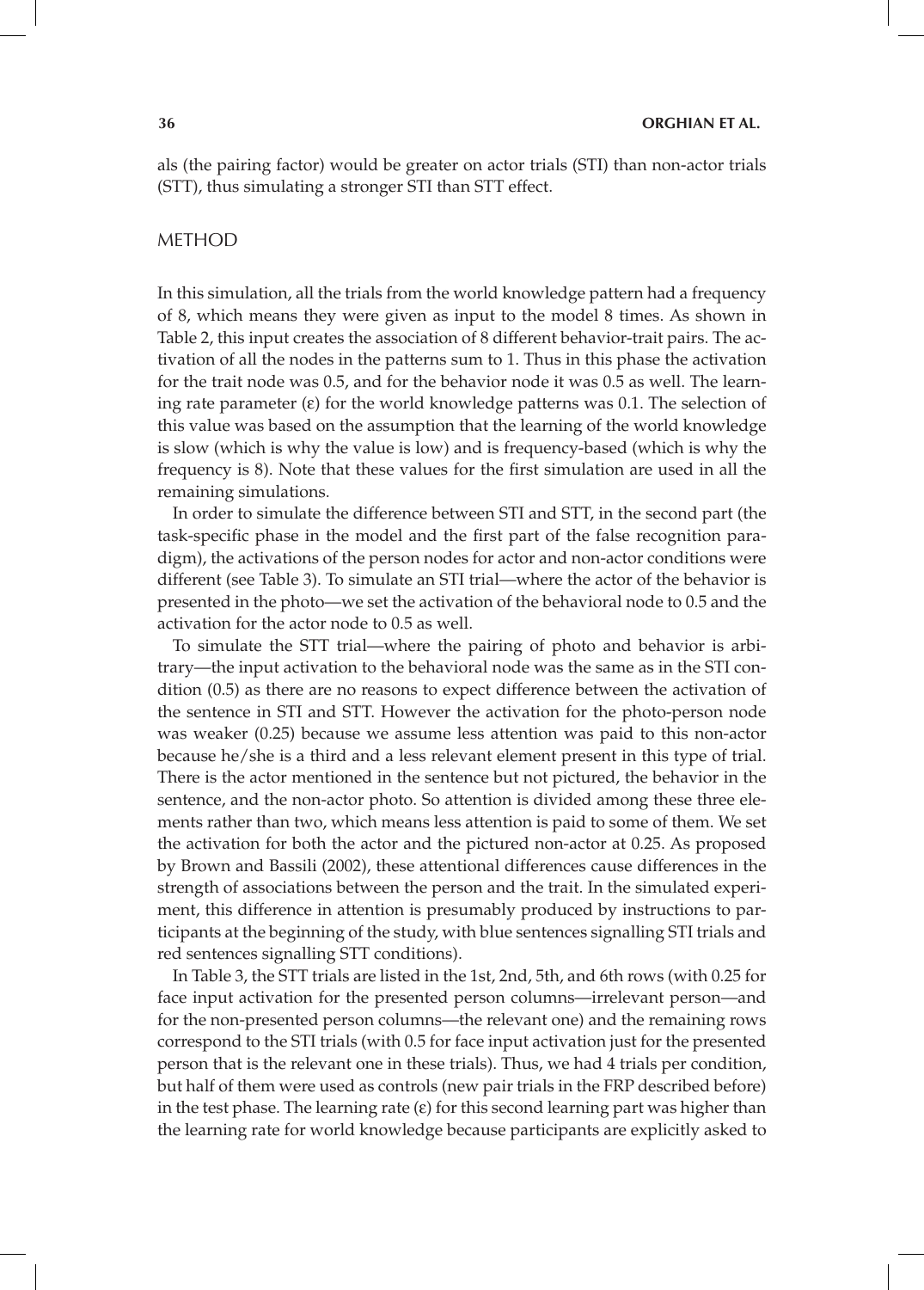| TABLE 3. Learning Pattern: Task-Specific |            |            |         |                  |           |         | Know           | eage    |         |         |         |         |         |         |          |         |         |         |                  |         |         |         |                |         |               |         |         |
|------------------------------------------|------------|------------|---------|------------------|-----------|---------|----------------|---------|---------|---------|---------|---------|---------|---------|----------|---------|---------|---------|------------------|---------|---------|---------|----------------|---------|---------------|---------|---------|
|                                          |            |            |         |                  |           |         |                |         |         |         |         |         |         |         |          |         |         |         |                  |         |         |         |                |         | Non-presented |         |         |
|                                          |            |            |         | <b>Behaviors</b> |           |         |                |         |         |         | Traits  |         |         |         |          |         |         |         | Presented person |         |         |         |                |         | person        |         |         |
|                                          | ¢<br>↘     | S          |         | 5                | ی         |         | $\infty$       |         | $\sim$  | 3       | 4       | LŊ      | ے       | N       | $\infty$ |         | $\sim$  | 3       |                  | S       | $\circ$ |         | $\infty$       |         | ¢             | $\sim$  |         |
| $\ddot{0}$                               | $\circ$    |            | $\circ$ |                  | c         |         |                | $\circ$ | $\circ$ | $\circ$ | $\circ$ |         | $\circ$ | $\circ$ | $\circ$  | 0.25    | $\circ$ | $\circ$ | $\circ$          | $\circ$ | $\circ$ | $\circ$ | $\circ$        | 0.25    | $\circ$       | $\circ$ |         |
|                                          | $\ddot{0}$ |            |         | C                | c         |         |                | $\circ$ | $\circ$ | $\circ$ | $\circ$ | 0       | $\circ$ | $\circ$ | 0        | 0       | 0.25    | $\circ$ | $\circ$          | $\circ$ | $\circ$ | $\circ$ | 0              | 0       | 1.25          | $\circ$ |         |
|                                          | $\circ$    | $\ddot{0}$ | C       | $\circ$          | $\subset$ |         | 0              | $\circ$ | $\circ$ | $\circ$ | $\circ$ | $\circ$ | $\circ$ | $\circ$ | $\circ$  | $\circ$ | $\circ$ | 0.5     | $\circ$          | $\circ$ | $\circ$ | $\circ$ | $\circ$        | $\circ$ | $\circ$       | $\circ$ |         |
| $\circ$                                  | $\circ$    | $\circ$    | 0.5     | $\circ$          | C         |         | 0              | $\circ$ | $\circ$ | $\circ$ | $\circ$ | $\circ$ | $\circ$ | $\circ$ | $\circ$  | $\circ$ | $\circ$ | $\circ$ | $\ddot{0}$       | $\circ$ | $\circ$ | $\circ$ | $\circ$        | $\circ$ | $\circ$       | $\circ$ | c       |
| $\circ$                                  | $\circ$    | $\circ$    | $\circ$ | 0.5              | c         | C       | $\circ$        | $\circ$ | $\circ$ | $\circ$ | $\circ$ | $\circ$ | $\circ$ | $\circ$ | $\circ$  | $\circ$ | $\circ$ | $\circ$ | $\circ$          | 0.25    | $\circ$ | $\circ$ | $\circ$        | $\circ$ | $\circ$       | 0.25    | c       |
| $\circ$                                  | 0          | 0          | 0       | $\circ$          | 0.5       |         | $\circ$        | $\circ$ | $\circ$ | $\circ$ | $\circ$ | $\circ$ | $\circ$ | $\circ$ | $\circ$  | $\circ$ | $\circ$ | $\circ$ | $\circ$          | $\circ$ | 0.25    | $\circ$ | $\circ$        | $\circ$ | 0             | $\circ$ | 0.25    |
| 0                                        | 0          | $\circ$    | 0       | $\circ$          | $\circ$   | 0.5     | ○              | $\circ$ | $\circ$ | $\circ$ | $\circ$ | $\circ$ | 0       | $\circ$ | $\circ$  | $\circ$ | $\circ$ | $\circ$ | $\circ$          | $\circ$ | $\circ$ | 0.5     | $\circ$        | $\circ$ | $\circ$       | $\circ$ |         |
| $\circ$                                  | $\circ$    | $\circ$    | $\circ$ | $\circ$          | $\circ$   | $\circ$ | $\overline{0}$ | $\circ$ | $\circ$ | $\circ$ | $\circ$ | $\circ$ | $\circ$ | $\circ$ | $\circ$  | $\circ$ | $\circ$ | $\circ$ | $\circ$          | $\circ$ | $\circ$ | $\circ$ | $\ddot{\circ}$ | $\circ$ | $\circ$       | $\circ$ | $\circ$ |
|                                          |            |            |         |                  |           |         |                |         |         |         |         |         |         |         |          |         |         |         |                  |         |         |         |                |         |               |         |         |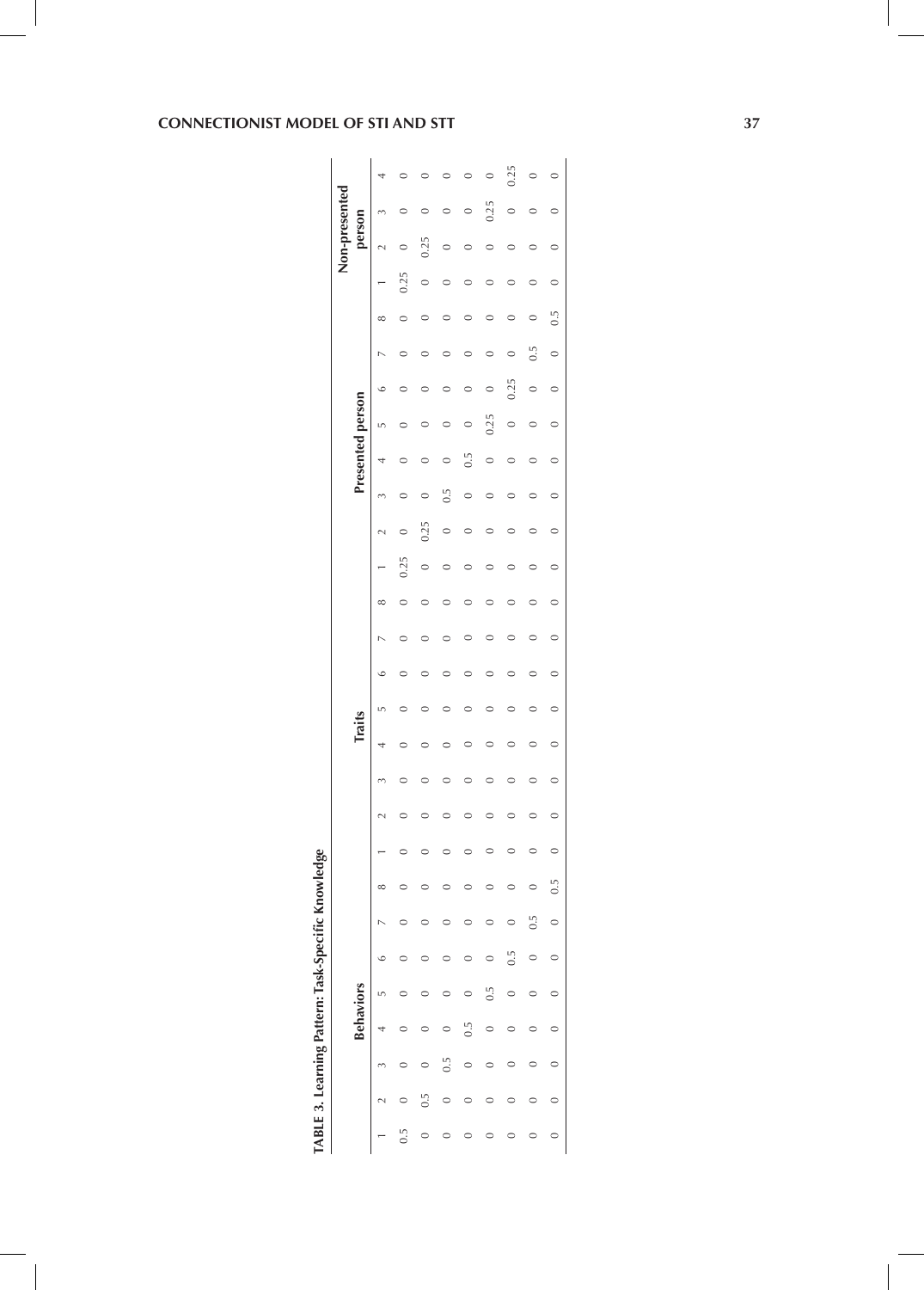memorize the information, which makes them expend more effort in the task so that learning is more efficient. Thus the value of the learning rate was set to 0.4.

After the model memorized the association between behaviors and faces, we examined what the model learned and compared the results with those from Goren and Todorov (2009). As in that paper, where participants were asked whether the trait was or was not presented in the sentence with the specific face, requiring them to try to recall the behavioral description, we gave the model an incomplete pattern as input (Table 4). Only faces and traits were activated. Then we observed the model's response, that is, its output in the activation of the behavior nodes.

As noted above, half the trials were new pairs (the last four rows in Table 4, two for STI and two for STT), where the traits were presented with mismatched faces. Thus, as in Goren and Todorov (2009), the overall design is a 2 (Pairing: old versus new pairing) × 2 (Relevance: actor versus non-actor) within-subjects ANOVA.

### Simulation Results and Discussion

The dependent variable in all the simulations is the final activation of the behavior node. There was a main effect of Relevance (actor versus non-actor), *F*(1, 192) = 55.48,  $p < 0.001$ ,  $\eta^2 = 0.09$ , and a main effect of Pairing (old versus new pairs),  $F(1)$ , 192) = 247.48,  $p < 0.001$ ,  $\eta^2 = 0.50$  in this simulation. There was also a significant Relevance  $\times$  Pairing interaction,  $F(1, 192) = 33.45$ ,  $p < 0.001$ ,  $\eta^2 = 0.09$  (see Figure 2). There was an STI effect because the mean activation for the old trials was significantly greater ( $M = 0.16$ ,  $SD = 0.02$ ) than the new trials ( $M = 0.11$ ,  $SD = 0.02$ ),  $t(49) =$ 15.62, *p* < 0.001, *d* = 3.14, 95% CI [0.05, 0.06]. The same effect occurred for the mean difference in the non-actor condition, with old trials  $(M = 0.13, SD = 0.02)$  showing more activation than new trials (*M* = 0.11, *SD* = 0.02), *t*(49) = 5.40, *p* < 0.001, *d* = 1.17, 95% CI [0.01, 0.03]. To test whether there was a significant difference between STI and STT effects, as in the empirical study we simulated, we calculated the differences between the old and new pairings for the actor and for the non-actor conditions. This difference was larger for actor (*M* = 0.05, *SD* = 0.02) than for non-actor (*M* = 0.02, *SD* = 0.03), *t*(49) = 5.78, *p* < 0.001, *d* = 1.26, 95% CI [0.02, 0.04]. The pattern of behavioral activation is shown in Figure 2.

To understand the results it is important to realize that the behavioral activation in the old pairing is the outcome of two different associations, the trait-behavior associations and the behavior-face associations. The trait-behavior associations do not vary between STI and STT conditions since they were learned in the world knowledge phase, which is identical for STI and STT. This means that if we only presented the trait in the test phase (without the face), the activation of the behavioral node would be similar in STI and STT conditions. The second type of association, behavior-face, was created in the task-specific phase where two kind of trials were used: a behavior-actor pairing that results in a strong weight between these two nodes, and a behavior–non-actor pairing where the link is weaker due to the assumed distribution of attention mentioned above. This means that in the test phase, links to the faces are responsible for the different results in actor and non-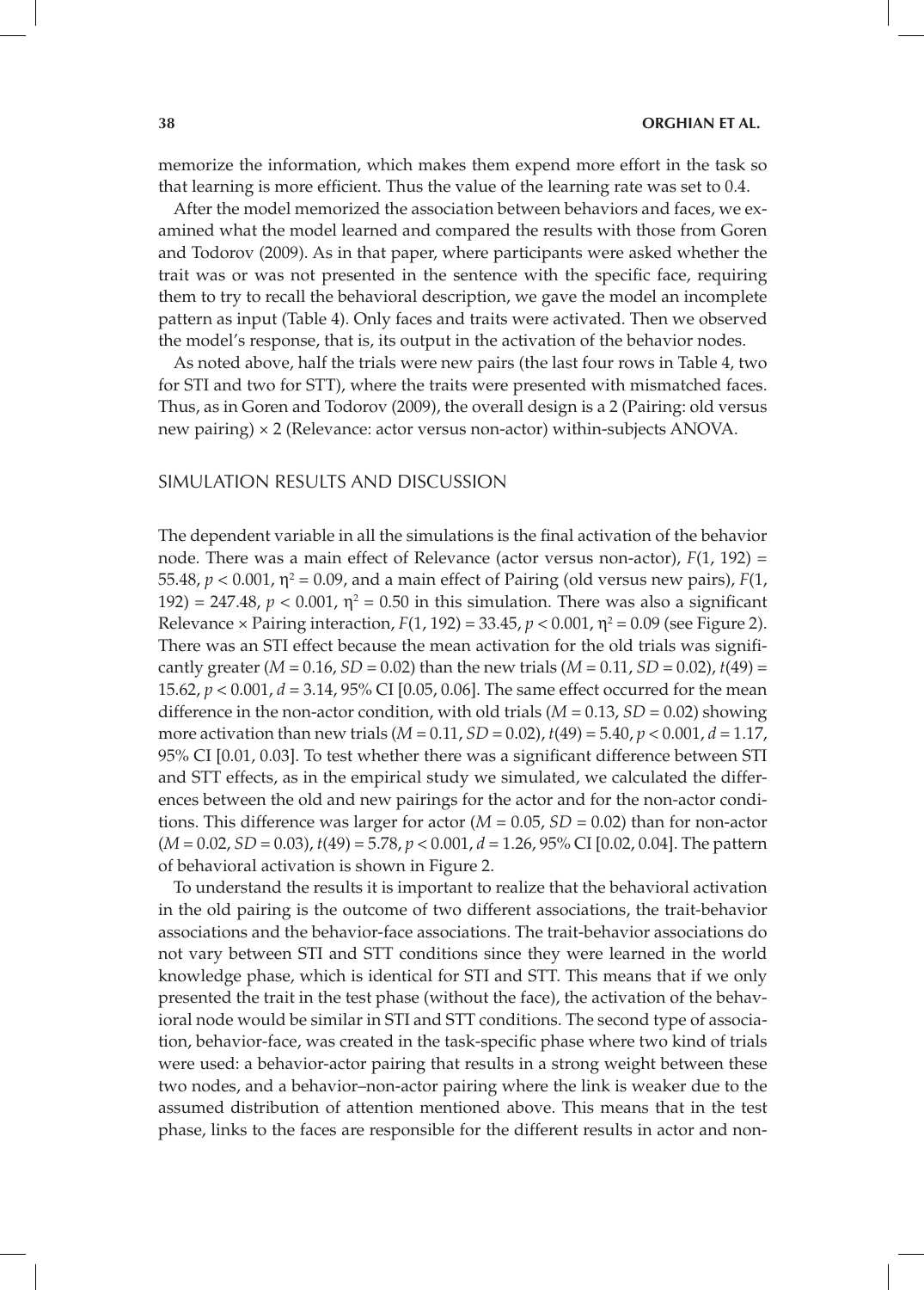

FIGURE 2. Simulation 1: Mean activation of the behavior node.

actor conditions. In the STI condition, the actors are a better cue for the retrieval of the behavior than the non-actors in the STT condition. In the STI condition, the traits and especially the faces activated the behavioral node more than in the STT condition, where the trait cues work in a similar way but the face cue is less effective, so the spread of activation to the behavioral node is less. To sum up, the results for the old parings were obtained because (1) learning world knowledge set up behavior-trait links, (2) learning the task-specific knowledge set up personbehavior links, and (3) these links were stronger for the actor than for the nonactor. For the new pairings, the activation of behaviors is the smallest (black bars in Figure 2) because these faces were not linked to the behaviors at all.

This simulation shows that this autoassociative model is able to simulate both STI and STT effects, as well as the typical magnitude difference between the two. It also suggests that it is not necessary to consider an additional process (Goren & Todorov, 2009; Skowronski et al., 1998) to explain this specific difference because differential activation of the person nodes (with stronger activation for actor than non-actor nodes) was sufficient to simulate the experimental results.

# **Simulation 2—Relevant and Irrelevant Targets simultaneously presented**

Todorov and Uleman (2004) used a different kind of manipulation in order to eliminate or reduce the STT effect in the false recognition paradigm. In their version, both a relevant and an irrelevant target face were presented in the same trial with the behavior. The presence of relevant faces diminished the STT effect. Todorov and Uleman argued that the presence of the actor leads to a deactivation of the associative process and hence to a failure of STT (Crawford, Skowronski, & Stiff, 2007; Crawford, Skowronski, Stiff, & Leonards, 2008; Todorov & Uleman, 2004).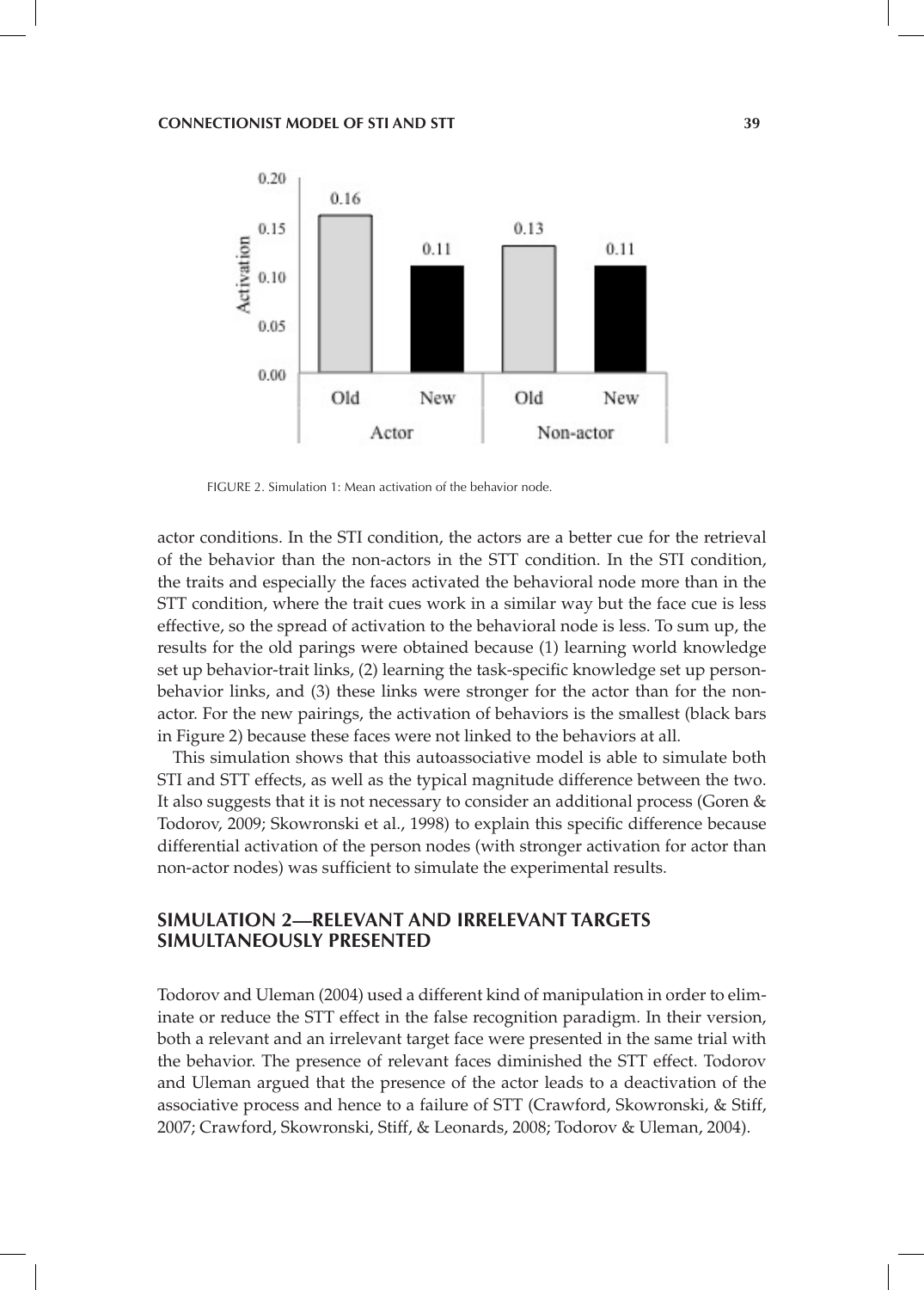| ı |
|---|
|   |
|   |
|   |
| L |

|                  | <b>ABLE 4. Test Pattern</b> |  |  |   |               |         |         |         |         |            |                  |                  |                  |         |                  |         |                  |         |         |         |        |               |         |   |
|------------------|-----------------------------|--|--|---|---------------|---------|---------|---------|---------|------------|------------------|------------------|------------------|---------|------------------|---------|------------------|---------|---------|---------|--------|---------------|---------|---|
| <b>Behaviors</b> |                             |  |  |   | <b>Traits</b> |         |         |         |         |            |                  |                  | Presented person |         |                  |         |                  |         |         |         | person | Non-presented |         |   |
|                  |                             |  |  | ∞ |               | $\sim$  | 3       | 4       | S       | $^{\circ}$ | N                | $\infty$         |                  | $\sim$  | 3                | 4       | S                | $\circ$ | N       | ∞       |        | ٢             | 3       |   |
|                  |                             |  |  |   | 0.5           | 0       | $\circ$ | $\circ$ | 0       | 0          | $\circ$          | $\circ$          | 0.50             |         | $\circ$          | $\circ$ | 0                | 0       | $\circ$ | $\circ$ |        |               | 0       |   |
|                  |                             |  |  |   | $\circ$       | 5 O     | $\circ$ | $\circ$ | 0       | $\circ$    | $\circ$          | 0                | $\circ$          | 0.5     | $\circ$          | $\circ$ | 0                | 0       | $\circ$ | $\circ$ | 0      | $\circ$       | 0       | 0 |
|                  |                             |  |  |   | 0             | $\circ$ | 0.5     | 0       | 0       | 0          | $\circ$          | 0                | $\circ$          | $\circ$ | $0.\overline{5}$ | $\circ$ | 0                | 0       | $\circ$ | 0       | 0      | 0             | $\circ$ |   |
| $\circ$          |                             |  |  |   | 0             | $\circ$ | $\circ$ | 0.5     | 0       | 0          | $\circ$          | 0                | 0                | $\circ$ | $\circ$          | 0.5     | 0                | $\circ$ | 0       | 0       | 0      | $\circ$       | $\circ$ |   |
|                  |                             |  |  |   | 0             | $\circ$ | $\circ$ | $\circ$ | 0.5     | $\circ$    | $\circ$          | 0                | 0                | $\circ$ | $\circ$          | $\circ$ | $\circ$          | 0.5     | $\circ$ | $\circ$ | 0      | 0             | 0       | 0 |
|                  |                             |  |  |   | 0             | $\circ$ | 0       | 0       | $\circ$ | 0.5        | $\circ$          | 0                | 0                | 0       | $\circ$          | $\circ$ | $0.\overline{5}$ | $\circ$ | $\circ$ | $\circ$ | 0      | $\circ$       | 0       | 0 |
|                  |                             |  |  |   | 0             | $\circ$ | 0       | 0       | 0       | $\circ$    | $0.\overline{5}$ | 0                | 0                | 0       | $\circ$          | 0       | $\circ$          | $\circ$ | $\circ$ | 0.5     | 0      | 0             |         | 0 |
|                  |                             |  |  |   | $\circ$       | $\circ$ | $\circ$ | $\circ$ | $\circ$ | $\circ$    | $\circ$          | $0.\overline{5}$ | 0                | $\circ$ | $\circ$          | $\circ$ | $\circ$          | $\circ$ | 0.5     | $\circ$ | 0      | 0             | 0       | 0 |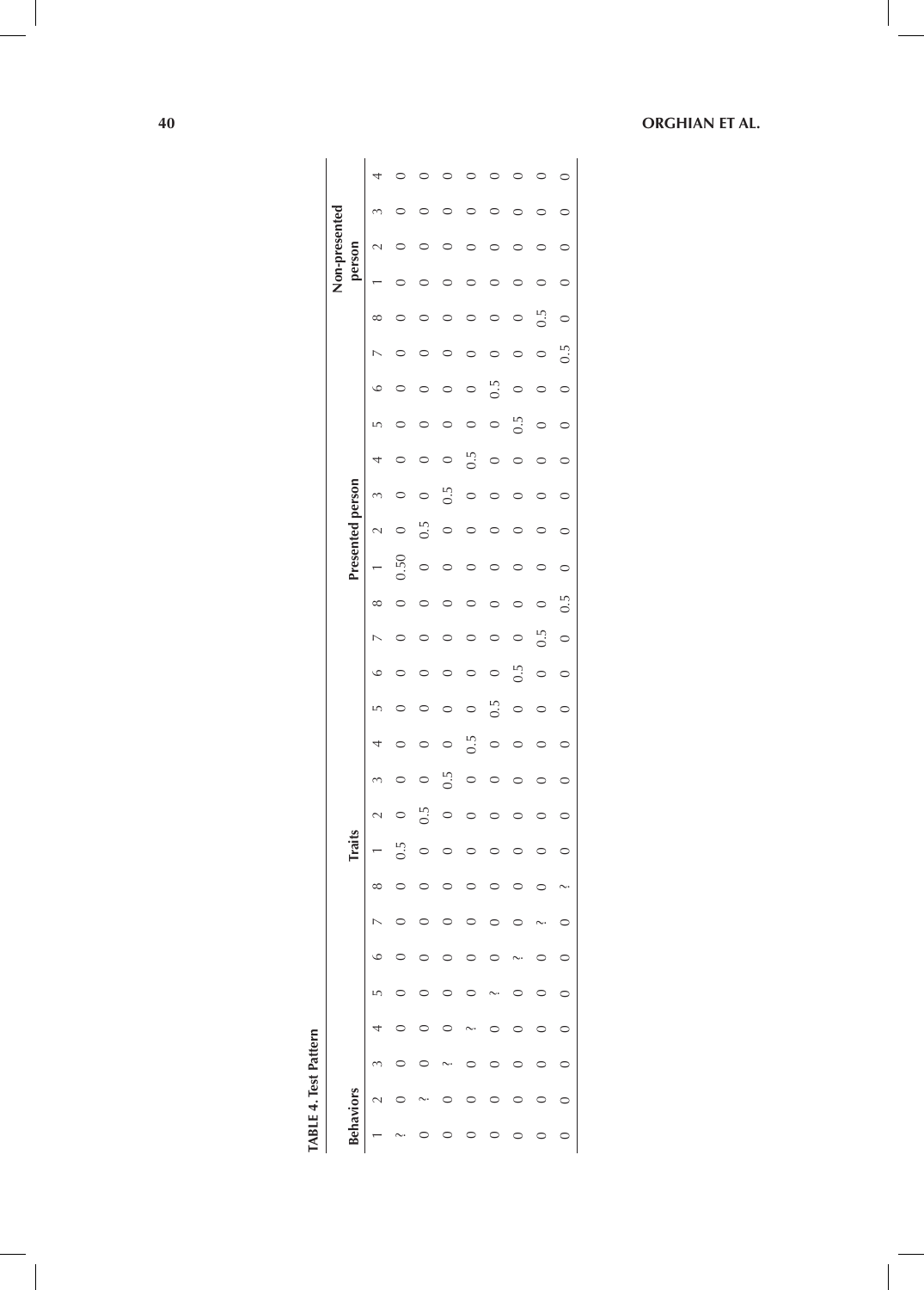The design of this simulation was a 2 (Faces presentation: simultaneous presentation, i.e., actor *and* non-actor, versus standard, i.e., only actor *or* only non-actor) × 2 (Pairing: old versus new pairs) × 2 (Relevance: actor versus non-actor) ANOVA, with the first factor between-Ss and the rest within-Ss.

### **METHOD**

The world knowledge was the same as in Simulation 1. Table 5 lists the modified task-specific knowledge patterns. As in Simulation 1, actor faces were presented with a higher value  $(0.4$  in this case) than non-actor faces  $(0.1)$ . However and importantly, these two levels of attention were entered in the same rows/input reflecting the simultaneous presentation of the two faces in Goren and Todorov's experiment. Here 0.5 units of attention were divided between the two photos, and since the relevance of the actor is higher in this context (compared to a non-relevant person presented alone), more attention is paid to the actor than to the nonactor. The remaining 0.5 was assigned to the behavior. This realization of Goren and Todorov's experiment illustrates how our idea of divided attention can easily be generalized to a different experimental design. In the test pattern as in all other simulations, only one face (the actor's or non-actor's) and one trait was activated, in the incomplete pattern to be completed by spreading activation.

### Simulation Results and Discussion

We found main effects of face Presentation,  $F(1,388) = 29.16$ ,  $p < 0.001$ ,  $\eta^2 = 0.04$ ; of Pairing, *F*(1, 388) = 302.87, *p* < 0.001, h<sup>2</sup> = 0.30; and of Relevance, *F*(1, 388) = 169.39,  $p < 0.001$ ,  $\eta^2 = 0.12$ . The was no significant Presentation × Relevance effect, *F*(1, 388)  $= 1.46$ ,  $p = 0.23$ ,  $\eta^2 = 0.00$ , but importantly there was a significant Presentation  $\times$ Pairing effect,  $F(1, 388) = 27.94$ ,  $p < 0.001$ ,  $\eta^2 = 0.03$ , and also a significant Relevance  $\times$  Pairing interaction,  $F(1, 388) = 74.88$ ,  $p < 0.001$ ,  $\eta^2 = 0.10$ . There was no 3-way interaction,  $F(1, 388) = 0.05$ ,  $p = 0.82$ ,  $\eta^2 = 0.00$ . But note that this is not the main result we are looking for, because we are interested in comparing very specific cells of this design (specifically the simultaneous presentation condition).

When targets were presented alone, as in a standard STI/STT study, both effects emerged. The difference in behavior activation between old and new trials was significant for the actor, *t*(49) = 15.62, *p* < 0.001, *d* = 3.14, 95% CI [0.05, 0.06], and was smaller but still significant for non-actor, *t*(49) = 5.40, *p* < 0.001, *d* = 1.17, 95% CI [0.01, 0.03]. STI persisted when targets were presented simultaneously, with a new versus old trials mean difference of 0.04 (*SD* = 0.02), *t*(49) = 11.38, *p* < 0.001, *d*  $= 2.09$ , 95% CI [0.03, 0.04]. But consistent with past empirical findings, STT disappeared. The difference in activation between old (*M* = 0.11, *SD* = 0.02) and new trials  $(M = 0.11, SD = 0.02)$  for the non-actor showed no significant STT effect,  $t(49)$ = 0.71, *p* = 0.48, *d* = 0.14, 95% CI [0.00, 0.01], in the simultaneous face presentation condition.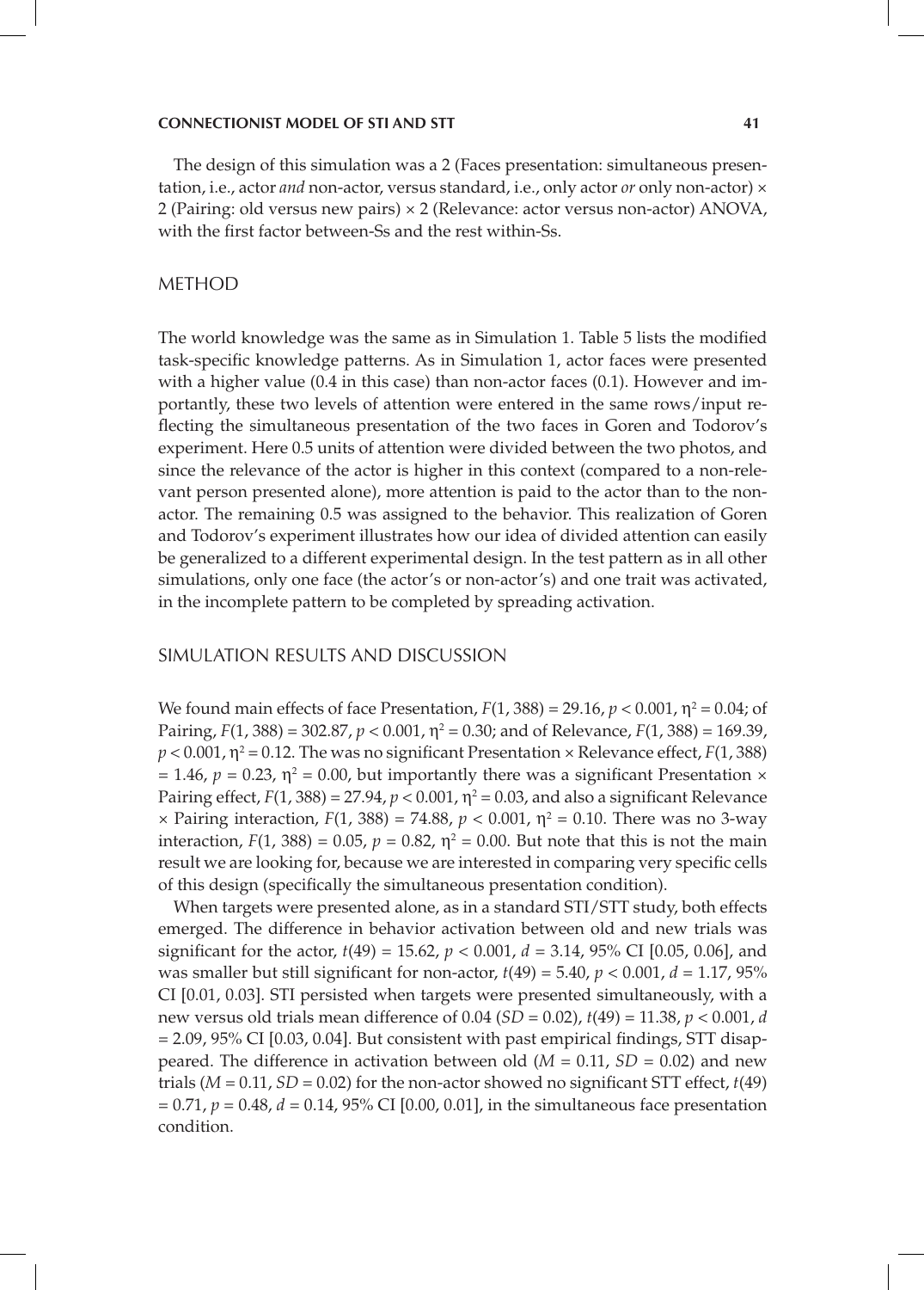| $\overline{0}$<br>$\infty$<br>$\circ$<br>c<br>c<br>0<br>c<br>$\overline{0}$<br>$\circ$<br>$\circ$<br>$\circ$<br>$\circ$<br>$\circ$<br>$\circ$<br>○<br>$\overline{0}$<br>$\circ$<br>$\circ$<br>$\circ$<br>$\circ$<br>ے<br>c<br>$\overline{0}$<br>$\circ$<br>$\sqrt{2}$<br>$\circ$<br>$\circ$<br>$\circ$<br>$\circ$<br>⊂<br>○<br>$\overline{0}$ .<br>$\circ$<br>$\circ$<br>$\circ$<br>$\circ$<br>c<br>$\circ$<br>○<br>$\overline{0}$ .<br>$\circ$<br>$\circ$<br>$\circ$<br>$\circ$<br>$\circ$<br>$\circ$<br>$\circ$<br>$\overline{C}$<br>$\circ$<br>$\circ$<br>$\circ$<br>$\circ$<br>$\circ$<br>$\circ$<br>$\circ$<br>$\scriptstyle\sim$<br>$\overline{c}$<br>$\circ$<br>$\circ$<br>$\circ$<br>C<br>C<br>C<br>0<br>0.4<br>∞<br>$\circ$<br>$\circ$<br>$\circ$<br>$\circ$<br>$\circ$<br>c<br>0.4<br>$\circ$<br>$\circ$<br>$\circ$<br>$\circ$<br>$\circ$<br>$\circ$<br>$\circ$<br>N<br>0.4<br>$\circ$<br>$\circ$<br>$\circ$<br>$\circ$<br>ء<br>c<br>0.4<br>$\circ$<br>$\circ$<br>$\circ$<br>LC.<br>$\circ$<br>$\circ$<br>0.4<br>$\circ$<br>$\circ$<br>$\circ$<br>$\circ$<br>○<br>○<br>$\circ$<br>4<br>0.4<br>$\circ$<br>$\circ$<br>$\circ$<br>O<br>$\circ$<br>$\circ$<br>$\circ$<br>C<br>0.4<br>$\circ$<br>$\circ$<br>$\circ$<br>$\circ$<br>$\circ$<br>c<br>٢<br>0.4<br>$\circ$<br>$\circ$<br>$\circ$<br>$\circ$<br>$\circ$<br>$\circ$<br>$\circ$<br>$\circ$<br>∞<br>C<br>0<br>$\circ$<br>$\circ$<br>$\circ$<br>$\circ$<br>0<br>$\circ$<br>$\circ$<br>$\circ$<br>$\circ$<br>$\circ$<br>○<br>$\circ$<br>$\circ$<br>$\circ$<br>$\circ$<br>$\circ$<br>$\circ$<br>$\circ$<br>$\circ$<br>$\circ$<br>$\circ$<br>ے<br>$\circ$<br>$\circ$<br>$\circ$<br>$\circ$<br>$\circ$<br>$\circ$<br>$\circ$<br>$\circ$<br>LC.<br>$\circ$<br>$\circ$<br>$\circ$<br>$\circ$<br>$\circ$<br>$\circ$<br>$\circ$<br>$\circ$<br>$\circ$<br>$\circ$<br>$\circ$<br>$\circ$<br>$\circ$<br>$\circ$<br>$\circ$<br>$\circ$<br>$\circ$<br>$\circ$<br>$\circ$<br>$\circ$<br>$\circ$<br>$\circ$<br>$\circ$<br>$\circ$<br>$\circ$<br>$\circ$<br>$\circ$<br>$\circ$<br>$\circ$<br>$\circ$<br>$\circ$<br>$\circ$<br>0.5<br>$\infty$<br>$\circ$<br>$\circ$<br>$\circ$<br>$\circ$<br>$\circ$<br>$\circ$<br>Ó<br>$\overline{0}$<br>$\circ$<br>r<br>⊂<br>c<br>c<br>0<br>$\circ$<br>⊂<br>0.5<br>$\circ$<br>$\circ$<br>$\circ$<br>م<br>$\circ$<br>0<br>$\circ$<br>$\circ$<br>$\overline{0}$<br>$\circ$<br>$\circ$<br>LO <sub>1</sub><br>$\circ$<br>$\circ$<br>$\circ$<br>$\circ$<br>$\circ$<br>0.5<br>$\circ$<br>$\circ$<br>$\circ$<br>$\circ$<br>$\circ$<br>$\circ$<br>○<br>$\overline{0}$<br>$\circ$<br>$\circ$<br>$\circ$<br>$\circ$<br>$\circ$<br>$\circ$<br>3<br>$\circ$<br>0.5<br>C<br>$\circ$<br>$\circ$<br>$\circ$<br>$\circ$<br>$\circ$<br>$\circ$<br>ч<br>¢<br>0.5<br>$\circ$<br>$\circ$<br>$\circ$<br>$\circ$<br>$\circ$<br>$\circ$<br>$\circ$ |  |  | <b>Behaviors</b> |  |  |  | Traits |  |  |  | Presented person |  |  |  |  | Non-presented person |  |  |
|----------------------------------------------------------------------------------------------------------------------------------------------------------------------------------------------------------------------------------------------------------------------------------------------------------------------------------------------------------------------------------------------------------------------------------------------------------------------------------------------------------------------------------------------------------------------------------------------------------------------------------------------------------------------------------------------------------------------------------------------------------------------------------------------------------------------------------------------------------------------------------------------------------------------------------------------------------------------------------------------------------------------------------------------------------------------------------------------------------------------------------------------------------------------------------------------------------------------------------------------------------------------------------------------------------------------------------------------------------------------------------------------------------------------------------------------------------------------------------------------------------------------------------------------------------------------------------------------------------------------------------------------------------------------------------------------------------------------------------------------------------------------------------------------------------------------------------------------------------------------------------------------------------------------------------------------------------------------------------------------------------------------------------------------------------------------------------------------------------------------------------------------------------------------------------------------------------------------------------------------------------------------------------------------------------------------------------------------------------------------------------------------------------------------------------------------------------------------------------------------------------------------------------------------------------------------------------------------------------------------------------------------------------------------------------------------------------------------------------------------------------------------------------------------------------|--|--|------------------|--|--|--|--------|--|--|--|------------------|--|--|--|--|----------------------|--|--|
|                                                                                                                                                                                                                                                                                                                                                                                                                                                                                                                                                                                                                                                                                                                                                                                                                                                                                                                                                                                                                                                                                                                                                                                                                                                                                                                                                                                                                                                                                                                                                                                                                                                                                                                                                                                                                                                                                                                                                                                                                                                                                                                                                                                                                                                                                                                                                                                                                                                                                                                                                                                                                                                                                                                                                                                                          |  |  |                  |  |  |  |        |  |  |  |                  |  |  |  |  |                      |  |  |
|                                                                                                                                                                                                                                                                                                                                                                                                                                                                                                                                                                                                                                                                                                                                                                                                                                                                                                                                                                                                                                                                                                                                                                                                                                                                                                                                                                                                                                                                                                                                                                                                                                                                                                                                                                                                                                                                                                                                                                                                                                                                                                                                                                                                                                                                                                                                                                                                                                                                                                                                                                                                                                                                                                                                                                                                          |  |  |                  |  |  |  |        |  |  |  |                  |  |  |  |  |                      |  |  |
|                                                                                                                                                                                                                                                                                                                                                                                                                                                                                                                                                                                                                                                                                                                                                                                                                                                                                                                                                                                                                                                                                                                                                                                                                                                                                                                                                                                                                                                                                                                                                                                                                                                                                                                                                                                                                                                                                                                                                                                                                                                                                                                                                                                                                                                                                                                                                                                                                                                                                                                                                                                                                                                                                                                                                                                                          |  |  |                  |  |  |  |        |  |  |  |                  |  |  |  |  |                      |  |  |
|                                                                                                                                                                                                                                                                                                                                                                                                                                                                                                                                                                                                                                                                                                                                                                                                                                                                                                                                                                                                                                                                                                                                                                                                                                                                                                                                                                                                                                                                                                                                                                                                                                                                                                                                                                                                                                                                                                                                                                                                                                                                                                                                                                                                                                                                                                                                                                                                                                                                                                                                                                                                                                                                                                                                                                                                          |  |  |                  |  |  |  |        |  |  |  |                  |  |  |  |  |                      |  |  |
|                                                                                                                                                                                                                                                                                                                                                                                                                                                                                                                                                                                                                                                                                                                                                                                                                                                                                                                                                                                                                                                                                                                                                                                                                                                                                                                                                                                                                                                                                                                                                                                                                                                                                                                                                                                                                                                                                                                                                                                                                                                                                                                                                                                                                                                                                                                                                                                                                                                                                                                                                                                                                                                                                                                                                                                                          |  |  |                  |  |  |  |        |  |  |  |                  |  |  |  |  |                      |  |  |
|                                                                                                                                                                                                                                                                                                                                                                                                                                                                                                                                                                                                                                                                                                                                                                                                                                                                                                                                                                                                                                                                                                                                                                                                                                                                                                                                                                                                                                                                                                                                                                                                                                                                                                                                                                                                                                                                                                                                                                                                                                                                                                                                                                                                                                                                                                                                                                                                                                                                                                                                                                                                                                                                                                                                                                                                          |  |  |                  |  |  |  |        |  |  |  |                  |  |  |  |  |                      |  |  |
|                                                                                                                                                                                                                                                                                                                                                                                                                                                                                                                                                                                                                                                                                                                                                                                                                                                                                                                                                                                                                                                                                                                                                                                                                                                                                                                                                                                                                                                                                                                                                                                                                                                                                                                                                                                                                                                                                                                                                                                                                                                                                                                                                                                                                                                                                                                                                                                                                                                                                                                                                                                                                                                                                                                                                                                                          |  |  |                  |  |  |  |        |  |  |  |                  |  |  |  |  |                      |  |  |
|                                                                                                                                                                                                                                                                                                                                                                                                                                                                                                                                                                                                                                                                                                                                                                                                                                                                                                                                                                                                                                                                                                                                                                                                                                                                                                                                                                                                                                                                                                                                                                                                                                                                                                                                                                                                                                                                                                                                                                                                                                                                                                                                                                                                                                                                                                                                                                                                                                                                                                                                                                                                                                                                                                                                                                                                          |  |  |                  |  |  |  |        |  |  |  |                  |  |  |  |  |                      |  |  |
|                                                                                                                                                                                                                                                                                                                                                                                                                                                                                                                                                                                                                                                                                                                                                                                                                                                                                                                                                                                                                                                                                                                                                                                                                                                                                                                                                                                                                                                                                                                                                                                                                                                                                                                                                                                                                                                                                                                                                                                                                                                                                                                                                                                                                                                                                                                                                                                                                                                                                                                                                                                                                                                                                                                                                                                                          |  |  |                  |  |  |  |        |  |  |  |                  |  |  |  |  |                      |  |  |
|                                                                                                                                                                                                                                                                                                                                                                                                                                                                                                                                                                                                                                                                                                                                                                                                                                                                                                                                                                                                                                                                                                                                                                                                                                                                                                                                                                                                                                                                                                                                                                                                                                                                                                                                                                                                                                                                                                                                                                                                                                                                                                                                                                                                                                                                                                                                                                                                                                                                                                                                                                                                                                                                                                                                                                                                          |  |  |                  |  |  |  |        |  |  |  |                  |  |  |  |  |                      |  |  |
|                                                                                                                                                                                                                                                                                                                                                                                                                                                                                                                                                                                                                                                                                                                                                                                                                                                                                                                                                                                                                                                                                                                                                                                                                                                                                                                                                                                                                                                                                                                                                                                                                                                                                                                                                                                                                                                                                                                                                                                                                                                                                                                                                                                                                                                                                                                                                                                                                                                                                                                                                                                                                                                                                                                                                                                                          |  |  |                  |  |  |  |        |  |  |  |                  |  |  |  |  |                      |  |  |

| i             |
|---------------|
|               |
|               |
|               |
| <b>TARIFS</b> |
|               |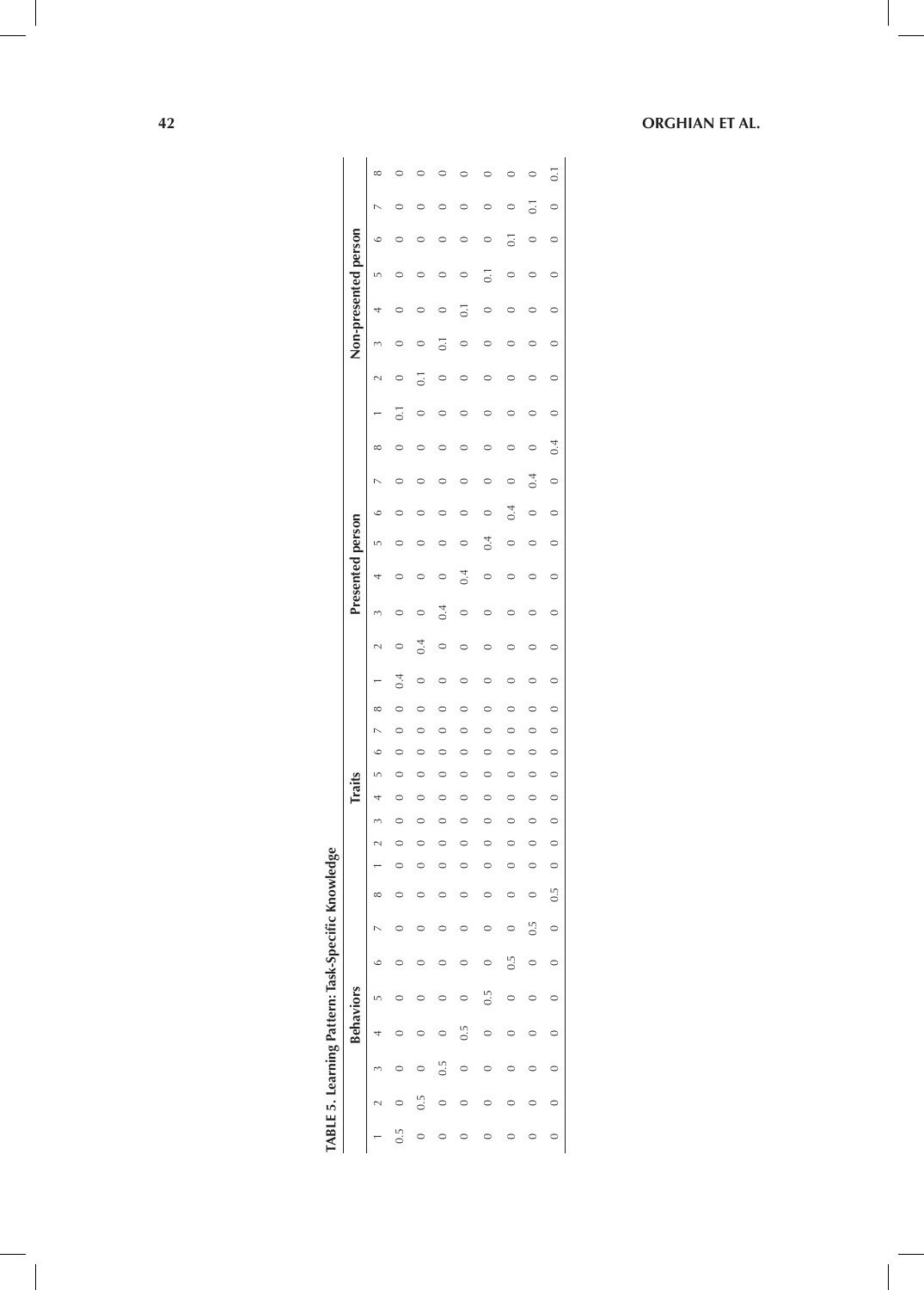

FIGURE 3. Simulation 2: The results of Simultaneous Presentation versus No Simultaneous Presentation simulation; the dependent variable is the behavioral activation difference between old and new pairing conditions.

Thus, the simultaneous presentation of the relevant and irrelevant targets affected STT but not STI (Fig. 3). In the model this occurs because of the different values in the learning input (different levels of attention), without any assumption about differences in the processes as posited by some authors (Crawford, Skowronski, & Stiff, 2007; Crawford et al., 2008; Goren & Todorov, 2009, Study 4; Todorov & Uleman, 2004).

## **Simulation 3—Lie-Detection Task**

Crawford and collaborators, in 2007, conducted a study where the savings-in-relearning paradigm was combined with a lie-detection task. As in previous savings-in-relearning experiments, participants were first exposed to photos paired with descriptions of behaviors. However, rather than memorizing or familiarizing themselves with the stimuli, Crawford, Skowronki, Stiff, and Scherer (2007) asked participants to decide whether the person in each photo was lying. Relevance was manipulated with self-descriptive relevant actors versus other-informant irrelevant persons. After the lie-detection task, the same photos were presented again but this time paired with a single word. The task here was to memorize the word-photo pairs. In some of these trials, photos previously seen were paired with traits implied by behaviors presented in the initial phase with that picture; others had novel photo-trait pairs. Finally in the last part, participants had to recall the words/traits (from the memorization task) that were cued with actor, informant, or novel photos. Recall performance showed the saving effect, that is, photo-word pairs that repeated photo-trait pairs from the behavioral presentation task were learned better than novel pairs.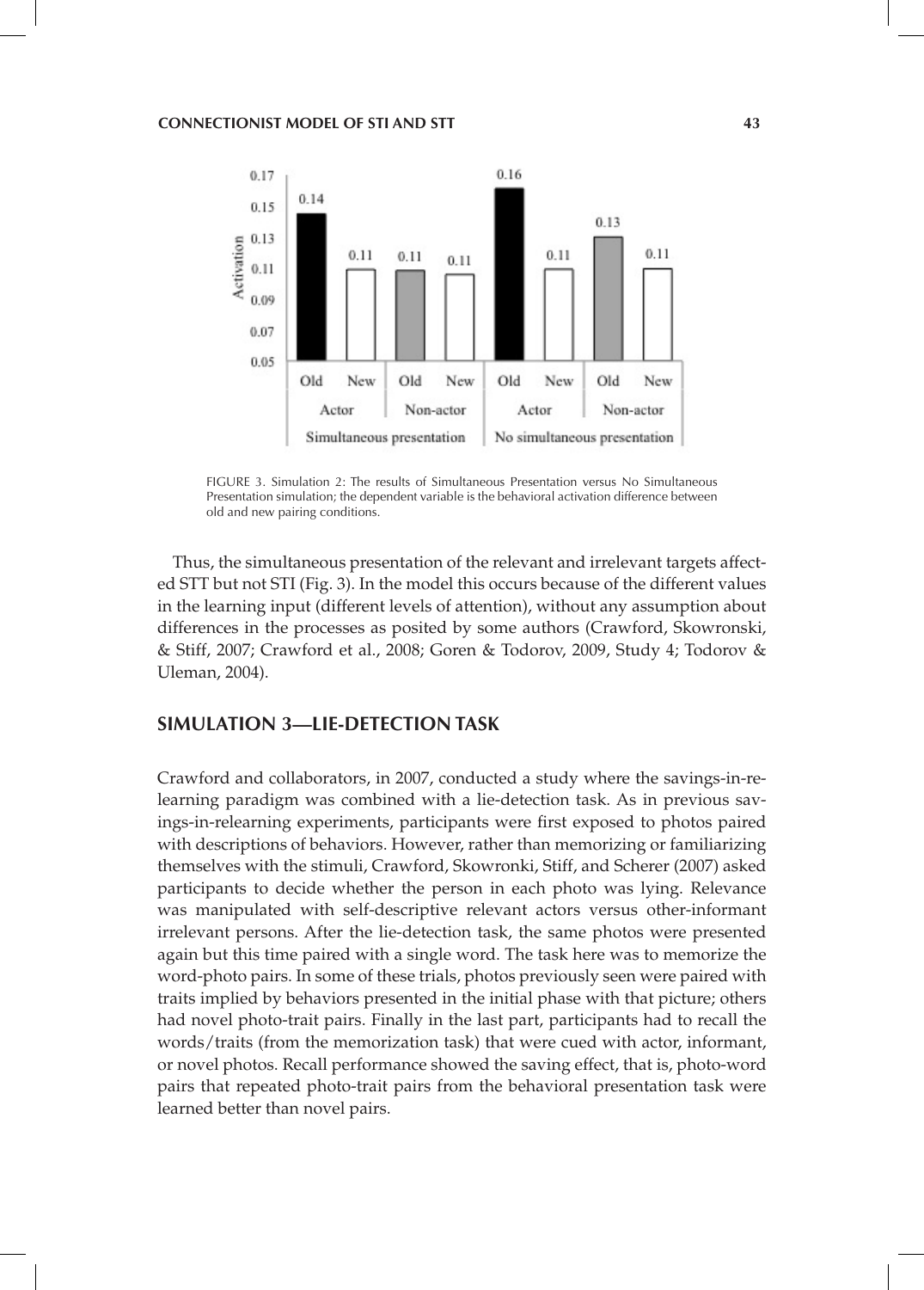The lie-detection manipulation resulted in diminishing the recall performance in the self-descriptive condition (actor) leading to similar sized STI and STT effects. Crawford, Skowronski, Stiff, and Scherer (2007) concluded from these results that the attributional process that normally causes strong actor-trait linkages (in the initial familiarization or memory tasks) is disrupted by the lie-detection instruction, leaving only association processes common to STI and STT in place. Despite this explanation, it remains unclear exactly what happens when we ask a participant to detect whether the person in the photo is lying. Here we assume that rather than disrupting attributional processes, more attention is paid to the photos under lie detection, and that the amount of attention is similar in STI and STT conditions. The rationale behind these assumptions is that by asking participants to detect whether the person is lying, most of their attention focuses on the face in the photo, regardless the relevance (whether the person is communicating her own behavior or someone else's behavior). This assumption is supported by the lie-detection literature which is replete with evidence that people believe that they can detect lying by carefully attending to the actor's appearance and facial behavior—averted gaze, speech fluency, etc.—even though most evidence contradicts this (e.g., Bond & DePaulo, 2006). The behavioral nodes receive less activation, but the same amount in STI and STT, because people are not even asked to memorize the behaviors. (The instruction is to detect liars.)

The design of this simulation is a 2 (Instruction: lie detection versus memorization)  $\times$  2 (Pairing: old versus new pairs)  $\times$  2 (Relevance: actor versus non-actor) ANOVA, the first factor being between-Ss and the rest within-Ss. Compared with previous simulations, here instructions vary between-Ss and these produce different activation values.

### **METHOD**

To simulate this result, the learning rate, the simulated number of subjects in each instruction condition, and the world knowledge inputs were kept the same as in the first simulation. The main difference was in the activation values for both actor (STI) and non-actor (STT) faces, reflecting our assumptions about the distribution of attention in the lie-detection condition (see Table 6). The activation for the behavior was only 0.1 in this simulation because it was not so important in this specific task where the participant's focus is mainly on the person in the picture. The actor's face was set to 0.9 and the non-actor's face was set to a similar value (0.85), while the remaining 0.05 was reserved for the actor mentioned in the STT sentences. The nodes for the actor and non-actor faces were both highly activated because our hypothesis is that participants strongly focused on the photos to detect whether or not the persons were lying.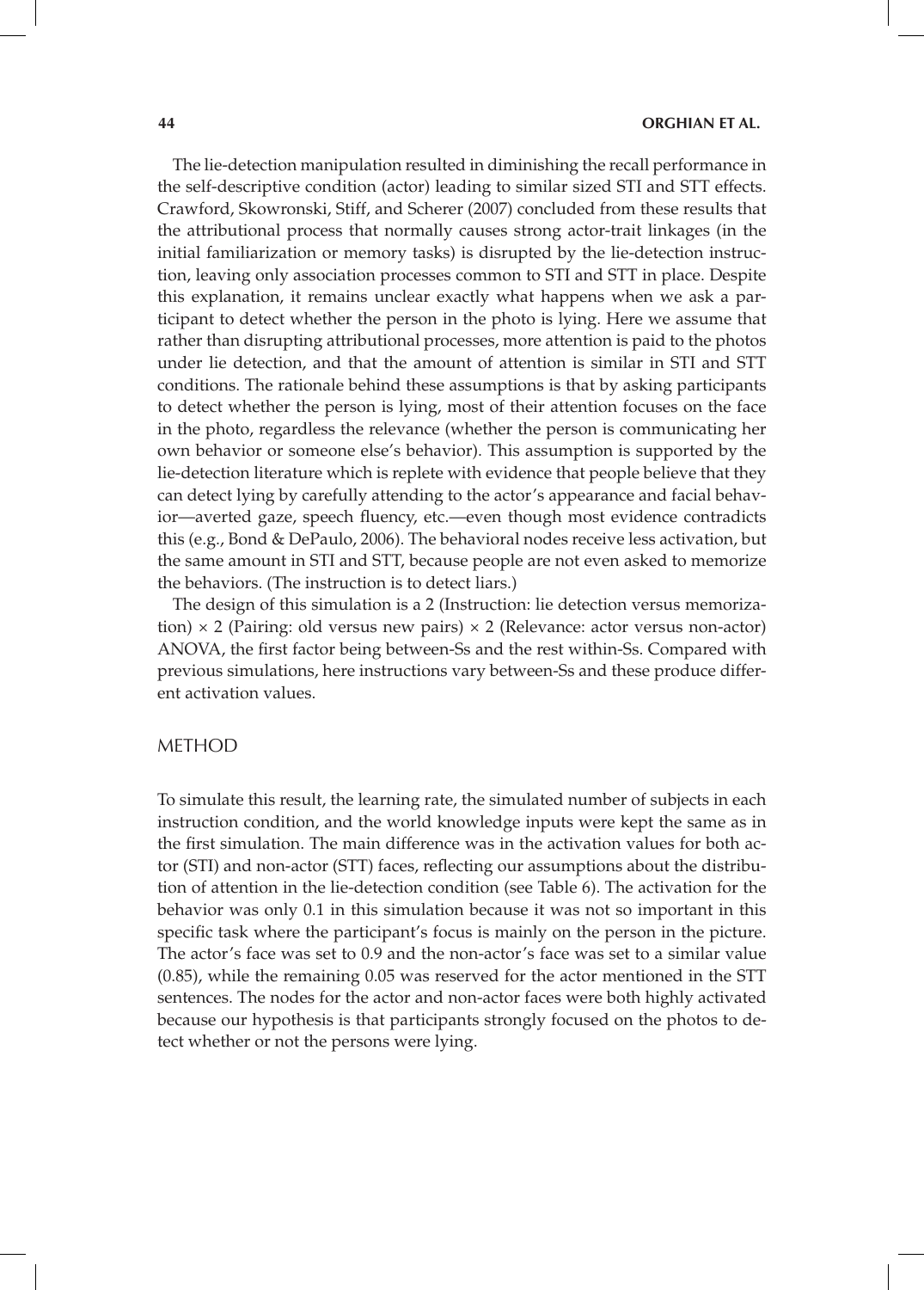### Simulation Results and Discussion

The ANOVA on behavior activation showed a main effect for Pairing type, *F*(1, 388) = 193.40,  $p < 0.001$ ,  $\eta^2 = 0.33$ ; for Relevance,  $F(1, 388) = 30.55$ ,  $p < 0.001$ ,  $\eta^2 =$ 0.04; and for Instruction (lie detection versus memorization),  $F(1, 388) = 12.70$ ,  $p <$ 0.001,  $\eta^2$  = 0.02. We also found a Pairing × Relevance interaction,  $F(1,388)$  = 16.09,  $p$ > 0.001, h<sup>2</sup> = 0.02; a Relevance × Instruction interaction, *F*(1, 388) = 12.93, *p* < 0.001,  $η<sup>2</sup> = 0.02$ ; a Pairing × Instruction interaction,  $F(1, 388) = 26.01$ ,  $p < 0.001$ ,  $η<sup>2</sup> = 0.04$ ; and a Pairing  $\times$  Relevance  $\times$  Instruction interaction,  $F(1, 388) = 22.26$ ,  $p < 0.001$ ,  $\eta^2$  = 0.03. Breaking this down by instruction, the difference between old and new pairs under lie-detection instructions showed an STI effect  $(M = 0.02, SD = 0.03)$ but not any larger than the STT effect  $(M = 0.02, SD = 0.03)$ ,  $t(49) = -0.31$ ,  $p = 0.76$ , *d*  $= -0.06, 95\%$  CI  $[-0.01, 0.01]$  (see Fig. 4). STI was greater under memorization than lie detection, *t*(49) = 6.35, *p* < 0.001, *d* = 1.34, 95% CI [0.02, 0.05], whereas STT was not, *t*(49) = 0.40, *p* = 0.69, *d* = 0.07, 95% CI [-0.01, 0.01].

 These results demonstrate that our assumptions about attention allocation and our corresponding implementation of the lie-detection task in the model successfully replicated the experimental data. Changing the relative activation of faces and behaviors made it possible to replicate the behavioral data. With the lie-detection instruction, both types of faces receive roughly the same amount of attention which produced similar effects for STI and STT.

# **Simulation 4—Generalization effect**

Additional support for the two-process view comes from evidence that the behavior-trait inferences generalize to other traits in STI conditions, whereas no such halo effects can be found in STT conditions (Carlston & Skowronski, 2005; Crawford, Skowronski, & Stiff, 2007; Crawford, Skowronski, Stiff, & Scherer, 2007; Skowronski et al., 1998). This finding is often interpreted as evidence that attributional processes entail implicit theories of personality and thus generalize to other trait dimensions.

Experimentally, the halo effect is usually investigated using a trait rating task (e.g., Carlston & Skowronski, 2005). The first part of the experiment is similar to the first part of the false recognition paradigm. In the second part of the study, participants are asked to rate how much of a specific trait each person possess. Three different types of traits are used: a critical trait that was implied by the behavior in the first part of the study (e.g., *helpful*), a trait consistent with the critical trait's evaluative valence (e.g., *smart*), and a trait inconsistent with the critical trait's valence (e.g., *rude*). In the STI condition, the ratings for the congruent traits were significantly above chance and higher than in the STT condition, where they were not above chance. The facts that the transference effect was specific to traits implied by the informants' descriptions, and that the impression of the actors was influenced by the implied traits' valence activating non-implied traits with the same valence, was taken as evidence of attributional processes in STI (Carlston & Skowronski,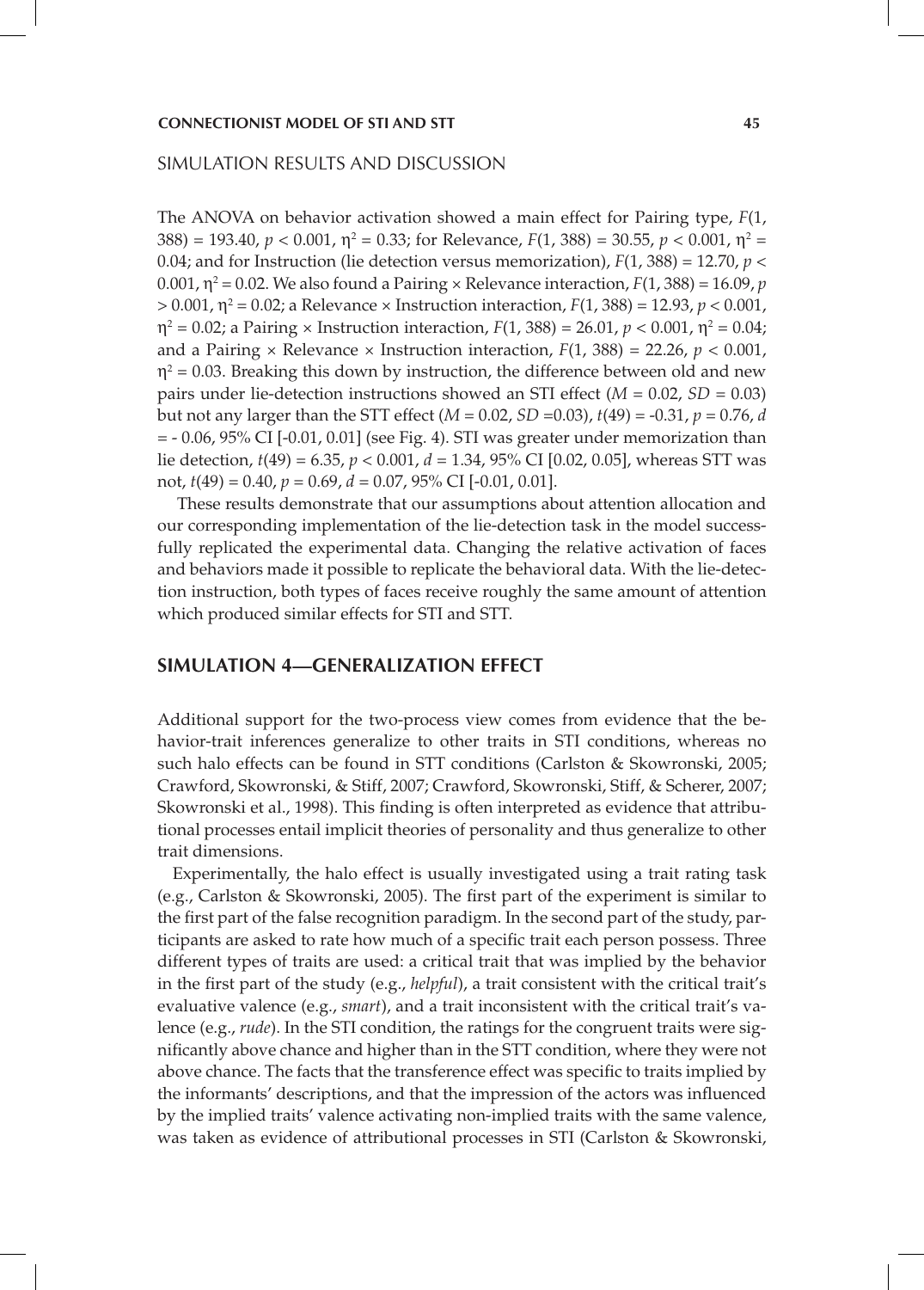|                                         |                      | $\infty$        | $\circ$ | C              |         |                |                |         |         | $\circ$          |
|-----------------------------------------|----------------------|-----------------|---------|----------------|---------|----------------|----------------|---------|---------|------------------|
|                                         |                      | N               |         |                |         |                |                |         |         |                  |
|                                         |                      | $\circ$         | $\circ$ | $\circ$        | $\circ$ | $\circ$        | $\circ$        | 0.05    | $\circ$ | $\circ$          |
|                                         | Non-presented person | LO <sub>1</sub> |         | $\circ$        |         | $\circ$        | 0.05           | $\circ$ |         | $\circ$          |
|                                         |                      | 4               |         |                |         |                |                |         |         |                  |
|                                         |                      |                 |         |                |         |                |                |         |         |                  |
|                                         |                      | $\sim$          | $\circ$ | 0.05           | $\circ$ | $\circ$        | $\circ$        | $\circ$ | 0       | $\circ$          |
|                                         |                      |                 | 0.05    | $\circ$        | $\circ$ | $\circ$        | $\circ$        | $\circ$ | $\circ$ | $\circ$          |
|                                         |                      | $^{\circ}$      | $\circ$ | $\circ$        | $\circ$ | $\circ$        | $\circ$        | $\circ$ | 0       | 0.9              |
|                                         |                      | N               | $\circ$ | $\circ$        | $\circ$ | $\circ$        | $\circ$        | $\circ$ | 0.9     | $\circ$          |
|                                         |                      | $\circ$         |         | $\circ$        | $\circ$ | $\circ$        | $\circ$        | 0.85    | 0       | $\circ$          |
|                                         | Presented person     | S               | $\circ$ | $\circ$        | $\circ$ | $\circ$        | 0.85           | $\circ$ | $\circ$ | 0                |
|                                         |                      | 4               |         |                | $\circ$ | 0.9            | $\circ$        |         |         |                  |
|                                         |                      | 3               |         |                | 0.9     |                |                |         |         |                  |
|                                         |                      | $\sim$          | $\circ$ | 0.85           | $\circ$ | $\circ$        | $\circ$        |         | ○       | $\circ$          |
|                                         |                      |                 | 0.85    | $\circ$        | $\circ$ | $\circ$        | $\circ$        | $\circ$ | $\circ$ | $\circ$          |
|                                         |                      | $\infty$        | $\circ$ | $\circ$        |         |                | $\circ$        |         |         | $\circ$          |
|                                         |                      | N               |         | $\circ$        |         | $\circ$        |                |         |         | $\circ$          |
|                                         |                      | $\circ$         | $\circ$ | $\circ$        |         |                | $\circ$        |         |         | $\circ$          |
|                                         |                      | LŊ              | $\circ$ | $\circ$        | $\circ$ | $\circ$        | $\circ$        |         | ○       | $\circ$          |
|                                         | <b>Traits</b>        | 4               | $\circ$ | $\circ$        |         | 0              | $\circ$        |         | 0       | $\circ$          |
|                                         |                      | 3               | $\circ$ | $\circ$        | $\circ$ | $\circ$        | $\circ$        | 0       | 0       | $\circ$          |
|                                         |                      | $\sim$          |         | $\circ$        |         |                | $\circ$        |         |         | $\circ$          |
|                                         |                      |                 | $\circ$ | $\circ$        | $\circ$ | $\circ$        | $\circ$        | $\circ$ | $\circ$ | $\circ$          |
| Knowledge                               |                      | $^{\circ}$      | $\circ$ | $\circ$        |         | $\circ$        | $\circ$        |         | $\circ$ | $\overline{0}$ . |
|                                         |                      |                 |         |                |         |                |                |         |         |                  |
|                                         |                      | $\circ$         |         |                |         |                |                |         |         |                  |
|                                         |                      | S               |         |                |         |                | $\overline{0}$ |         |         |                  |
|                                         | <b>Behaviors</b>     |                 |         |                |         | $\overline{C}$ |                |         |         |                  |
|                                         |                      | 3               |         |                |         | 0              | $\circ$        |         |         |                  |
|                                         |                      | $\sim$          |         | $\overline{0}$ |         |                |                |         |         |                  |
| TABLE 6. Learning Pattern: Task-Specifi |                      |                 |         |                |         |                |                |         |         |                  |

| ì      |
|--------|
| l<br>l |
| ı      |
| ׇ֚֚֬֡  |
| l      |
|        |
| :      |
| í<br>ı |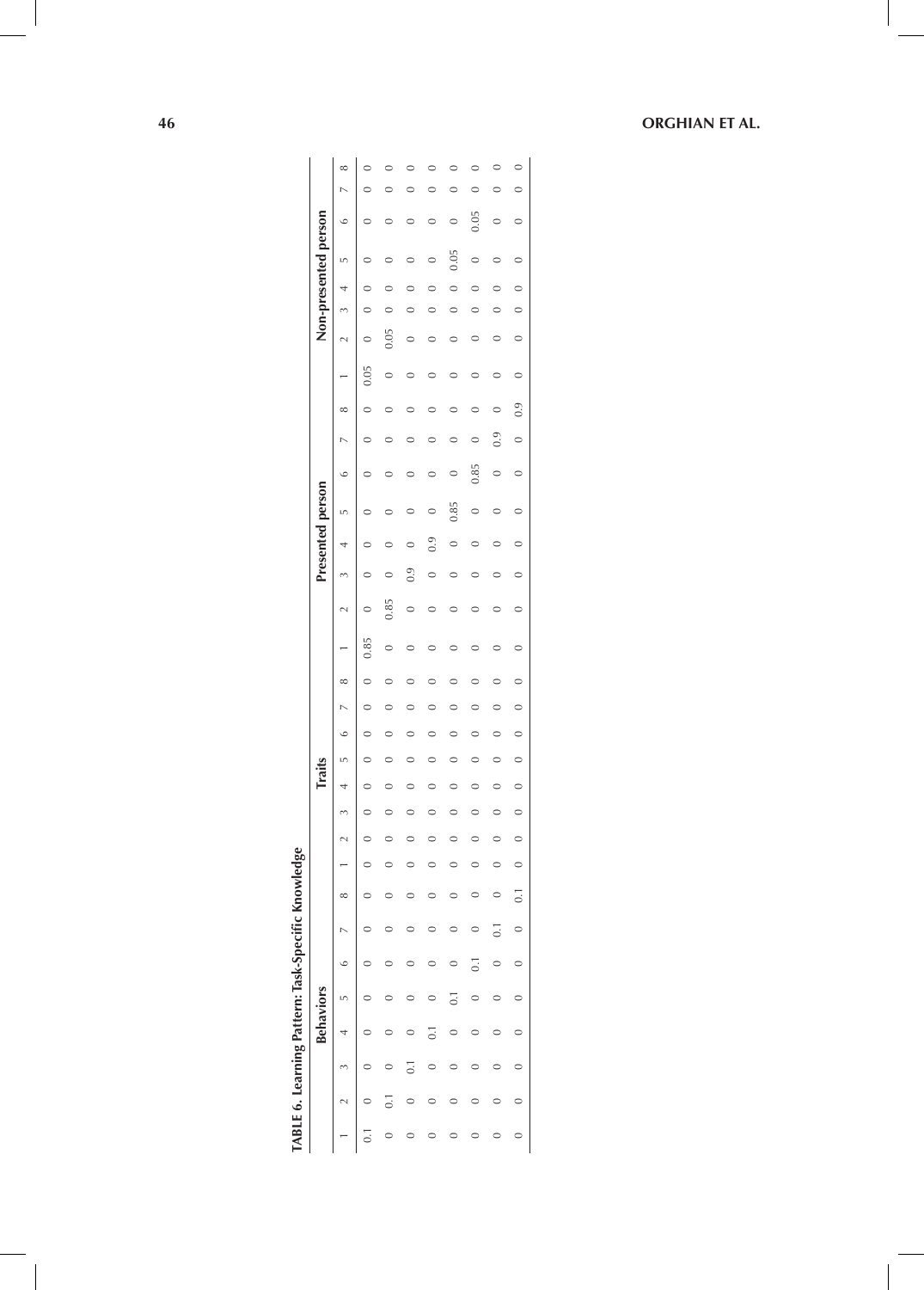

FIGURE 4. Simulation 3: The results of Lie-Detection versus No Lie-Detection simulation; the dependent variable is the activation difference between the old and new pairing conditions.

2005; Crawford, Skowronski, & Stiff, 2007; Crawford, Skowronski, Stiff, & Scherer, 2007; Skowronski et al., 1998).

From the simulations so far, it may not be immediately obvious how MATIT could mimic these findings. The success of the simulations is based on the idea that the distribution of attention affects the strength of the weights in the autoassociative memory. However, it is difficult to see how the halo effect could be based on such a relationship. Indeed, simulating the halo effect is based on the autoassociative memory only, not on attention allocations. Thus as part of the MATIT's world knowledge, valence-consistent traits can be associated with each other just as traits can be linked with trait-implying behaviors. In other words, the generalization effect can be realized through MATIT's autoassociative memory. Such an explanation of the halo effect would be consistent with classic models of implicit personality theory that assume inter-trait relations (e.g., Anderson, 1995; Carlston & Skowronski, 2005; Schneider, 1973).

The essential design of this study is a 2 (Pairing: old versus new pairs)  $\times$  2 (Relevance: actor versus non-actor) × 2 (Trait: implied versus valence-consistent) ANOVA, all within-Ss.

### **METHOD**

In this simulation as in the last, we focused on the important conditions and designed a slightly simplified version of the original experimental procedure. We only used implied traits and valence-consistent traits, since the valence-inconsistent traits are not crucial for our demonstration. Besides, the valence-inconsistent trait results did not vary with the actor/non-actor manipulation (Carlston & Skowronski, 2005).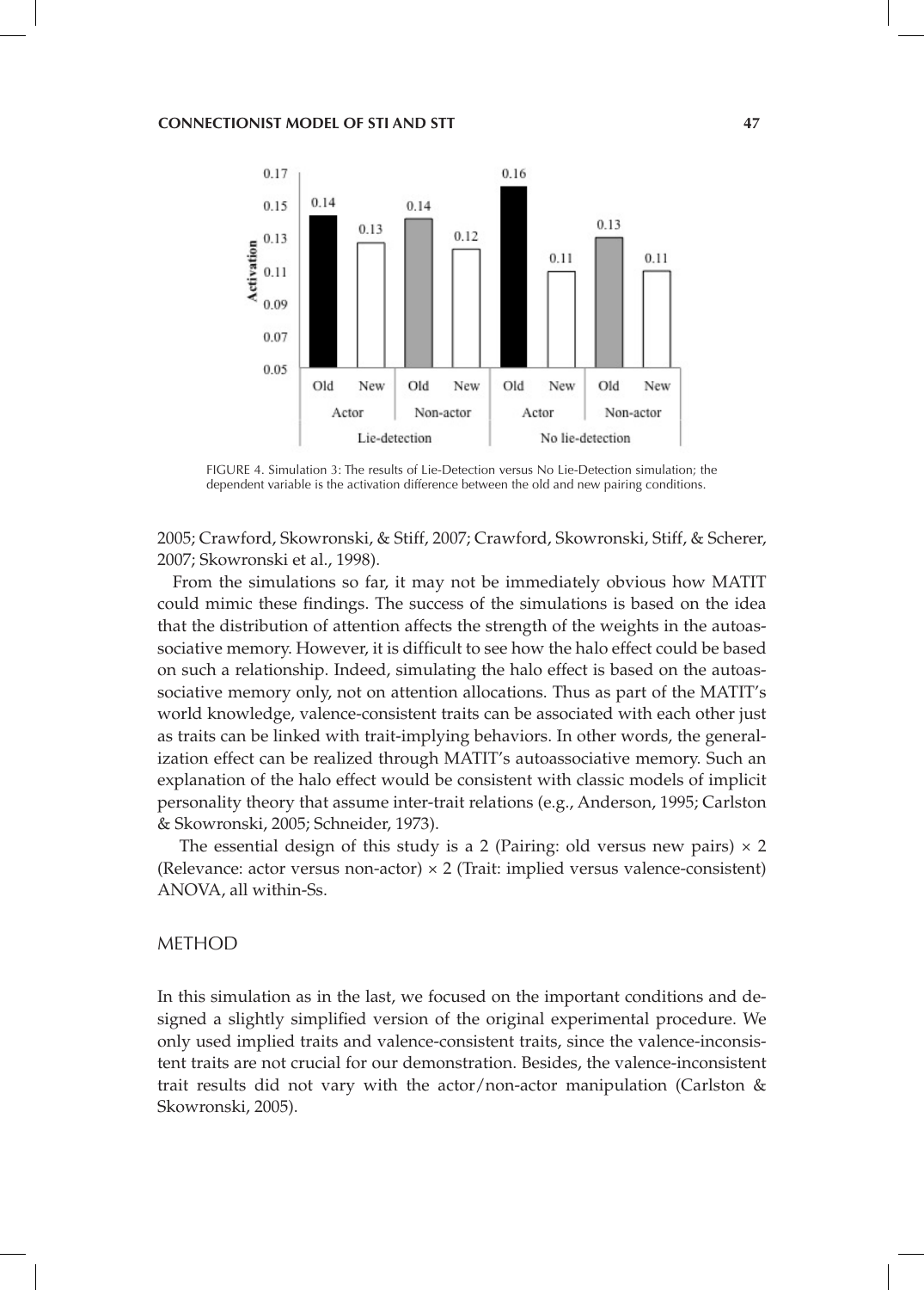In order to simulate implied and valence-consistent traits in world knowledge, we used two different frequencies for the trait-behavior pairs. For the implied traits (see the first 8 rows in the Table 7) the world knowledge patterns were exactly the same as in Simulation 1 and the frequency was also the same (8). For the valenceconsistent traits, the pattern was trained with frequency 2, where the implied traits were associated with the valence-consistent traits, equivalent in real life to fewer observations of the implied traits co-occurring with valence-consistent ones (see from 9th to 16th row in Table 7). The learning rate for world knowledge was 0.1.

In the task-specific learning, the pattern was similar to Simulation 1, where the activation of the actor node (0.5) is larger than the activation of the non-actor node (0.25 plus 0.25 for the actor in the sentence). The learning rate in the task-specific knowledge was 0.4. The test pattern was similar to Simulation 1 as well; where pairs of faces and traits (some of the traits were "implied," i.e., were directly associated to behaviors and other traits were "valence-consistent," i.e., were directly associated to other "implied" traits and not to behaviors) were presented, and the activation of behavioral nodes was analyzed.

### Simulation Results and Discussion

Figure 5 shows the mean activations of the behavior nodes. A repeated measures 2 (Pairing: old versus new pairings)  $\times$  2 (Relevance: actor versus non-actor)  $\times$  2 (Trait: implied versus valence-consistent) within-Ss ANOVA found a main effect of Pairing,  $F(1, 384) = 246.34$ ,  $p < 0.001$ ,  $\eta^2 = 0.10$ ; a main effect of Relevance,  $F(1, 384)$ = 30.48, *p* < 0.001, h<sup>2</sup> = 0.01; and a main effect of Trait, *F*(1, 384) = 2065.16, *p* < 0.001, h2 = 0.72. This last effect shows that the activation for implied traits (*M* = 0.13, *SD*  $= 0.03$ ) exceeded that for valence-consistent ones ( $M = 0.02$ ,  $SD = 0.03$ ).

Of the interaction effects, only the Pairing  $\times$  Relevance interaction was significant,  $F(1, 384) = 81.67$ ,  $p < 0.001$ ,  $\eta^2 = 0.02$ , replicating the Simulation 1 results. There was no significant 3-way interaction,  $F(1, 384) = 0.05$ ,  $p = 0.83$ ,  $\eta^2 = 0.00$ , but again it is not this interaction we are looking for. The Pairing  $\times$  Relevance interaction occurred because differences between old and new trials were greater for the actor ( $M = 0.05$ ) than for the non-actor ( $M = 0.02$ ), with  $t(49) = 4.92$ ,  $p < 0.001$ ,  $d =$ 1.02, 95% CI [0.02, 0.05] for the case of the implied traits. This was equally true for valence-consistent traits, with *t*(49) = 6.29, *p* < 0.001, *d* = 1.10, 95% CI [0.02, 0.05], showing that the difference between old and new trials for the actor,  $M = 0.06$ , was greater than the difference for non-actor,  $M = 0.02$ , that is, halo effect for the actor was stronger than the halo effect for the non-actor. Thus, by looking at the valenceconsistent traits we can conclude that there is a halo effect for STIs, *t*(49) = 12.65, *p*  < 0.001, *d* = 2.66, 95% CI [0.05, 0.07], and a smaller halo effect for STT, *t*(49) = 5.30, *p* < 0.001, *d* = 1.02, 95% CI [0.02, 0.03].

The behavioral activations in Figure 5 can be understood as resulting from: (1) behavior-trait links in world knowledge; (2) behavior-face links from the learning trials in which (3) actor faces are linked more strongly than non-actor faces, as in Simulation 1; and (4) indirect behavior links with valence-consistent traits through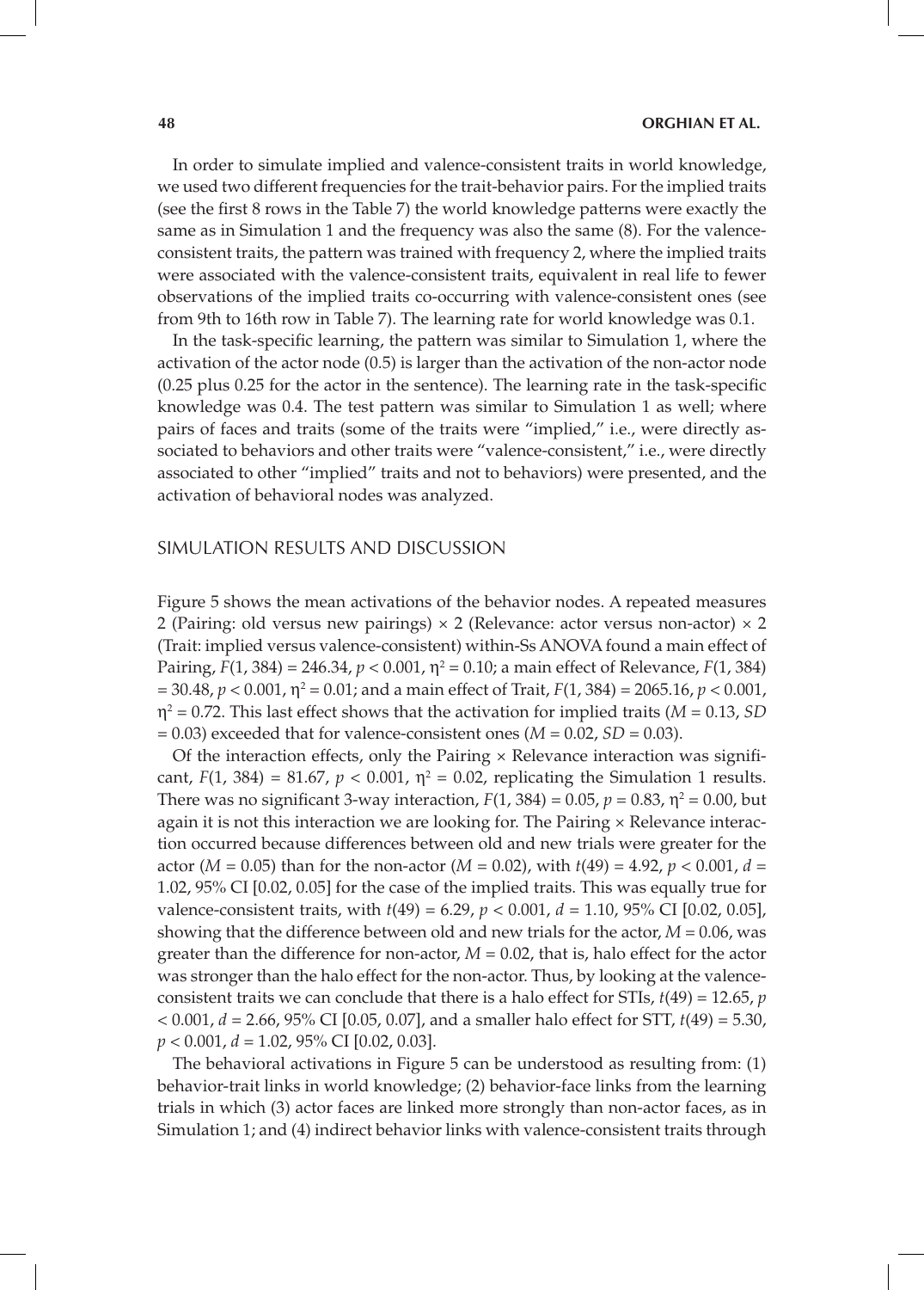**Table 7. Learning Pattern: World Knowledge**

TABLE 7. Learning Pattern: World Knowledge

|               |                           | 4               | $\circ$ | Ć          | c       | c       | c       | C              | Ó       | $\circ$        | $\circ$        | c                | c       | c       | c       | C                 | C       | $\circ$          |
|---------------|---------------------------|-----------------|---------|------------|---------|---------|---------|----------------|---------|----------------|----------------|------------------|---------|---------|---------|-------------------|---------|------------------|
| Non-presented | person                    | $\sim$          | ○       | c          | c       | c       | c       | c              | $\circ$ | $\circ$        | ○              | ≏                |         |         |         | c                 | $\circ$ | $\circ$          |
|               |                           | $\sim$          | c       | C          | c       | ∊       | ∊       | C              | 0       | 0              | $\circ$        | 0                | c       | c       | c       | $\circ$           | $\circ$ | $\circ$          |
|               |                           | $\blacksquare$  | c       | $\circ$    | $\circ$ | ∊       | $\circ$ | $\circ$        | $\circ$ | $\circ$        | $\circ$        | $\circ$          | $\circ$ | $\circ$ | $\circ$ | $\circ$           | $\circ$ | $\circ$          |
|               |                           | $\infty$        | c       | c          | c       | c       | c       | c              | ○       | ○              | ○              | c                | c       | c       | ≏       | c                 | $\circ$ | $\circ$          |
|               |                           | Þ               | c       | $\circ$    | $\circ$ | ∊       | $\circ$ | C              | 0       | 0              | 0              | $\circ$          | $\circ$ | $\circ$ | $\circ$ | $\circ$           | $\circ$ | $\circ$          |
|               | Presented person          | G               | $\circ$ | $\circ$    | $\circ$ | $\circ$ | $\circ$ | $\circ$        | $\circ$ | $\circ$        | $\circ$        | $\circ$          | $\circ$ | $\circ$ | $\circ$ | $\circ$           | $\circ$ | $\circ$          |
|               |                           | LO              | c       | $\circ$    | $\circ$ | $\circ$ | $\circ$ | $\circ$        | $\circ$ | $\circ$        | $\circ$        | $\circ$          | $\circ$ | $\circ$ | c       | $\circ$           | $\circ$ | $\circ$          |
|               |                           | 4               | c       | ∊          | ∊       | c       | c       | C              | Ó       | ○              | Ó              | ○                | Ó       | c       | c       | $\circ$           | $\circ$ | $\circ$          |
|               |                           | 3               | c       | $\circ$    | $\circ$ | 0       | $\circ$ | $\circ$        | $\circ$ | $\circ$        | $\circ$        | $\circ$          | $\circ$ | $\circ$ | $\circ$ | $\circ$           | $\circ$ | $\circ$          |
|               |                           | $\sim$          | c       | $\circ$    | $\circ$ | $\circ$ | $\circ$ | $\circ$        | $\circ$ | $\circ$        | $\circ$        | $\circ$          | $\circ$ | $\circ$ | $\circ$ | $\circ$           | $\circ$ | $\circ$          |
|               |                           | ۳               | c       | 0          | $\circ$ | ∊       | $\circ$ | $\circ$        | $\circ$ | $\circ$        | $\circ$        | c                | 0       | c       | c       | $\circ$           | $\circ$ | $\circ$          |
|               |                           | $\infty$        | c       | $\circ$    | $\circ$ | $\circ$ | $\circ$ | $\circ$        | $\circ$ | $\circ$        | $\circ$        | $\circ$          | $\circ$ | $\circ$ | Ó       | $\circ$           | $\circ$ | $\overline{0}$ . |
|               |                           | N               | c       | 0          | ∊       | c       | ∊       | C              | 0       | $\circ$        | 0              | c                | 0       | c       | c       | C                 | 0.5     | $\circ$          |
|               |                           | G               | c       | $\circ$    | $\circ$ | 0       | $\circ$ | $\circ$        | $\circ$ | $\circ$        | $\circ$        | $\circ$          | Ó       | c       | $\circ$ | $\overline{0}$ .5 | $\circ$ | $\circ$          |
|               | Valence-consistent traits | LO <sub>1</sub> | C       | c          | ⊂       |         | ∊       |                | c       | c              | c              |                  |         |         | 0.5     | $\circ$           | $\circ$ | $\circ$          |
|               |                           | 4               | c       | $\circ$    | $\circ$ | $\circ$ | $\circ$ | $\circ$        | $\circ$ | $\circ$        | $\circ$        | $\circ$          | 0       | 0.5     | $\circ$ | $\circ$           | $\circ$ | $\circ$          |
|               |                           | 3               | c       | $\circ$    | $\circ$ | $\circ$ | C       | 0              | 0       | $\circ$        | 0              | $\circ$          | 0.5     | $\circ$ | $\circ$ | $\circ$           | $\circ$ | $\circ$          |
|               |                           | $\mathbf{\sim}$ | c       | $\circ$    | ∊       | ∊       | ∊       | c              | Ó       | ○              |                | $0.\overline{5}$ | $\circ$ | $\circ$ | $\circ$ | $\circ$           | $\circ$ | $\circ$          |
|               |                           |                 | c       | ∊          | ∊       | ∊       | ∊       | 0              | $\circ$ | $\circ$        | $\overline{0}$ | $\circ$          | $\circ$ | c       | c       | $\circ$           | $\circ$ | $\circ$          |
|               |                           | $\infty$        | c       | $\circ$    | $\circ$ | 0       | $\circ$ | $\circ$        | $\circ$ | 0.5            | $\circ$        | $\circ$          | $\circ$ | c       | c       | $\circ$           | $\circ$ | $\overline{0}$   |
|               |                           | N               | $\circ$ | $\circ$    | $\circ$ | $\circ$ | $\circ$ | $\circ$        | 0.5     | $\circ$        | $\circ$        | 0                | $\circ$ | $\circ$ | $\circ$ | $\circ$           | 0.5     | $\circ$          |
|               |                           | $\circ$         | $\circ$ | $\circ$    | 0       | $\circ$ | $\circ$ | $\overline{0}$ | $\circ$ | $\circ$        | $\circ$        | $\circ$          | $\circ$ | $\circ$ | Ó       | $\overline{0}$ .5 | $\circ$ | $\circ$          |
|               | Implied traits            | LO              | c       | 0          | 0       | $\circ$ | 0.5     | $\circ$        | $\circ$ | $\circ$        | $\circ$        | c                | ○       | c       | 0.5     | $\circ$           | $\circ$ | $\circ$          |
|               |                           | 4               | c       | $\circ$    | $\circ$ | 0.5     | $\circ$ | $\circ$        | $\circ$ | $\circ$        | $\circ$        | $\circ$          | $\circ$ | 0.5     | $\circ$ | $\circ$           | $\circ$ | $\circ$          |
|               |                           | 3               | c       | $\circ$    | 0.5     | $\circ$ | $\circ$ | $\circ$        | $\circ$ | $\circ$        | $\circ$        | c                | 0.5     | $\circ$ | $\circ$ | $\circ$           | $\circ$ | $\circ$          |
|               |                           | $\sim$          | Ó       | 0.5        | $\circ$ | ∊       | ∊       | C              | 0       | 0              | 0              | $0.\overline{5}$ | 0       |         |         | ∊                 | $\circ$ | $\circ$          |
|               |                           |                 | 0.5     |            | 0       | 0       | ∊       | 0              | $\circ$ | $\circ$        | $\frac{5}{2}$  | $\circ$          | 0       |         |         | C                 | $\circ$ | $\circ$          |
|               |                           | $\infty$        | $\circ$ | $\circ$    | $\circ$ | $\circ$ | $\circ$ | $\circ$        | $\circ$ | $\overline{0}$ | $\circ$        | $\circ$          | $\circ$ | $\circ$ | $\circ$ | $\circ$           | $\circ$ | $\circ$          |
|               |                           | $\sim$          | $\circ$ | $\circ$    | $\circ$ | $\circ$ | $\circ$ | $\circ$        | 0.5     | $\circ$        | $\circ$        | $\circ$          | $\circ$ | $\circ$ | $\circ$ | $\circ$           | $\circ$ | $\circ$          |
|               |                           | $\circ$         | $\circ$ | $\circ$    | $\circ$ | $\circ$ | $\circ$ | 0.5            | $\circ$ | $\circ$        | $\circ$        | $\circ$          | $\circ$ | $\circ$ | c       | $\circ$           | $\circ$ | $\circ$          |
|               |                           | LN,             | $\circ$ | $\circ$    | $\circ$ | $\circ$ | 0.5     | $\circ$        | $\circ$ | $\circ$        | $\circ$        | $\circ$          | $\circ$ | $\circ$ | $\circ$ | $\circ$           | $\circ$ | $\circ$          |
|               | <b>Behaviors</b>          | 4               | $\circ$ | $\circ$    | $\circ$ | 0.5     | $\circ$ | $\circ$        | $\circ$ | $\circ$        | $\circ$        | $\circ$          | $\circ$ | $\circ$ | $\circ$ | $\circ$           | $\circ$ | $\circ$          |
|               |                           | 3               | $\circ$ | $\circ$    | 0.5     | $\circ$ | $\circ$ | $\circ$        | $\circ$ | $\circ$        | $\circ$        | $\circ$          | $\circ$ | $\circ$ | $\circ$ | $\circ$           | $\circ$ | $\circ$          |
|               |                           | $\sim$          | $\circ$ | $\ddot{0}$ | $\circ$ | $\circ$ | $\circ$ | $\circ$        | $\circ$ | $\circ$        | $\circ$        | $\circ$          | $\circ$ | $\circ$ | $\circ$ | $\circ$           | $\circ$ | $\circ$          |
|               |                           |                 | 0.5     | $\circ$    | $\circ$ | 0       | $\circ$ | $\circ$        | $\circ$ | $\circ$        | $\circ$        | $\circ$          | $\circ$ | $\circ$ | $\circ$ | $\circ$           | $\circ$ | $\circ$          |
|               |                           |                 |         |            |         |         |         |                |         |                |                |                  |         |         |         |                   |         |                  |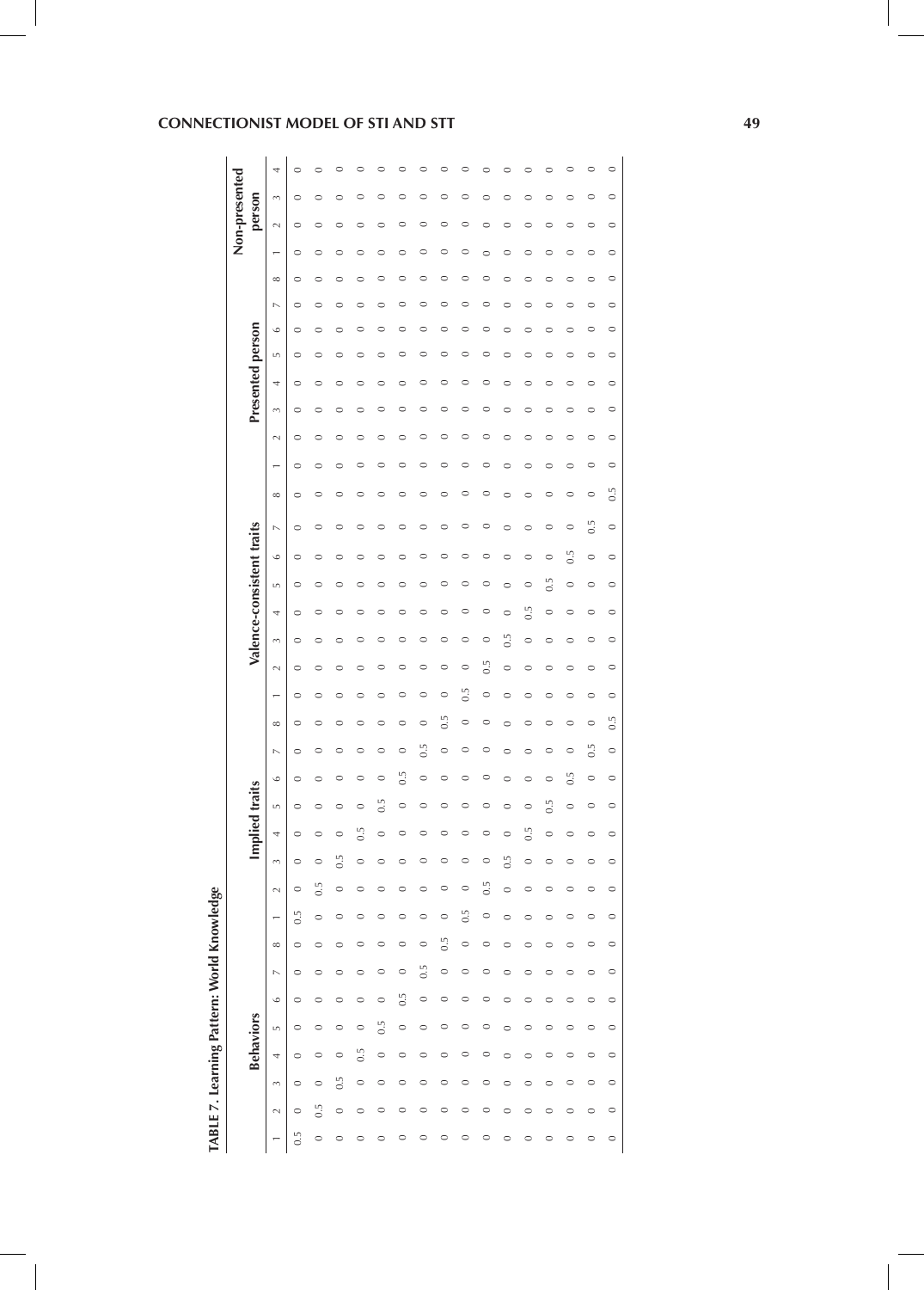

FIGURE 5. Simulation 4: Mean activation of the behavior node.

their links with implied traits. The pairs of faces and traits presented at test determine which of these links is activated and hence the net levels of behavioral activation shown in Figure 5.

# **Simulation 5: The robustness of the model**

In this section we examine the robustness of the model in terms of the parameters. The robustness of the model can be tested by varying the parameters and testing whether the different parameter settings reproduce the empirical results. Since the parameters of the first simulation form the basis for all subsequent simulations, we used this for initial parameters. We also focused on the two crucial parameters, differences of attention in the STT condition and the STI condition, and the learning rate. The former is crucial because if it is very small there would not be a difference between STI and STT (darker pentagon markers in Figure 6). On the other hand, if too large, that is, much more attention is paid to the actor than to the non-actor, the STT effect is not observed anymore (square markers in Figure 6). Furthermore, if the learning rate is too small no learning would occur. Figure 6 shows the results.

The attentional difference ranged from 0 to 0.5 (with a 0.05 interval). Note that the remaining 0.5 is assigned to the behavior node. The learning rate ranged from 0 to 1 (with a 0.1 interval). Thus we run the simulation 230 times using the method described in the Simulation 1 section. The lighter pentagon markers in Figure 6 indicate that MATIT can replicate the results of Experiment 1 across a broad range of parameter settings, that is, our model is very robust. Similar explorations of robustness could be done for the other results modelled here, but would take us well beyond the scope of this article.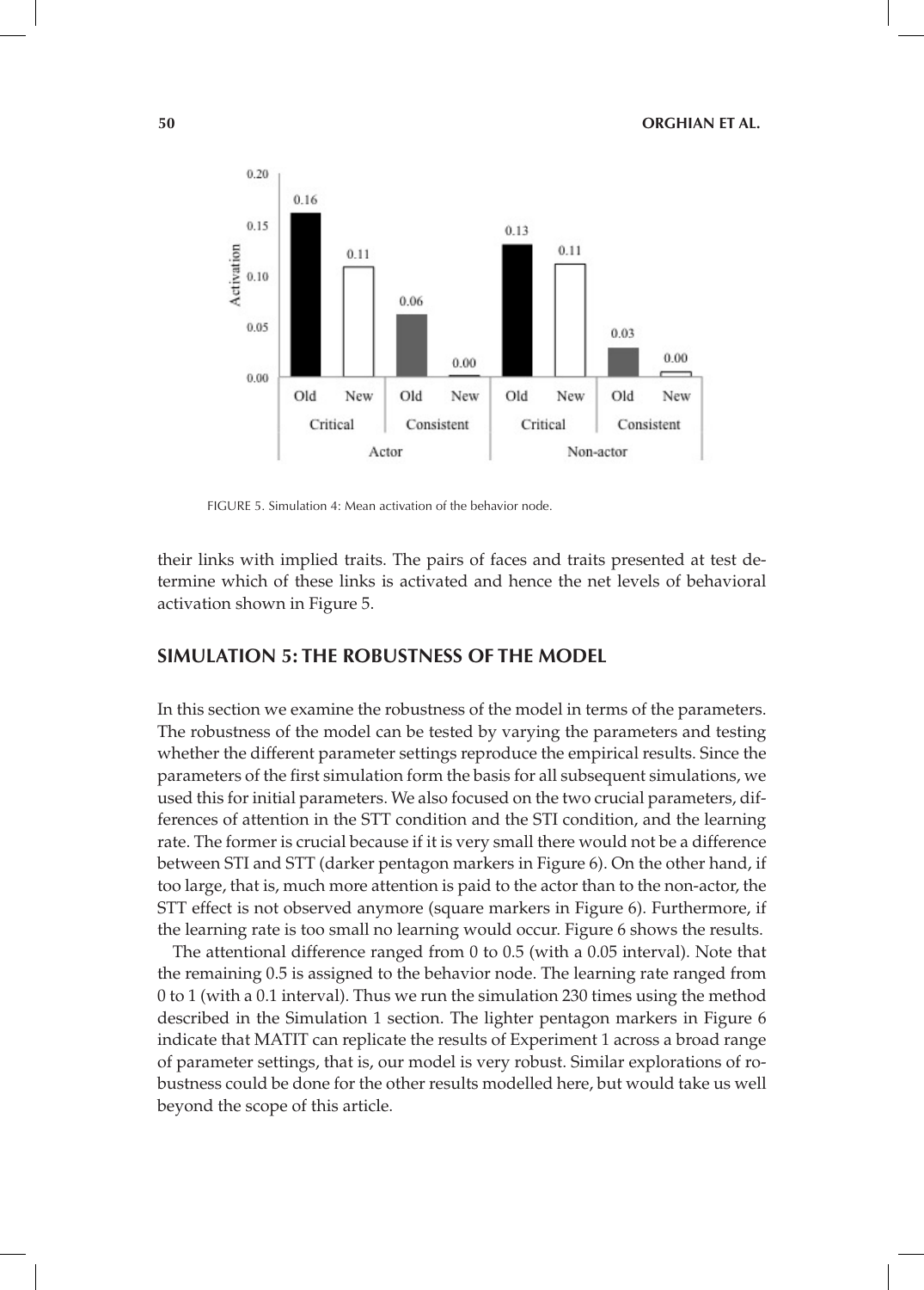

FIGURE 6. Simulation 5: The graph illustrates the robustness of the model in terms of the two parameters, the actor minus non-actor difference in activation (attention) on the x-axis and learning rate (y-axis). The lighter pentagons indicate the parameter settings for which the simulation replicated the results from Simulation 1 ( $STI > 0$ ,  $STI > 0$ ,  $STI > STT$ ). The diamond markers indicate that MATIT did not produce a significant effect. For the darker pentagons, MATIT produced STT and STI effect, but there was no difference between them (STI > 0,  $STT$  > 0, DIFF = 0). The squares indicate an STI effect but no STT effect.

# **Simulation 6: Falsification—Double Dissociation 1**

This simulation is the first of two simulations which examine how MATIT might be falsified. The previous simulation results suggest that MATIT could be falsified by a double dissociation (e.g., Dunn & Kirsner, 2003) as all simulated effects constitute single dissociations. In the context of the STT/STI-effects, a double dissociation would occur if one effect (e.g., STI) increases while the other effect (e.g., STT) decreases (i.e., shows a worse performance than baseline). Our parameter scan did not show such an effect. That is, any combination of the distribution of attention and learning rate could not simulate the experimental result of a double dissociation. (Even though this result is based on the particular method of Simulation 1, and Simulation 4 showed it is possible to model other methods in MATIT, we focus on this simulation method for now.) When considering the question of falsification, it is also important that the falsification is achieved by plausible data (e.g., Roberts & Pashler, 2000). Hence the question, is a double dissociation a potential outcome of an experiment?

Interestingly, a recent study by Carlston and Skowronski (2005) appeared to find such an effect. Carlston and Skowronski (2005) asked participants to familiarize themselves with pairs of behavior descriptions and photos (some were photos of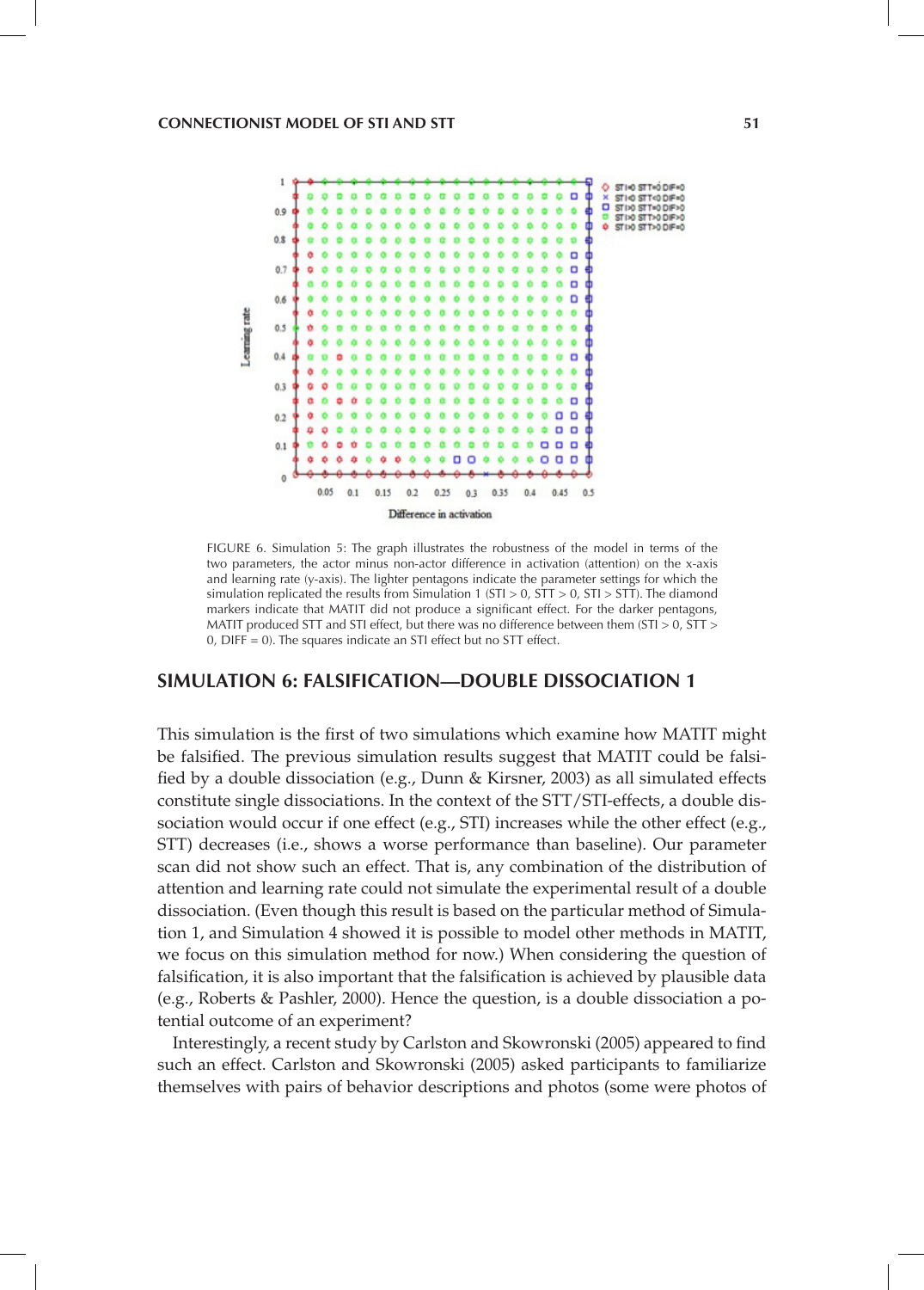actors and others of communicators) in a savings-in-relearning paradigm. In the following phase of the experiment, they were shown a photo and a trait and had to rate the extent to which they thought the person in the photo possessed the trait. But before the rating task, the authors asked half of the participants to recall whether the target of the informant's description was the self or the other. They observed that this interposed recall task increased the extremity of ratings made of the actors relative to a control (thus, a higher STI) and reduced the extremity of inferences made about communicators. The STTs were even lower than the control condition, thus totally eliminating them. Hence an effort to recall details of the original descriptions seemed to lead to a double dissociation.

However, this apparent double dissociation with STI and STT is merely an effect on recognition performance, not an effect on the processes at encoding that MATIT is designed to model. Carlston and Skowronski's (2005) manipulation was not originally meant to differentiate STIs and STTs and thus was carried out during the test phase. This is important because the attribution versus associative debate focuses primarily on encoding processes, and no manipulation was conducted to affect encoding in this experiment (see the General Discussion for more on this point). Rating the extent to which the person in the photo possessed the trait is also not the best dependent variable, as it is an explicit task about the formed impression. Our focus and the MATIT model concern how participants make inferences in a spontaneous fashion at encoding.

One way to adapt this manipulation to our goals may be to consider an experiment using the false recognition paradigm, but making participants memorize the photos before they memorize the photo-sentence pairs. Thus, they would first be presented repeatedly with the whole set of photos (one by one), with each as either an actor or an informant about the behavioral descriptions that they will see next. After they memorize who has which role, they would memorize the sentencephoto pairs in the usual way. And finally they would do the recognition test, indicating whether the trait was or was not presented in the sentence. We expect this manipulation to negatively affect the level of false recognitions in STT because the participants would know that it wasn't presented as an actor, creating in this way a biased response toward no-answers ("no the word was not presented with this person"). For STI the same knowledge will work in the opposite direction, knowing that the person in the picture was the actor of the behavior will bias the response toward more false alarms.

Two outcomes seem possible, a double dissociation or a reduced difference between STI and STT. First, better memory of the material may increase the STI effect since participants would know very well that that person actually performed the behavior, whereas STT will decrease since they would know that the implied trait is not related to that person who was only the informant. On the other hand, if the difference between STIs and STTs is simply a matter of the amount of attention paid to the photo, then this procedure should guarantee equivalent attention in both cases, and the difference between STI and STT should disappear. Because we do not have the behavioral evidence from such a study, the question here is whether or not MATIT produces a double dissociation for this particular design.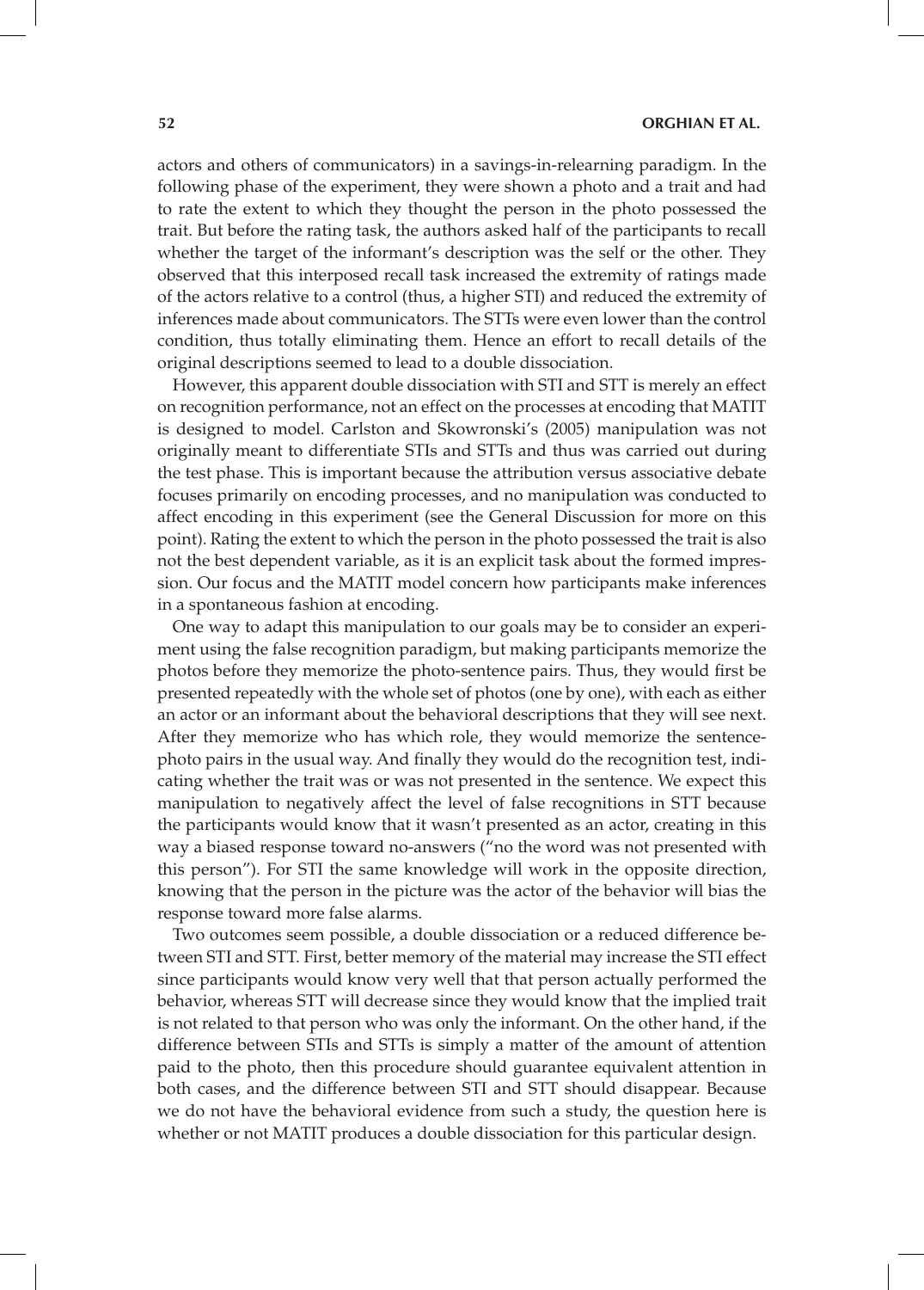The simulation is a 2 (Faces presentation: multiple presentations versus standard single presentation)  $\times$  2 (Pairing: old versus new pairs)  $\times$  2 (Relevance: actor versus non-actor) ANOVA, with the first factor between-Ss and the rest within-Ss.

### **MFTHOD**

For this simulation, world knowledge is similar to Simulation 1, but there are more input patterns where the photos are repeatedly presented alone (8 times for the actor photo and 8 times for the communicator photo; see Table 8). Thus the frequency for the learning phase remained at 8, and the learning rate was 0.1. The task-specific learning was exactly the same as in Simulation 1, in that actor faces were presented with a higher value (0.5) than non-actor faces (0.25).

### Simulation Results and Discussion

We found a main effect of Face Presentation,  $F(1,388) = 42.47$ ,  $p < 0.001$ ,  $\eta^2 = 0.04$ ; of Pairing, *F*(1, 388) = 254.39, *p* < 0.001, h<sup>2</sup> = 0.19; and of Relevance, *F*(1, 388) = 27.71, *p*   $<$  0.001,  $\eta$ <sup>2</sup> = 0.02. The was no significant Presentation  $\times$  Relevance interaction, *F*(1, 388) = 2.15,  $p = 0.15$ ,  $\eta^2 = 0.002$ , no significant Presentation  $\times$  Pairing interaction,  $F(1, 388) = 0.02$ ,  $p = 0.89$ ,  $\eta^2 = 0.00$ , and also no 3-way interaction,  $F(1, 388) = 0.69$ ,  $p$  $= 0.41$ ,  $\eta^2 = 0.00$ . The only significant interaction was Relevance  $\times$  Pairing, *F*(1, 388)  $= 26.91$ ,  $p < 0.001$ ,  $\eta^2 = 0.03$ . In terms of the effects we are looking for, as can be seen in Figure 7, and can be concluded from the lack of interctions with the Presentation factor, the main manipulation didn't affect either STI or STT.

There was an STI effect, as in the standard simulation (higher false recognition in old trials than in new ones), *t*(49) = 6.74, *p* < 0.001, *d* = 1.38, 95% CI [0.03, 0.06]; an STT effect, *t*(49) = 4.49, *p* < 0.001, *d* = 1.38, 95% CI [0.03, 0.06]; and a stronger STI than STT effect, *t*(49) = 2.31, *p* = 0.03, *d* = 0.50, 95% CI [0.003, 0.04]. Comparing single (standard simulation) and multiple presentations, the STI effect (old minus new trials) in single presentations was not different from the STI effect in multiple presentations, *t*(49) = 0.65, *p* = 0.52, *d* = -0.14, 95% CI [-0.01, 0.02], and the same was true for the STT, *t*(49) = -0.63, *p* = 0.53, *d* = 0.12, 95% CI [-0.02, 0.01].

These results show that the model cannot produce the elimination of the STT effect and an increase in the STI effect with this multiple photo presentation manipulation. This means that if this double dissociation were obtained experimentally, it would falsify our model. We will turn to this point in the General Discussion.

<A>Simulation 7: Falsification—Double Dissociation 2

This second demonstration has the same aim as the previous one, to examine a plausible double dissociation that, as it turns out, the model cannot simulate. Imagine a hypothetical experiment where we present the same trial twice in the task-specific phase, that is, present each behavior-photo pair twice. This should differently affect STI and STT if attributions are important. The attributional view of STI assumes that the processing of the actor and his/her trait-related behavior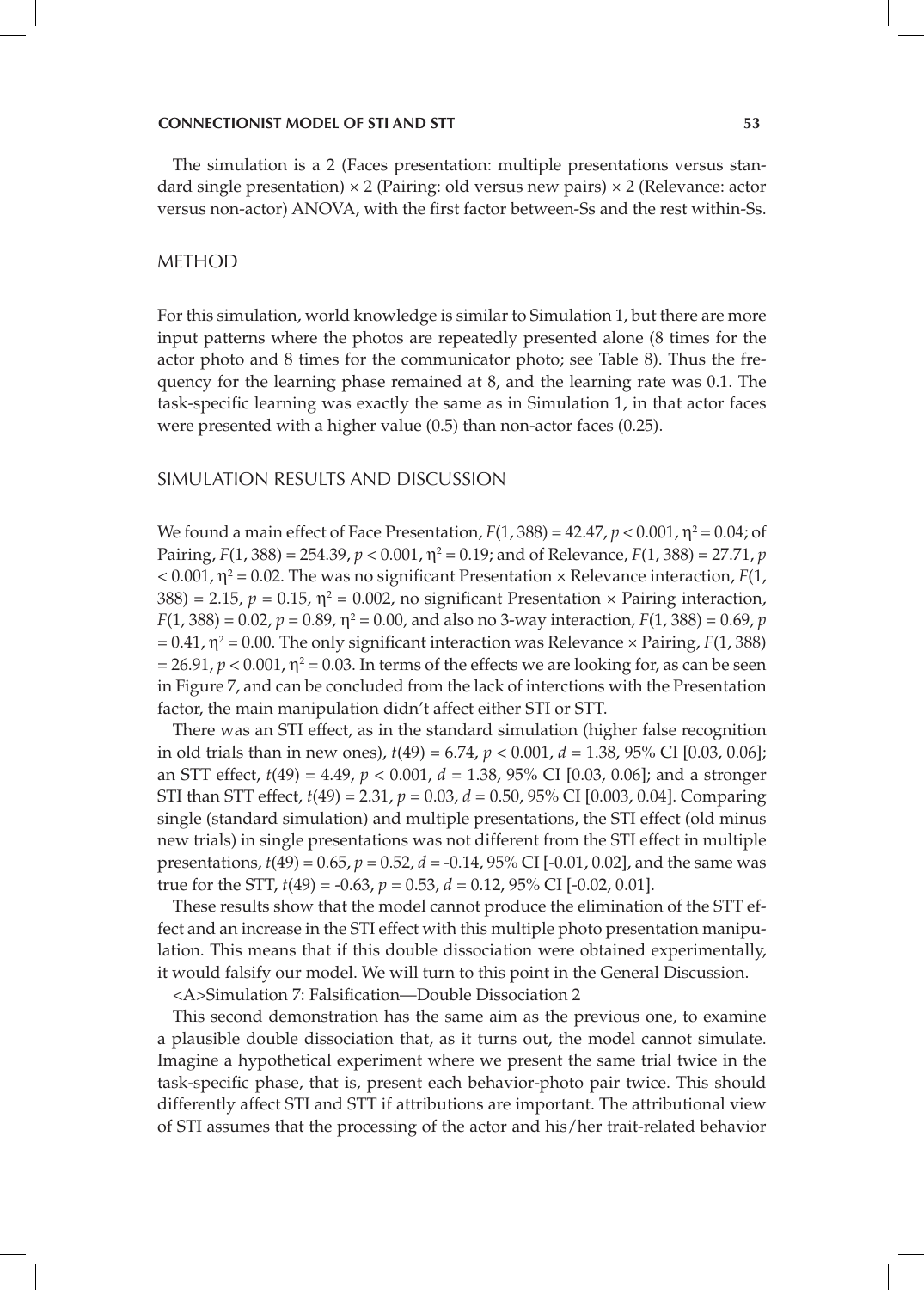| $\infty$<br>$\circ$<br>0<br>0<br>○<br>0<br>0<br>0<br>0<br>0<br>0<br>0<br>○<br>0<br>0<br>0<br>$\circ$<br>$\overline{ }$<br>0<br>○<br>0<br>○<br>0<br>0<br>0<br>0<br>0<br>○<br>○<br>0<br>0<br>0<br>$\circ$<br>$\circ$<br>0<br>0<br>0<br>○<br>⊂<br>⊂<br>0<br>0<br>0<br>0<br>0<br>0<br>0<br>0<br>LO <sub>1</sub><br>$\circ$<br>$\circ$<br>○<br>○<br>$\circ$<br>$\circ$<br>0<br>○<br>○<br>○<br>○<br>$\circ$<br>$\circ$<br>0<br>$\circ$<br>4<br>0<br>0<br>$\circ$<br>0<br>0<br>○<br>0<br>0<br>0<br>0<br>0<br>0<br>0<br>0<br>$\circ$<br>$\circ$<br>3<br>0<br>○<br>0<br>○<br>○<br>0<br>0<br>0<br>0<br>0<br>$\circ$<br>○<br>0<br>0<br>0<br>⊂<br>0<br>$\circ$<br>$\sim$<br>0<br>⊂<br>0<br>0<br>0<br>0<br>⊂<br>0<br>0<br>○<br>⊂<br>$\circ$<br>○<br>○<br>$\circ$<br>○<br>○<br>○<br>○<br>○<br>0<br>$\circ$<br>○<br>○<br>$\circ$<br>○<br>0.5<br>$\infty$<br>0<br>0<br>0<br>0<br>$\circ$<br>0<br>○<br>0<br>0<br>0<br>0<br>0<br>0<br>0<br>0<br>0.5<br>$\overline{ }$<br>$\circ$<br>0<br>$\circ$<br>0<br>○<br>○<br>○<br>0<br>$\circ$<br>$\circ$<br>$\circ$<br>0<br>0<br>0<br>○<br>$0.\overline{5}$<br>$\circ$<br>$\circ$<br>0<br>0<br>0<br>0<br>0<br>0<br>0<br>0<br>0<br>0<br>0<br>0<br>0<br>0<br>0.5<br>$\circ$<br>$\circ$<br>$\circ$<br>$\circ$<br>S<br>0<br>○<br>○<br>$\circ$<br>$\circ$<br>$\circ$<br>$\circ$<br>$\circ$<br>$\circ$<br>○<br>0<br>0.5<br>4<br>0<br>0<br>0<br>$\circ$<br>0<br>○<br>0<br>0<br>0<br>0<br>0<br>0<br>0<br>0<br>0<br>Ŀņ<br>$\circ$<br>$\circ$<br>3<br>0<br>$\circ$<br>0<br>○<br>0<br>0<br>$\circ$<br>$\circ$<br>0<br>0<br>0<br>0<br>○<br>0.5<br>0<br>$\circ$<br>$\sim$<br>0<br>0<br>0<br>0<br>0<br>0<br>0<br>0<br>0<br>0<br>0<br>0<br>0<br>$0.\overline{5}$<br>$\circ$<br>$\circ$<br>○<br>0<br>0<br>0<br>0<br>0<br>$\circ$<br>○<br>0<br>0<br>0<br>0<br>○<br>0.5<br>$^{\circ}$<br>0<br>0<br>0<br>0<br>0<br>0<br>0<br>0<br>0<br>0<br>⊂<br>⊂<br>⊂<br>⊂<br>0.5<br>$\circ$<br>$\circ$<br>$\circ$<br>$\circ$<br>$\circ$<br>$\circ$<br>$\circ$<br>$\circ$<br>$\circ$<br>$\circ$<br>$\circ$<br>$\circ$<br>$\overline{ }$<br>$\circ$<br>$\circ$<br>$\circ$<br>$0.\overline{5}$<br>$\circ$<br>$\circ$<br>$\circ$<br>0<br>$\circ$<br>$\circ$<br>$\circ$<br>$\circ$<br>$\circ$<br>$\circ$<br>0<br>$\circ$<br>$\circ$<br>$\circ$<br>$\circ$<br>$\circ$<br>$0.\overline{5}$<br>$\circ$<br>$\circ$<br>$\circ$<br>$\circ$<br>$\circ$<br>LN,<br>0<br>$\circ$<br>$\circ$<br>$\circ$<br>$\circ$<br>$\circ$<br>$\circ$<br>$\circ$<br>$\circ$<br>$\circ$<br>$0.\overline{5}$<br>$\circ$<br>4<br>$\circ$<br>$\circ$<br>$\circ$<br>0<br>$\circ$<br>$\circ$<br>$\circ$<br>$\circ$<br>$\circ$<br>$\circ$<br>$\circ$<br>$\circ$<br>$\circ$<br>$\circ$<br>0.5<br>$\circ$<br>$\circ$<br>$\circ$<br>$\circ$<br>$\circ$<br>$\circ$<br>$\circ$<br>$\circ$<br>3<br>$\circ$<br>$\circ$<br>$\circ$<br>$\circ$<br>$\circ$<br>$\circ$<br>$\circ$<br>0.5<br>$\circ$<br>0<br>0<br>$\circ$<br>$\circ$<br>0<br>$\circ$<br>$\circ$<br>$\circ$<br>$\circ$<br>$\circ$<br>0<br>$\circ$<br>$\sim$<br>$\circ$<br>$\circ$<br>$0.\overline{5}$<br>$\circ$<br>0<br>$\circ$<br>$\circ$<br>$\circ$<br>$\circ$<br>$\circ$<br>0<br>$\circ$<br>0<br>$\circ$<br>$\circ$<br>$\circ$<br>$\circ$<br>$\circ$ |  |  | <b>Behaviors</b> |  |  |  | Traits |  |  |  | Presented person |  |  |         | Non-presented<br>person |         |   |
|--------------------------------------------------------------------------------------------------------------------------------------------------------------------------------------------------------------------------------------------------------------------------------------------------------------------------------------------------------------------------------------------------------------------------------------------------------------------------------------------------------------------------------------------------------------------------------------------------------------------------------------------------------------------------------------------------------------------------------------------------------------------------------------------------------------------------------------------------------------------------------------------------------------------------------------------------------------------------------------------------------------------------------------------------------------------------------------------------------------------------------------------------------------------------------------------------------------------------------------------------------------------------------------------------------------------------------------------------------------------------------------------------------------------------------------------------------------------------------------------------------------------------------------------------------------------------------------------------------------------------------------------------------------------------------------------------------------------------------------------------------------------------------------------------------------------------------------------------------------------------------------------------------------------------------------------------------------------------------------------------------------------------------------------------------------------------------------------------------------------------------------------------------------------------------------------------------------------------------------------------------------------------------------------------------------------------------------------------------------------------------------------------------------------------------------------------------------------------------------------------------------------------------------------------------------------------------------------------------------------------------------------------------------------------------------------------------------------------------------------------------------------------------------------------------------------------------------------------------------------------------------------------------------------------------------------------------------------------------------------------------------------------------------------------------------------------------------------------------------------------------------------------------------|--|--|------------------|--|--|--|--------|--|--|--|------------------|--|--|---------|-------------------------|---------|---|
|                                                                                                                                                                                                                                                                                                                                                                                                                                                                                                                                                                                                                                                                                                                                                                                                                                                                                                                                                                                                                                                                                                                                                                                                                                                                                                                                                                                                                                                                                                                                                                                                                                                                                                                                                                                                                                                                                                                                                                                                                                                                                                                                                                                                                                                                                                                                                                                                                                                                                                                                                                                                                                                                                                                                                                                                                                                                                                                                                                                                                                                                                                                                                              |  |  |                  |  |  |  |        |  |  |  |                  |  |  | ٣       | $\sim$                  | 3       | 4 |
|                                                                                                                                                                                                                                                                                                                                                                                                                                                                                                                                                                                                                                                                                                                                                                                                                                                                                                                                                                                                                                                                                                                                                                                                                                                                                                                                                                                                                                                                                                                                                                                                                                                                                                                                                                                                                                                                                                                                                                                                                                                                                                                                                                                                                                                                                                                                                                                                                                                                                                                                                                                                                                                                                                                                                                                                                                                                                                                                                                                                                                                                                                                                                              |  |  |                  |  |  |  |        |  |  |  |                  |  |  | ○       | 0                       | ○       | 0 |
|                                                                                                                                                                                                                                                                                                                                                                                                                                                                                                                                                                                                                                                                                                                                                                                                                                                                                                                                                                                                                                                                                                                                                                                                                                                                                                                                                                                                                                                                                                                                                                                                                                                                                                                                                                                                                                                                                                                                                                                                                                                                                                                                                                                                                                                                                                                                                                                                                                                                                                                                                                                                                                                                                                                                                                                                                                                                                                                                                                                                                                                                                                                                                              |  |  |                  |  |  |  |        |  |  |  |                  |  |  | ○       | ◠                       | c       |   |
|                                                                                                                                                                                                                                                                                                                                                                                                                                                                                                                                                                                                                                                                                                                                                                                                                                                                                                                                                                                                                                                                                                                                                                                                                                                                                                                                                                                                                                                                                                                                                                                                                                                                                                                                                                                                                                                                                                                                                                                                                                                                                                                                                                                                                                                                                                                                                                                                                                                                                                                                                                                                                                                                                                                                                                                                                                                                                                                                                                                                                                                                                                                                                              |  |  |                  |  |  |  |        |  |  |  |                  |  |  | ○       | ○                       | ○       |   |
|                                                                                                                                                                                                                                                                                                                                                                                                                                                                                                                                                                                                                                                                                                                                                                                                                                                                                                                                                                                                                                                                                                                                                                                                                                                                                                                                                                                                                                                                                                                                                                                                                                                                                                                                                                                                                                                                                                                                                                                                                                                                                                                                                                                                                                                                                                                                                                                                                                                                                                                                                                                                                                                                                                                                                                                                                                                                                                                                                                                                                                                                                                                                                              |  |  |                  |  |  |  |        |  |  |  |                  |  |  | $\circ$ | c                       | ○       |   |
|                                                                                                                                                                                                                                                                                                                                                                                                                                                                                                                                                                                                                                                                                                                                                                                                                                                                                                                                                                                                                                                                                                                                                                                                                                                                                                                                                                                                                                                                                                                                                                                                                                                                                                                                                                                                                                                                                                                                                                                                                                                                                                                                                                                                                                                                                                                                                                                                                                                                                                                                                                                                                                                                                                                                                                                                                                                                                                                                                                                                                                                                                                                                                              |  |  |                  |  |  |  |        |  |  |  |                  |  |  | $\circ$ | c                       | ○       | c |
|                                                                                                                                                                                                                                                                                                                                                                                                                                                                                                                                                                                                                                                                                                                                                                                                                                                                                                                                                                                                                                                                                                                                                                                                                                                                                                                                                                                                                                                                                                                                                                                                                                                                                                                                                                                                                                                                                                                                                                                                                                                                                                                                                                                                                                                                                                                                                                                                                                                                                                                                                                                                                                                                                                                                                                                                                                                                                                                                                                                                                                                                                                                                                              |  |  |                  |  |  |  |        |  |  |  |                  |  |  | ○       | 0                       | 0       |   |
|                                                                                                                                                                                                                                                                                                                                                                                                                                                                                                                                                                                                                                                                                                                                                                                                                                                                                                                                                                                                                                                                                                                                                                                                                                                                                                                                                                                                                                                                                                                                                                                                                                                                                                                                                                                                                                                                                                                                                                                                                                                                                                                                                                                                                                                                                                                                                                                                                                                                                                                                                                                                                                                                                                                                                                                                                                                                                                                                                                                                                                                                                                                                                              |  |  |                  |  |  |  |        |  |  |  |                  |  |  | $\circ$ | 0                       | 0       |   |
|                                                                                                                                                                                                                                                                                                                                                                                                                                                                                                                                                                                                                                                                                                                                                                                                                                                                                                                                                                                                                                                                                                                                                                                                                                                                                                                                                                                                                                                                                                                                                                                                                                                                                                                                                                                                                                                                                                                                                                                                                                                                                                                                                                                                                                                                                                                                                                                                                                                                                                                                                                                                                                                                                                                                                                                                                                                                                                                                                                                                                                                                                                                                                              |  |  |                  |  |  |  |        |  |  |  |                  |  |  | $\circ$ | 0                       | 0       | ⊂ |
|                                                                                                                                                                                                                                                                                                                                                                                                                                                                                                                                                                                                                                                                                                                                                                                                                                                                                                                                                                                                                                                                                                                                                                                                                                                                                                                                                                                                                                                                                                                                                                                                                                                                                                                                                                                                                                                                                                                                                                                                                                                                                                                                                                                                                                                                                                                                                                                                                                                                                                                                                                                                                                                                                                                                                                                                                                                                                                                                                                                                                                                                                                                                                              |  |  |                  |  |  |  |        |  |  |  |                  |  |  | $\circ$ | 0                       | $\circ$ | ⊂ |
|                                                                                                                                                                                                                                                                                                                                                                                                                                                                                                                                                                                                                                                                                                                                                                                                                                                                                                                                                                                                                                                                                                                                                                                                                                                                                                                                                                                                                                                                                                                                                                                                                                                                                                                                                                                                                                                                                                                                                                                                                                                                                                                                                                                                                                                                                                                                                                                                                                                                                                                                                                                                                                                                                                                                                                                                                                                                                                                                                                                                                                                                                                                                                              |  |  |                  |  |  |  |        |  |  |  |                  |  |  | $\circ$ | 0                       | $\circ$ | ⊂ |
|                                                                                                                                                                                                                                                                                                                                                                                                                                                                                                                                                                                                                                                                                                                                                                                                                                                                                                                                                                                                                                                                                                                                                                                                                                                                                                                                                                                                                                                                                                                                                                                                                                                                                                                                                                                                                                                                                                                                                                                                                                                                                                                                                                                                                                                                                                                                                                                                                                                                                                                                                                                                                                                                                                                                                                                                                                                                                                                                                                                                                                                                                                                                                              |  |  |                  |  |  |  |        |  |  |  |                  |  |  | 0       | 0                       | 0       | ⊂ |
|                                                                                                                                                                                                                                                                                                                                                                                                                                                                                                                                                                                                                                                                                                                                                                                                                                                                                                                                                                                                                                                                                                                                                                                                                                                                                                                                                                                                                                                                                                                                                                                                                                                                                                                                                                                                                                                                                                                                                                                                                                                                                                                                                                                                                                                                                                                                                                                                                                                                                                                                                                                                                                                                                                                                                                                                                                                                                                                                                                                                                                                                                                                                                              |  |  |                  |  |  |  |        |  |  |  |                  |  |  | $\circ$ | 0                       | $\circ$ | ⊂ |
|                                                                                                                                                                                                                                                                                                                                                                                                                                                                                                                                                                                                                                                                                                                                                                                                                                                                                                                                                                                                                                                                                                                                                                                                                                                                                                                                                                                                                                                                                                                                                                                                                                                                                                                                                                                                                                                                                                                                                                                                                                                                                                                                                                                                                                                                                                                                                                                                                                                                                                                                                                                                                                                                                                                                                                                                                                                                                                                                                                                                                                                                                                                                                              |  |  |                  |  |  |  |        |  |  |  |                  |  |  | ○       | 0                       | ○       | 0 |
|                                                                                                                                                                                                                                                                                                                                                                                                                                                                                                                                                                                                                                                                                                                                                                                                                                                                                                                                                                                                                                                                                                                                                                                                                                                                                                                                                                                                                                                                                                                                                                                                                                                                                                                                                                                                                                                                                                                                                                                                                                                                                                                                                                                                                                                                                                                                                                                                                                                                                                                                                                                                                                                                                                                                                                                                                                                                                                                                                                                                                                                                                                                                                              |  |  |                  |  |  |  |        |  |  |  |                  |  |  | ○       | 0                       | 0       | c |
|                                                                                                                                                                                                                                                                                                                                                                                                                                                                                                                                                                                                                                                                                                                                                                                                                                                                                                                                                                                                                                                                                                                                                                                                                                                                                                                                                                                                                                                                                                                                                                                                                                                                                                                                                                                                                                                                                                                                                                                                                                                                                                                                                                                                                                                                                                                                                                                                                                                                                                                                                                                                                                                                                                                                                                                                                                                                                                                                                                                                                                                                                                                                                              |  |  |                  |  |  |  |        |  |  |  |                  |  |  | $\circ$ | 0                       | ○       | 0 |
|                                                                                                                                                                                                                                                                                                                                                                                                                                                                                                                                                                                                                                                                                                                                                                                                                                                                                                                                                                                                                                                                                                                                                                                                                                                                                                                                                                                                                                                                                                                                                                                                                                                                                                                                                                                                                                                                                                                                                                                                                                                                                                                                                                                                                                                                                                                                                                                                                                                                                                                                                                                                                                                                                                                                                                                                                                                                                                                                                                                                                                                                                                                                                              |  |  |                  |  |  |  |        |  |  |  |                  |  |  | $\circ$ | $\circ$                 | $\circ$ | ⊂ |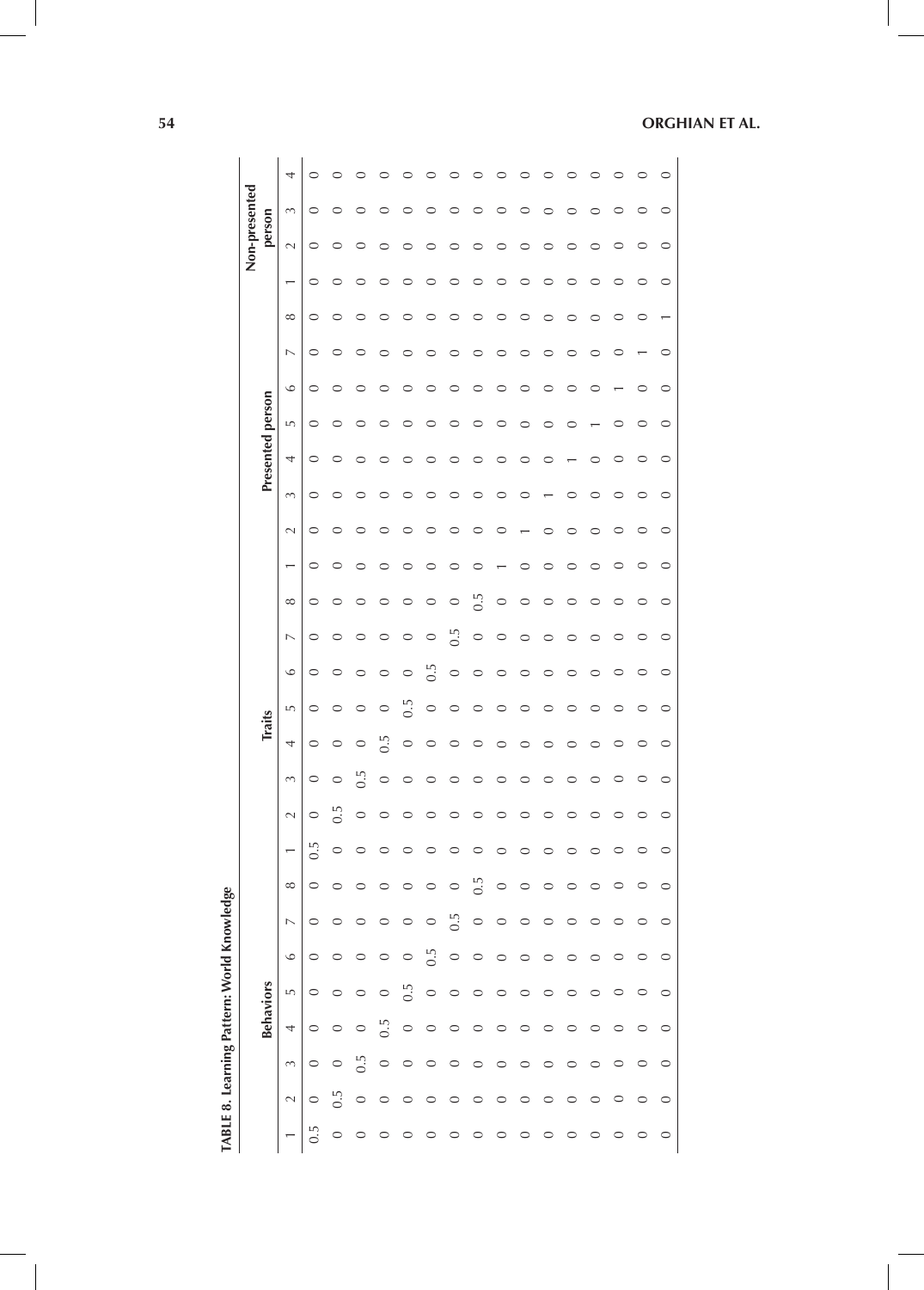

FIGURE 7. Simulation 6: Mean activation of the behavior node.

is deeper and more elaborated than the associative processing of the informant, actor, and behavior in STT. So it is plausible that STI would decrease with an additional exposure to the actor, because participants have the opportunity to better memorize the photo and the behavior and thus to better recall them in the test phase (especially the behavior and the presence/absence of the trait). The better they recall the behavior, the fewer false recognitions they will show. In the STT condition, however, because the processing is more shallow, the actual recollection of the sentence should improve less with the double presentation of the informant photo-behavior pair. The double presentation may nevertheless strengthen the association between the trait and the informant's face, leading to a stronger STT effect.

### **METHOD**

For this simulation, world knowledge is the same as in Simulation 1. The task-specific learning is similar as well. The only difference is the frequency of each pattern of input; two instead of one, because the sentence-photo pairs are presented twice (Table 3). All the rest of the parameters were the same.

### Simulation Results and Discussion

The ANOVA on behavior activation showed a main effect of Relevance, *F*(1, 388) = 164.60, *p* < 0.001, η<sup>2</sup> = 0.07; of Pairing,  $F(1, 388) = 1262.97$ , *p* < 0.001, η<sup>2</sup> = 0.58; and no main effect of Repetition,  $F(1, 388) = 2.09$ ,  $p = 0.15$ ,  $\eta^2 = 0.00$ . The was a significant Repetition  $\times$  Relevance interaction,  $F(1, 388) = 7.88$ ,  $p = 0.01$ ,  $\eta^2 = 0.004$ ; a significant Repetition  $\times$  Pairing interaction,  $F(1, 388) = 143.94$ ,  $p < 0.001$ ,  $\eta^2 = 0.08$ ; a significant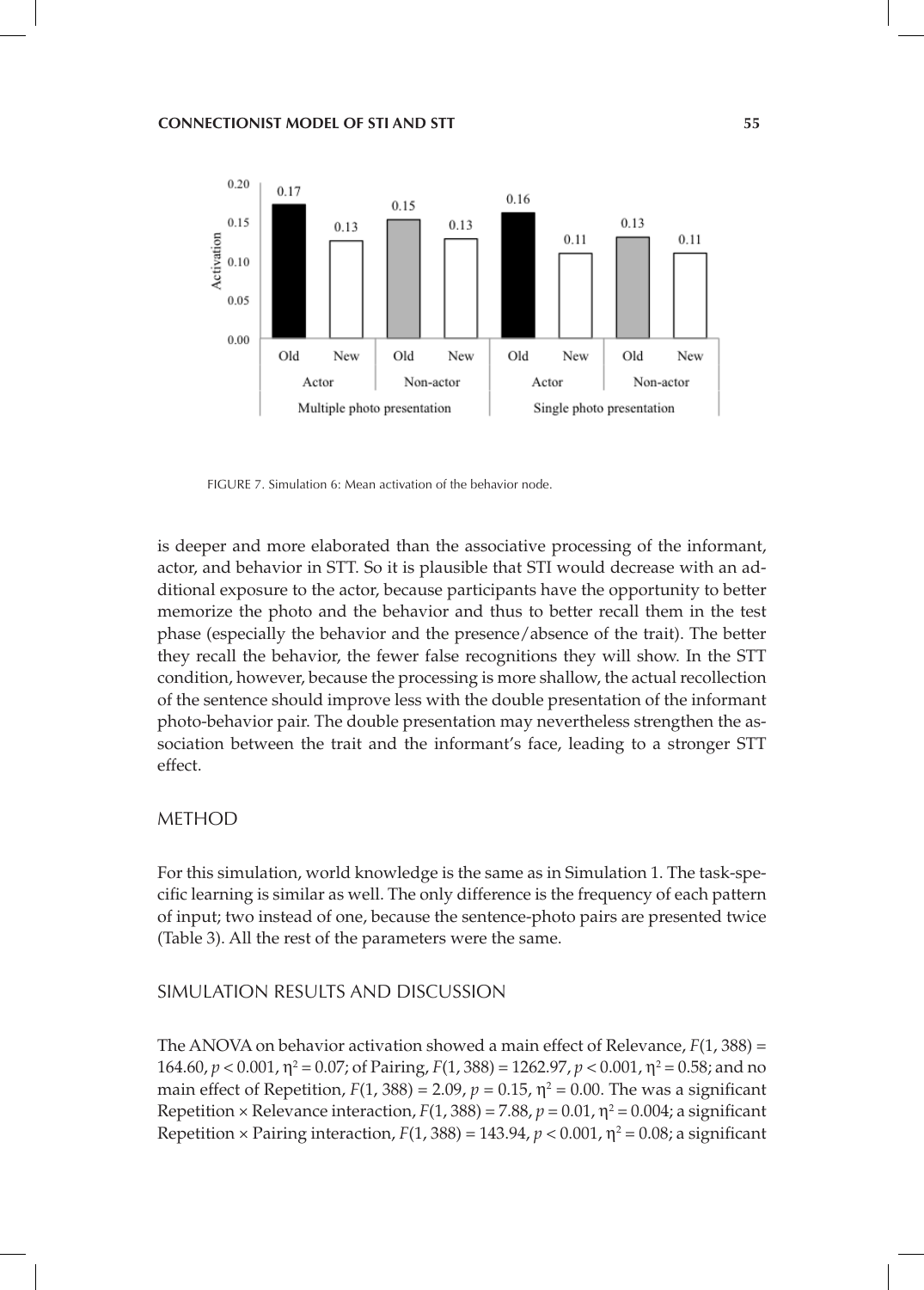Relevance  $\times$  Pairing interaction,  $F(1, 388) = 121.59$ ,  $p < 0.001$ ,  $\eta^2 = 0.08$ ; and also a three-way interaction,  $F(1, 388) = 7.83$ ,  $p = 0.01$ ,  $\eta^2 = 0.01$ . As one can see in Figure 8, with repetition of the task-specific learning, there is a strong STI effect, *t*(49) = 24.24, *p* < 0.001, *d* = 5.31, 95% CI [0.10, 0.12]; a strong STT effect, *t*(49) = 16.70, *p* < 0.001, *d* = 3.20, 95% CI [0.05, 0.06]; and a stronger STI than STT effect, *t*(49) = 9.48, *p*  $<$  0.001,  $d$  = 2.00, 95% CI [0.04, 0.07]. So although the STT increased compared with the standard effect under no repetition,  $t(49) = 6.38$ ,  $p < 0.001$ ,  $d = 1.30$ ,  $95\%$  CI [0.02, 0.4], so did the STI effect, *t*(49) = 9.51, *p* < 0.001, *d* =1.98, 95% CI [0.04, 0.07]. Thus once again the model doesn't produce the decrease in STI and increase in STT as is suggested by the attributional versus associative view.

The first four simulations were developed with an aim of showing what data the model can reproduce (the single dissociations). The two last simulations were conducted to deal with the "overfitting" problem (Roberts & Pashler, 2000), that is, pointing out what data the model would not be able to reproduce (the double dissociations). This is important because every theory or model should provide a way to corroborate or refute itself. Besides illustrating how the model is falsifiable, there is another advantage in thinking about what the model cannot simulate. These two simulations suggest the kind of experiments we should design to seek double dissociations and thus compelling evidence for the existence of two processes or systems (Shallice, 1988). Single dissociations never rule out the possibility of mere quantitative rather than process differences, related in our case to differences in the amount of activation or cognitive resources (e.g., attention, working memory) applied to each task.

# **General Discussion**

Current theorizing on social inferences explains the findings on spontaneous trait inference (STI) and spontaneous trait transference (STT) with a dual processing approach, that is, attributional and associative processes. The current article presented a computational model (MATIT) framed as a single process approach, the associative process. With this model we sought to demonstrate that the attributional explanation usually offered for the differences between STI and STT is not required by the existing data, and is not even the most parsimonious one. We do not yet have good evidence for dual process claims for STI and STT.

Using simple computer simulation models as gatekeepers that limit premature dual-process conclusions is not new. They have been used in the past to discredit other more complex dual-process models. MINERVA (Hintzmann, 1986; Hintzmann & Ludlum, 1980), that was created to prove that abstract representations weren't necessary to explain the prototype effect, and BEM (Josefowitz, Staddon, & Cerruti, 2009), that was introduced to disprove the need of metacognition in animal behavior, are examples of computer simulations used for this purpose. However, the current article goes beyond this common confirmatory approach and discusses which kind of data would disconfirm MATIT, thereby suggesting experimental designs which would support the dual-process view. We will discuss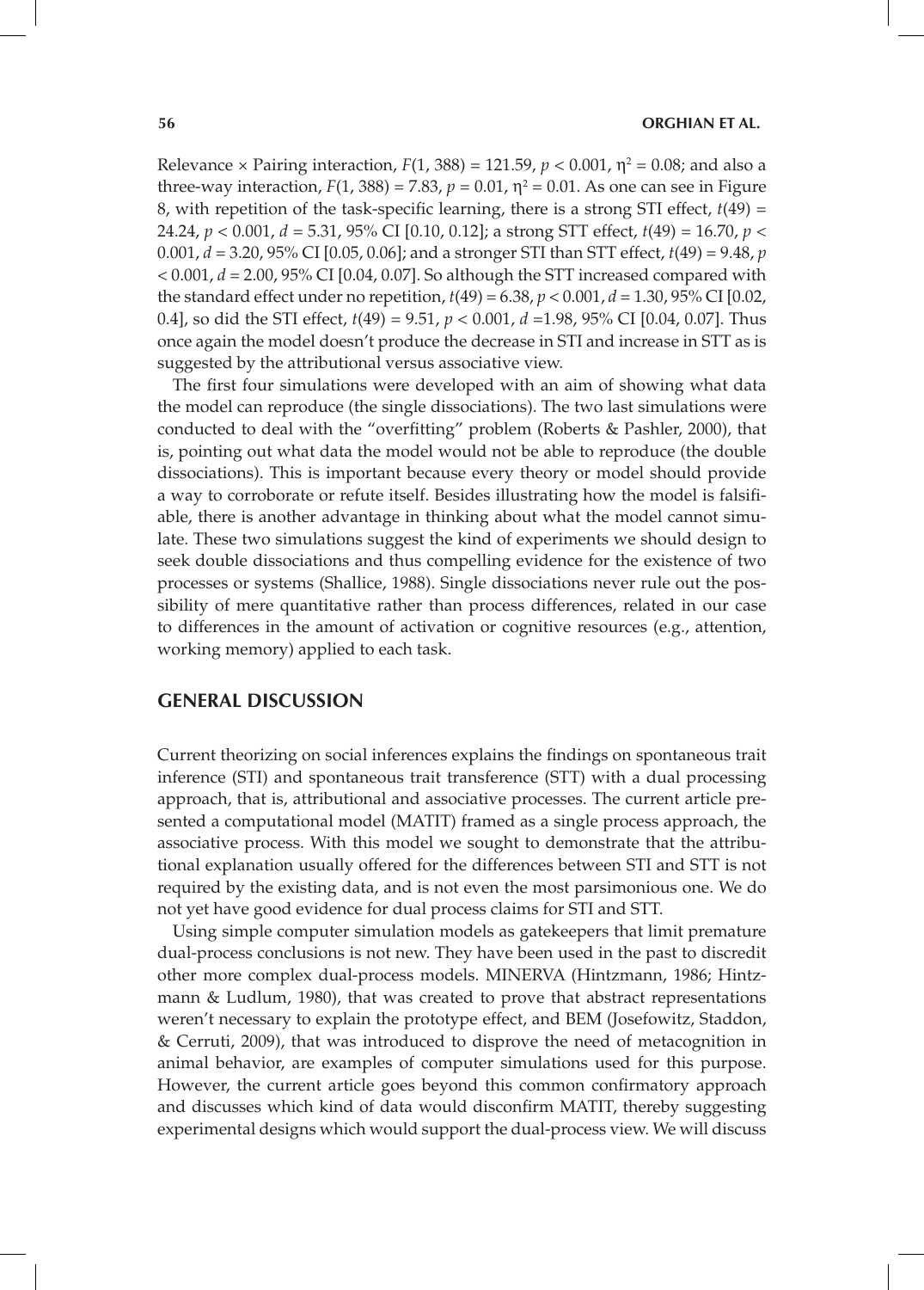

FIGURE 8. Simulation 7: Mean activation of the behavior node

this further at the end of this general discussion. But first we focus the confirmatory part of our work and the theoretical characteristics of MATIT.

Four empirical findings were considered, each of them illustrating a different aspect of the differences between STI and STT. Our hypothesis was that these behavioral data could be simulated by a connectionist model, based on a simple associative learning rule.

The attributional account interprets the difference between STI and STT as being the result of a special linkage which only exists in STI. This link is said to be a "labelled link" created between the actor and the trait, which labels the trait as a property of the actor. In contrast, when the person is not the one who enacts the behavior, a simple association takes place, resulting in a connection only based on space-temporal contiguity. This qualitative difference between STI and STT is said by some authors (e.g., Mae et al., 1999; Skowronski et al., 1998) to account for the larger effects in STI than STT. By contrast, in our associative model, this magnitude difference was ascribed to higher activation values to the actor than to the non-actor in the learning phase. These levels of activation instantiate the presumed levels of attention paid to stimulus persons as a result of the instructions. These in turn influence the weight of the connections between traits and persons, and subsequently produced the difference in magnitude in STI and STT in the first simulation.

Simulation 2 showed that our model can also account for a result where STT is eliminated or reduced. Presenting the actor at the same time as the irrelevant person during encoding the behavioral description eliminates STT and the link between the trait and the non-actor person (Crawford, Skowronski, & Stiff, 2007; Goren & Todorov, 2009; Todorov & Uleman, 2004). This result *per se* is interesting as it shows that this misattribution can be prevented by the presence of the relevant target. In our simulation, the external input consisted of three nodes simultaneously activated, the behavior, the relevant person (with high activation value), and the irrelevant person (with lower activation value). The results of this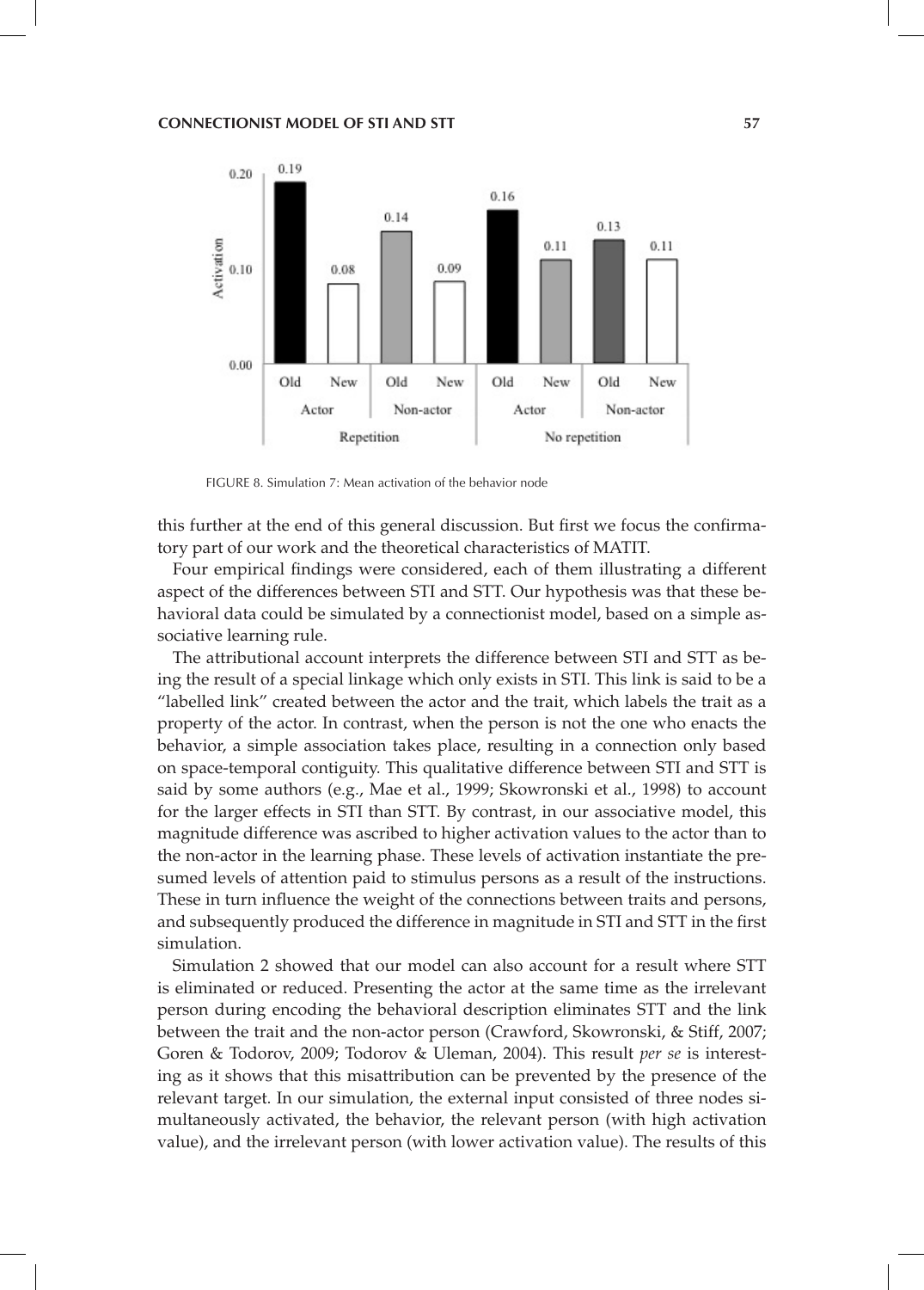implementation went in the same direction as the behavioral data, showing again that it is not necessarily the presence of an attributional process that disrupts the STT effect, but rather differential deployment of node activation and presumably attention.

The third simulation replicates a study where participants are not asked to memorize or familiarize themselves with the material, but rather attempt to judge whether the person in the photo is lying about the behavioral information in the sentence—information that could be about him/herself or about another person. This lie-detection task affects STI but not STT. This has been interpreted as uniquely affecting attributional processes (Crawford, Skowronski, Stiff, & Scherer, 2007; Skowronski et al., 1998). But this result was easily simulated by our model. During the encoding phase of the lie-detection condition, we increased the activation values of actor and non-actor to near the same maximum values, to model increased attention to faces in order to detect evidence of lying, and reduced the activation of behaviors to instantiate this presumed shift of attention. This manipulation reduced the activation of the behavior node more for STI than for STT.

The fourth simulation aimed at replicating the halo effect that is more likely to occur in STI than in STT (Carlston & Skowronski, 2005; Crawford, Skowronski, & Stiff, 2007; Crawford, Skowronski, Stiff, & Scherer, 2007; Skowronski et al., 1998; Wells et al., 2011). This result is said to be attributional because it allows the creation of valence-congruent impressions and generalization to other traits (Carlston & Skowronski, 2005). To simulate the halo effect, we used two types of traits in the world knowledge provided to the model, an implied trait and a valence-consistent trait with associative links with the implied trait. In the test phase, the activation of the behavioral node (the output of the model) was observed in STI and in STT conditions when the consistent trait and the face were presented. Consistent with the experimental data described in the literature, the behavior activation was superior for STI, showing its higher sensitivity to halo effects relative to STT. Crucially, our model explains these findings as a result of the interplay between different associative strengths in world knowledge of how traits relate to behaviors, and taskspecific knowledge arising from differential attention to actor and others.

Our simulations were based on variations in the activation values in the learning patterns related to actor and non-actor target. This difference in the activation of actor and non-actor produces differences in the weight of connections (strength of associations) between behaviors and faces, and consequently between faces and traits. Later in the test phase, when we presented only a face and a trait, the activation of the behavioral node depended on connections among nodes and their weights, and these weights usually benefitted STI more than STT.

While we assumed that the (internal) attention paid to the stimuli is the plausible cause of the differences in activation between STI and STT, this is an assumption that needs to be explored. There are two studies (Crawford, Skowronski, Stiff, & Leonards, 2008) that measured visual attention by recording participants' response times to directional probes in various parts of the display (Study 1) or eye movements during encoding (Study 2). Two photos were presented simultaneously with one behavioral description. In some conditions, an *actor* describes his/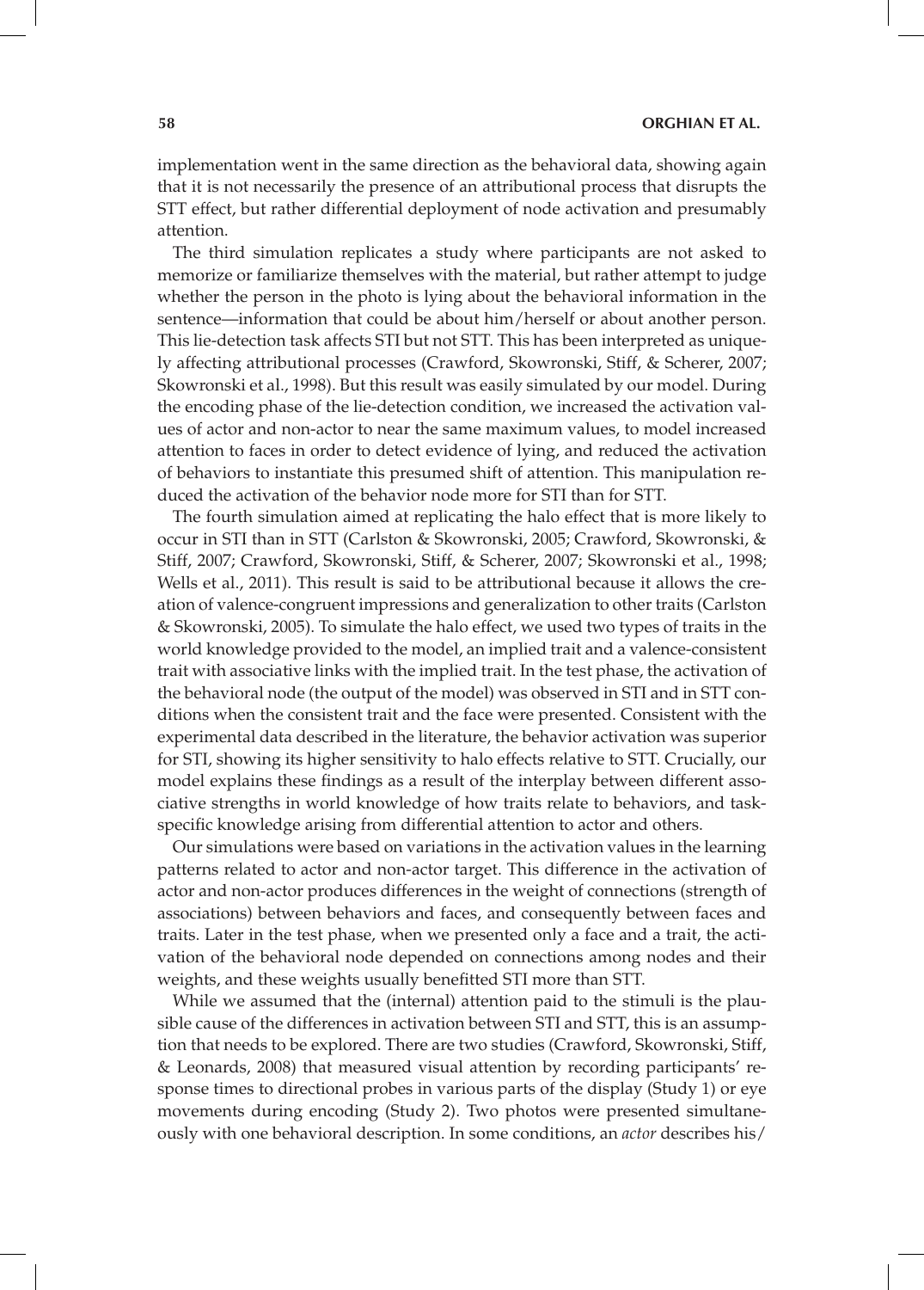her own behavior to a *bystander*; in other conditions, an *informant* describes the behavior of a *target*. The results offered no support for the role of "external attention" in the visual modality (Chun et al., 2011) in producing differences between STI and STT. However this study does not rule out the influence of internal attention.

In another study, Skowronski and collaborators examined whether the STT effect was smaller simply because participants did not pay as much attention to irrelevant behaviors. Behaviors' relevance on each trial in Study 2 was not signaled until participants read it, guaranteeing equal attention under STI and STT conditions. However, the STT effect was not affected by this manipulation, ruling out external attention as a plausible explanation. But their findings do not rule out the influence of internal attention, that is, participants could have stored the displayed information in working memory and only once they knew the relevance of the information was their internal attention directed accordingly. Nevertheless the present article does not provide behavioral support for the internal attention hypothesis. It only suggest it as a plausible cause for the difference in activation of the actor node and the non-actor node. In fact, it is conceivable that other psychological processes (e.g., task setting) can initiate a similar modulation of the activation suggested in our four simulations. For instance, relevance of faces may lead to higher activation of representations whereas irrelevance of faces may lead to lower activation of their representations.

As we stressed through this article, MATIT is a very simple model. For example, MATIT does not address the complex processes by which people construct verbal descriptions of behavior from observations, and infer trait concepts from those behaviors or descriptions. "*Telling the cashier that he received too much change*" is but one way to describe an observed behavior. It might also be described as "*telling the cashier that she had made a mistake*" or "*commenting on the contentiousness of those making minimum wage*" or "*making small talk with the cashier.*" Encoding a behavior into verbal form, and extracting a summarizing trait concept (or gist or goal or style description) involves complex processes and choices (e.g., Semin & Fiedler, 1992). MATIT does not address these.

Finally we return to the theme of falsifying MATIT through exploring plausible data and outcomes that it cannot simulate. In Simulations 6 and 7, we demonstrated that the MATIT model would be falsified by double dissociations. We also argued that a double dissociation is a plausible experimental outcome by drawing on the dual-process attribution versus association account. Thus, one might conclude that a falsification of MATIT by finding a behavioral double dissociation would imply confirmation of the dual-process account. It would not, in part because MATIT can be extended in a sensible way. The autoassociative memory in MATIT has only limited abilities to model complex relationships due to the single layered structure and the linear function governing node activation. This is why it cannot model a double dissociation. Hence, a structure along the lines of a multilayer perceptron/model would be a natural extension, and could model a double dissociation. In fact, multilayer perceptrons are well-known for modelling double dissociations in single process frameworks (e.g., Seidenberg & McClelland, 1989).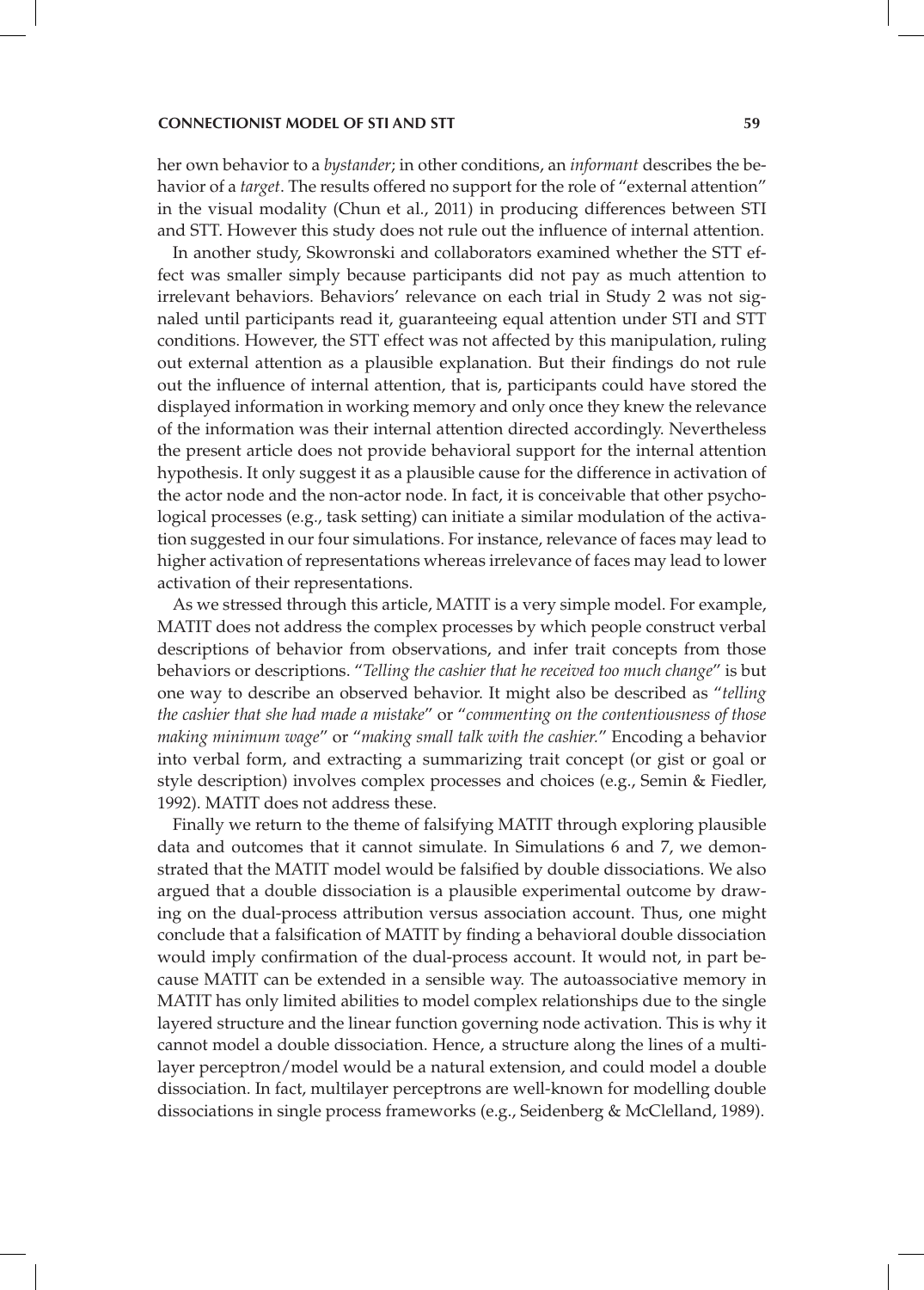**60 ORGHIAN ET AL.**

But remember that our goal here was not to show that a sophisticated associative model could account for any conceivable data that might be used to support dual-process claims. Our goal was, instead, to show that a very simple associative model that does not posit dual processes could account for major differences between STI and STT that have been interpreted as supporting a dual process account, and to describe some of the consequences of such a model.

# **References**

- Anderson, C. A. (1995). Implicit theories in broad perspective. *Psychological Inquiry, 6*, 286-290.
- Anderson, J. R. (1976). *Language, memory, and thought*. Hillsdale, NJ: Erlbaum.
- Anderson, J. R. (1978). Arguments concerning representations for mental imagery. *Psychological Review, 85*, 249-277.
- Awh, E., & Pashler, H. (2000). Evidence for split attentional foci. *Journal of Experimental Psychology: Human Perception and Performance, 26*, 834-846.
- Barsalou, L.W. (1999). Perceptual symbol systems. *Behavioral and Brain Science, 22*, 577-660.
- Bassili, J. N. (1976). Temporal and spatial contingencies in the perception of social events. *Journal of Personality and Social Psychology, 33*(6), 680-685.
- Bassili, J. N., & Smith, M. C. (1986). On the spontaneity of trait attribution: Converging evidence for the role of cognitive strategy. *Journal of Personality and Social Psychology, 50*(2), 239-245.
- Berscheid, E., Graziano, W., Monson, T., & Dermer, M. (1976). Outcome dependency: Attention, attribution, and attraction. *Journal of Personality and Social Psychology, 34*(5), 978-989.
- Bodenhausen, G. V., & Hugenberg, K. (2009). Attention, perception, and social cognition. In F. Strack & J. Förster (Eds.), *Social cognition: The basis of human interaction* (pp. 1-22). Philadelphia: Psychology Press.
- Bond, C. F., & DePaulo, B. M. (2006). Accuracy of deception judgments. *Personality and Social Psychology Review, 10*(3), 214-234.
- Brown, R. D., & Bassili, J. N. (2002). Spontaneous trait associations and the case of the superstitious banana. *Journal of Experimental Social Psychology, 38*(1), 87-92.
- Bundesen, C., Habekost, T., & Kylingsbaek, S. (2005). A neural theory of visual attention: Bridging cognition and neurophysiology. *Psychological Review, 112*(2), 291-328.
- Carlston, D. E., & Skowronski, J. J. (2005). Linking versus thinking: Evidence for the different associative and attributional bases of spontaneous trait transference and spontaneous trait inference. *Journal of Personality and Social Psychology, 89*(6), 884-898.
- Carlston, D. E., Skowronski, J. J., & Sparks, C. (1995). Savings in relearning: II. On the formation of behaviour-based trait associations and inferences. *Journal of Personality and Social Psychology, 69*(3), 420-436.
- Carlston, D. E., & Smith, E. R. (1996). Principles of mental representation. In E. T. Higgins & A. W. Kruglanski (Eds.), *Social psychology: Handbook of basic principles* (pp. 184-210). New York: Guilford.
- Chelazzi, L., Miller, E. K., Duncan, J., & Desimone, R. (1993). A neural basis for visual search in inferior temporal cortex. *Nature, 363*, 345-347.
- Chun, M. M., Golomb, J. D., & Turk-Browne, N. B. (2011). A taxonomy of external and internal attention. *Annual Review of Psychology*, *62*, 73-101.
- Clary, E. G., & Tesser, A. (1983). Reactions to unexpected events. *Personality and Social Psychology Bulletin, 9*(4), 609-620.
- Craik, F. I. M., & Lockhart, R. S., (1972). Levels of processing: A framework for memory research. *Journal of Verbal Learning and Verbal Behaviour, 11*, 671-684.
- Crawford, M. T., Skowronski, J. J., & Stiff, C. (2007). Limiting the spread of spontaneous trait transference. *Journal of Experimental Social Psychology, 43*(3), 466-472.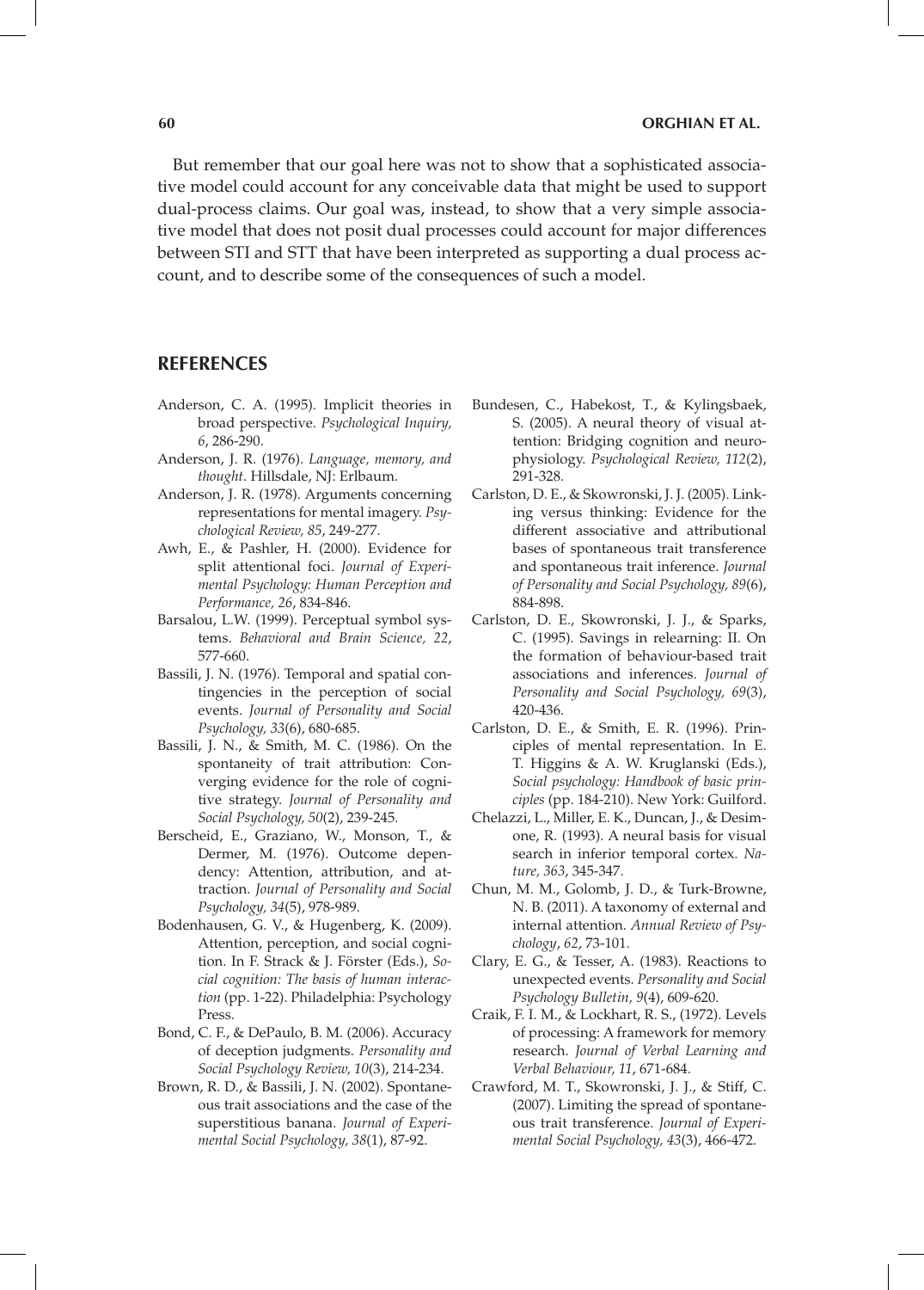- Crawford, M. T., Skowronski, J. J., Stiff, C., & Leonards, U. (2008). Seeing, but not thinking: Limiting the spread of spontaneous trait transference II. *Journal of Experimental Social Psychology, 44*(3), 840-847.
- Crawford, M. T., Skowronski, J. J., Stiff, C., & Scherer, C. R. (2007). Interfering with inferential, but not associative, processes underlying spontaneous trait inference. *Personality and Social Psychology Bulletin, 33*(5), 677-690.
- Davies, M. (2010) Double dissociation: Understanding its role in cognitive neuropsychology. *Mind and Language, 25*(5), 500-540.
- Diener, C. I., & Dweck, C. S. (1978). An analysis of learned helplessness: Continuous changes in performance, strategy, and achievement cognitions following failure. *Journal of Personality and Social Psychology, 36*(5), 451-462.
- Dunn, J. C., & Kirsner, K. (2003). What can we infer from double dissociations? *Cortex, 39*, 1-7.
- Fiske, S. T. (1980). Attention and weight in person perception: The impact of negative and extreme behaviour. *Journal of Personality and Social Psychology, 38*, 889-906.
- Fiske, S., Kenny, D. A., & Taylor, S. E. (1982). Structural models for the mediation of salience effects. *Journal of Experimental Social Psychology, 18*, 105-127.
- Fodor, J. A. (1975). *The language of thought.* Cambridge, MA: Harvard University Press.
- Fox, E., Derakshan, N., & Standage, H. (2011). The assessment of human attention. In K. C. Klauer, A. Voss, & C. Stahl (Eds.), *Cognitive methods in social psychology* (pp. 15-47). New York: Guilford.
- Garcia-Marques, L., & Ferreira, M. B. (2011). Friends and foes of theory construction in psychological science: Vague dichotomies, unified theories of cognition, and the new experimentalism. *Prespectives on Psychological Science, 6*(2), 192-201.
- Gawronski, B., & Bodenhausen, G. V. (2006). Associative and propositioal processes in evaluation: An integrative review of implicit and explicit attitude change. *Psychological Bulletin, 132*, 692-731.
- Gilbert, D. T., Pelham, B. W., & Krull, D. S. (1988). On cognitive busyness: When person perceivers meet persons per-

ceived. *Journal of Personality and Social Psychology, 54*(5), 733-740.

- Goren, A., & Todorov, A. (2009). Two faces are better than one: Eliminating false trait associations with faces. *Social Cognition, 27*(2), 222-248.
- Harvey, J. H., Town, J. P., & Yarkin, K. L. (1981). How fundamental is "the fundamental attribution error"? *Journal of Personality and Social Psychology, 40*(2), 346.
- Hassin, R. R., Aarts, H., & Fergunson, M. L. (2005). Automatic goal inferences. *Journal of Experimental Social Psychology, 41*, 129-140.
- Hassin, R., Bargh, J. A., & Uleman, J. S. (2002). Spontaneous causal inferences. *Journal of Experimental Social Psychology, 38*, 515- 522.
- Hastie, R. (1984). Causes and effects of causal attribution. *Journal of Personality and Social Psychology, 46*(1), 44-56.
- Heider, R. (1958). *The psychology of interpersonal relations.* New York: Wiley.
- Heider, F. (1982). *The psychology of interpersonal relations*: Hillsdale, NJ: Erlbaum.
- Heinke, D. (2009). Computational modelling in behavioural neuroscience: Methodologies and approaches—Minutes of discussions at the workshop in Birmingham, UK in May 2007. In D. Heinke & E. Mavritsaki (Eds.), *Computational modelling in behavioural neuroscience: Closing the gap between neurophysiology and behaviour* (pp. 332-338). London: Psychology Press.
- Heinke, D., & Backhaus, A. (2011). Modeling visual search with the Selective Attention for Identification model (VS-SAIM): A novel explanation for visual search asymmetries. *Cognitive Computation, 3*(1), 185-205.
- Hintzman, D. L. (1986). "Schema abstraction" in a multiple-trace memory model. *Psychological review, 93*(4), 411-428.
- Hintzman, D. L., & Ludlam, G. (1980). Differential forgetting of prototypes and old instances: Simulation by an exemplarbased classification model. *Memory and Cognition, 8*, 378-382.
- Jones, E. E., & Davis, K. E. (1965). From acts to dispositions: The attribution process in person perception. *Advances in Experimental Social Psychology, 2*, 219-266.
- Jozefowiez, J., Staddon, J. E. R., & Cerutti, D. T. (2009). Metacognition in animals: How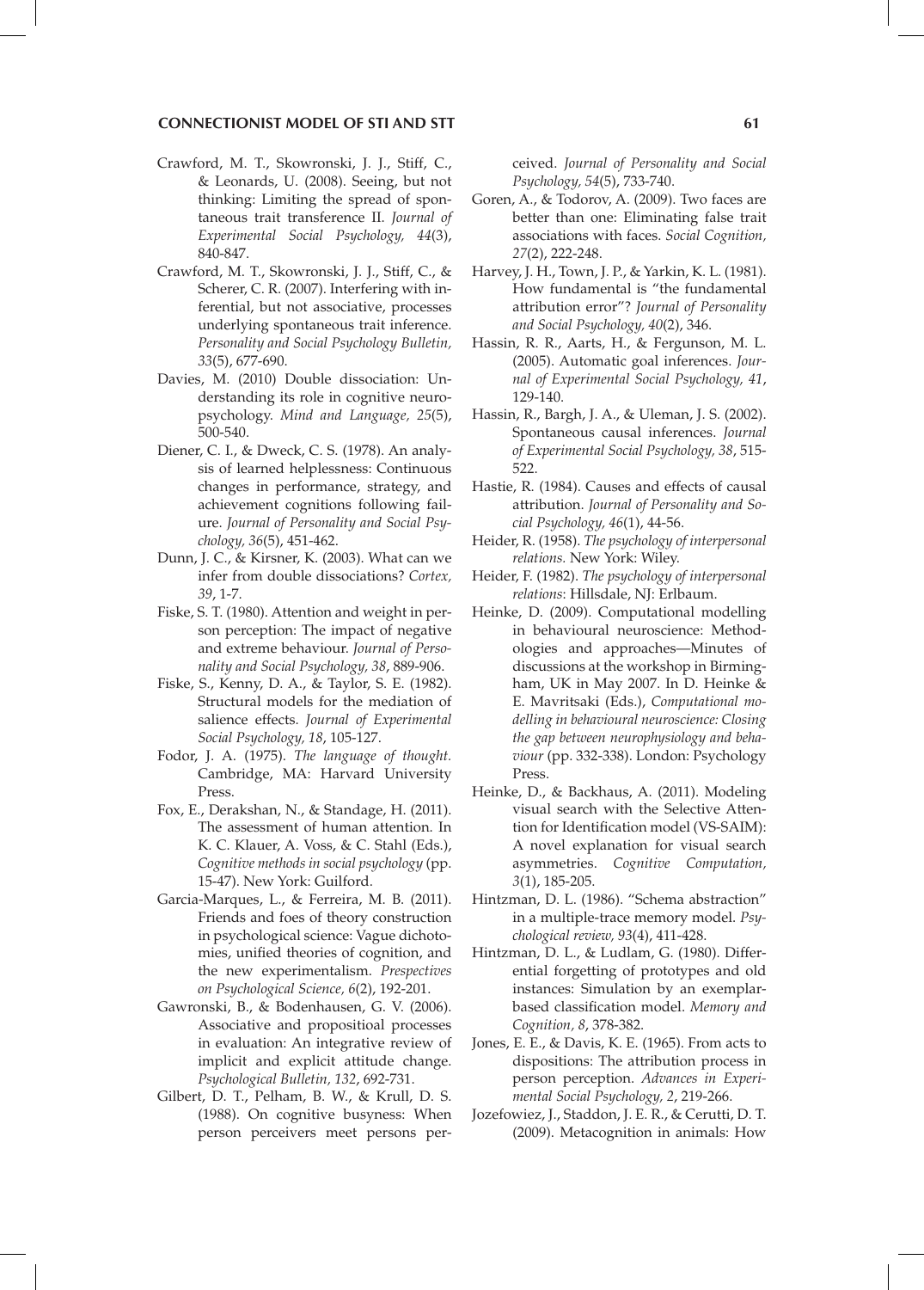do we know that they know? *Comparative Brain and Behaviour Reviews, 4*, 19-29.

- Kanazawa, S. (1992). Outcome or expectancy? Antecedent of spontaneous causal attribution. *Personality and Social Psychology Bulletin, 18*(6), 659-668.
- Kashima, Y., Woolcock, J., & Kashima, E. S. (2000). Group impressions as dynamic configurations: The tensor product model of group impression formation and change. *Psychological Review, 107*(4), 914-942.
- Kastner, S., Pinsk, M. A., De Weerd, P., Desimone, R., & Ungerleider, L. G. (1999). Increased activity in human visual cortex during directed attention in the absence of visual stimulation. *Neuron, 22*, 751- 761.
- Kelley, H. H. (1967). Attribution theory in social psychology. *Nebraska Symposium on Motivation, 15*, 192-238.
- Kelley, H. H. (1973). The processes of causal attribution. *American Psychologist, 28*(2), 107-128.
- Kressel, L. M. (2011). *The functional meaning of traits and spontaneous trait inferences.* Unpublished dissertation, New York University.
- Kressel, L., & Uleman, J. S. (2010). Personality traits function as causal concepts. *Journal of Experimental Social Psychology, 46*, 213-216*.*
- Lau, R. R., & Russell, D. (1980). Attributions in the sports pages. *Journal of Personality and Social Psychology, 39*(1), 29-38.
- Lepsien, J., & Nobre, A. C. (2006). Cognitive control of attention in the human brain: Insights from orienting attention to mental representations. *Brain Research, 1105*, 20-31.
- Maass, A., Colombo, A., Colombo, A., & Sherman, S. J. (2001). Inferring traits from behaviors versus behaviors from traits: The induction-deduction asymmetry. *Journal of Personality and Social Psychology, 81*(3), 391-404
- Mae, L., Carlston, D. E., & Skowronski, J. J. (1999). Spontaneous trait transference to familiar communications: Is a little knowledge a dangerous thing? *Journal of Personality and Social Psychology, 77*(2), 233-246.
- Malle, B. F. (2003). *Attributions as behavior explanations: Toward a new theory.* Unpub-

lished manuscript, University of Oregon, Eugene, OR.

- Mavritsaki, E., Heinke, D., Allen, H., Deco, G., & Humphreys, G. W. (2011). Bridging the gap between physiology and behavior: Evidence from the sSoTS model of human visual attention. *Psychological Review, 118*(1), 3-41.
- McClelland, J. L., & Rumelhart, D. E. (1985). Distributed memory and the representation of general and specific information. *Journal of Experimental Psychology: General, 114*(2), 159-188.
- McClelland, J. L., & Rumelhart, D. E. (1989). *Explorations in parallel distributed processing-Macintosh version: A handbook of models, programs, and exercises.* Cambridge, MA: MIT Press.
- Naveh-Benjamin, M., Craik, F.I.M., Perratta, J., & Tonev, S.T. (2000). The effects of divided attention on encoding and retrieval processes: The resiliency of retrieval processes. *Quarterly Journal of Experimental Psychology, 53*, 609-626.
- Orghian, D., Gancarcyk, S., Garcia-Marques, L., & Heinke, D. (2014). *Why "well done is better than well said": The involvement of attention in spontaneous trait inferences and spontaneous trait transferences.* Manuscript submitted for publication.
- Pashler, H. (1995). Divided visual attention. In S. Kosslyn (Ed.), *Visual cognition: Invitation to cognitive science* (pp. 71-100). Cambridge, MA: MIT Press.
- Pittman, T. S., & Pittman, N. L. (1980). Deprivation of control and the attribution process. *Journal of Personality and Social Psychology, 39*(3), 377-389.
- Pyszczynski, T. A., & Greenberg, J. (1981). Role of disconfirmed expectancies in the instigation of attributional processing. *Journal of Personality and Social Psychology, 40*(1), 31-38.
- Read, S. J., & Montoya, J. A. (1999). An autoassociative model of causal reasoning and causal learning: Reply to Van Overwalle's (1998) critique of Read and Marcus-Newhall (1993). *Journal of Personality and Social Psychology, 76*(5), 728-742.
- Reeder, G. D., & Brewer, M. B. (1979). A schematic model of dispositional attribution in interpersonal perception. *Psychological Review, 86*(1), 61-79.
- Roberts, S., & Pashler, H. (2000). How persuasive is a good fit? A comment on theory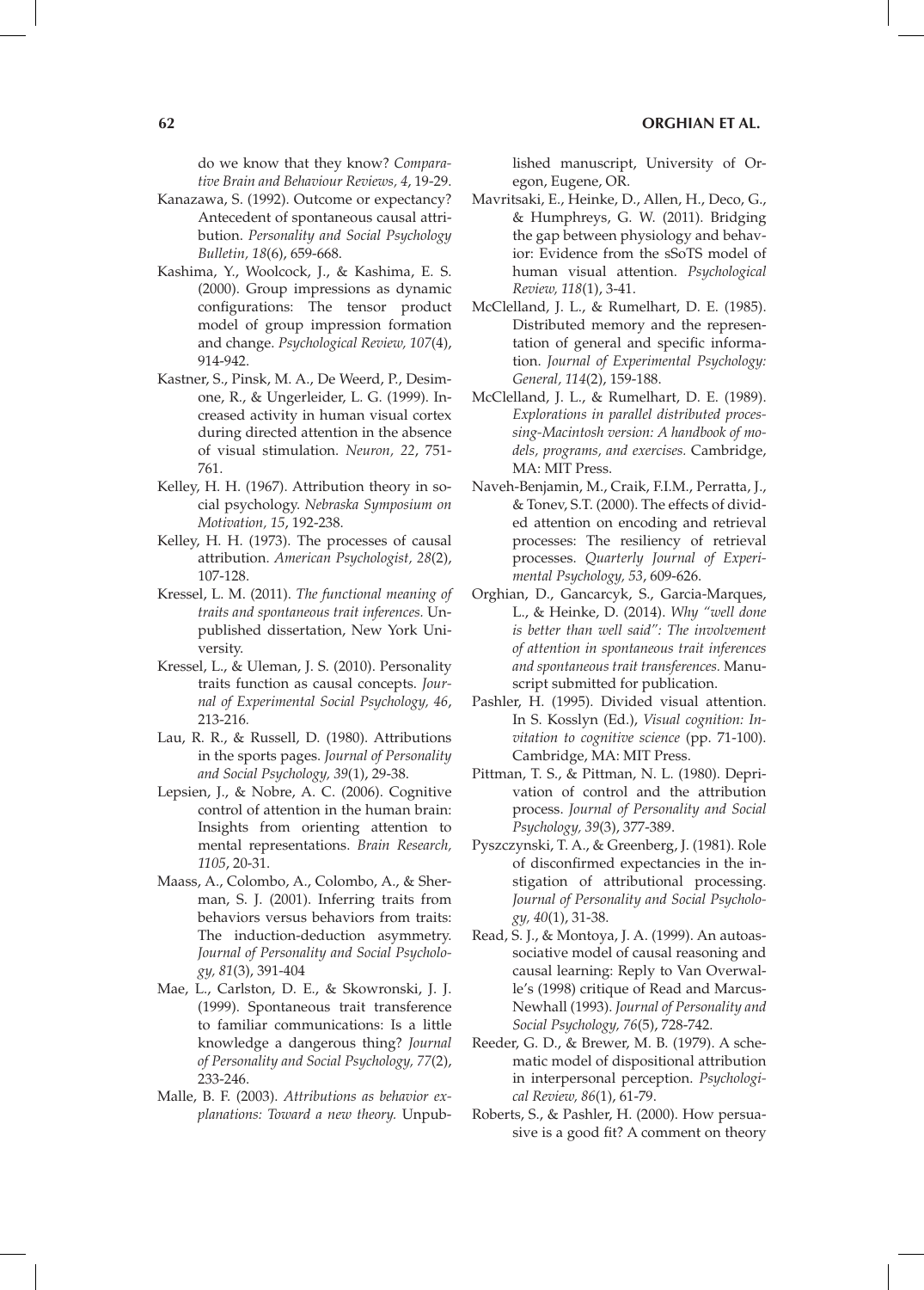testing. *Psychological Review, 107*(2), 358- 367.

- Schacter, D. L. (1987). Implicit memory: History and current status. *Journal of Experimental Psychology*: *Learning, Memory and Cognition, 11*, 501-518.
- Schneider, D. J. (1973). Implicit personality theory: A review. *Psychological Bulletin, 79*, 294-309.
- Schneider, D. J. (2004). *The psychology of stereotyping.* New York: Guilford.
- Seidenberg, M., & McClelland, J. L. (1989). A distributed, developmental model of word recognition and naming. *Psychological Review, 96*(4), 523-568.
- Semin, G. R., & Fiedler, K. (Eds.). (1992). *Language, interaction and social cognition*. London: Sage.
- Shallice, T. (1988). *From neuropsychology to mental srucutre.* Cambridge: Cambridge University Press.
- Shultz, T. R., & Lepper, M. R. (1996). Cognitive dissonance reduction as constraint satisfaction. *Psychological Review, 103*(2), 219-240.
- Singer, M. (1979). Process of inferences in sentence encoding. *Memory and Cognition, 7*, 192-200.
- Skowronski, J. J., Carlston, D. E., Mae, L., & Crawford, M. T. (1998). Spontaneous trait transference: Communicators take on the qualities they describe in others. *Journal of Personality and Social Psychology, 74*(4), 837-848.
- Smith E. R., & DeCoster, J. (1999). Associative and rule-based processing: A connectionist interpretation of dual process models. In S. Chaiken & Y. Trope (Eds.), *Dual process theories in social psychology* (pp. 323-336). New York: Guilford.
- Smith, E. R., & Miller, F. D. (1983). Mediation among attributional inferences and comprehension processes: Initial findings and a general method. *Journal of Personality and Social Psychology, 44*(3), 492-505.
- Swann, W. B., Stephenson, B., & Pittman, T. S. (1981). Curiosity and control: On the determinants of the search for social knowledge. *Journal of Personality and Social Psychology, 40*(4), 635-642.
- Taylor, S. E., & Fiske, S. T. (1975). Point of view and perceptions of causality. *Journal of Personality and Social Psychology, 32,* 439- 445.
- Taylor, S. E., & Fiske, S. T. (1978). Salience, attention, and attribution: Top of the head phenomena. In L. Berkowitz (Ed.), *Advances in experimental social psychology, Vol. 11* (pp. 249-288). New York: Academic Press.
- Todorov, A., & Uleman, J. S. (2002). Spontaneous trait inferences are bound to actors' faces: Evidence from a false recognition paradigm. *Journal of Personality and Social Psychology, 83*(5), 1051-1065.
- Todorov, A., & Uleman, J. S. (2003). The efficiency of binding spontaneous trait inferences to actors' faces. *Journal of Experimental Social Psychology, 39*(6), 549-562.
- Todorov, A., & Uleman, J. S. (2004). The person reference process in spontaneous trait inferences. *Journal of Personality and Social Psychology, 87*(4), 482-493.
- Uleman, J. S., Newman, L. S., & Moskowitz, G. B. (1996). People as flexible interpreters: Evidence and issues from spontaneous trait inference. *Advances in Experimental Social Psychology, 28*, 211-279.
- Uleman, J. S., Rim, S., Saribay, S. A., & Kressel, L. M. (2012). Controversies, questions, and prospects for spontaneous social inferences. *Social and Personality Psychology Compass, 6*, 657-673*.*
- Van Overwalle, F. (1998). Causal explanation as constraint satisfaction: A critique and a feedforward connectionist alternative. *Journal of Personality and Social Psychology, 74*(2), 312-328.
- Van Overwalle, F., & Jordens, K. (2002). An adaptive connectionist model of cognitive dissonance. *Personality and Social Psychology Review, 6*(3), 204-231.
- Van Overwalle, F., & Labiouse, C. (2004). A recurrent connectionist model of person impression formation. *Personality and Social Psychology Review, 8*(1), 28-61.
- Wells, B. M., Skowronski, J. J., Crawford, M. T., Scherer, C. R., & Carlston, D. E. (2011). Inference making and linking both require thinking: Spontaneous trait inference and spontaneous trait transference both rely on working memory capacity. *Journal of Experimental Social Psychology, 47*, 1116-1126.
- Wexler, K. (1978). A review of John R. Anderson's language, memory, and thought. *Cognition, 6*, 327-351.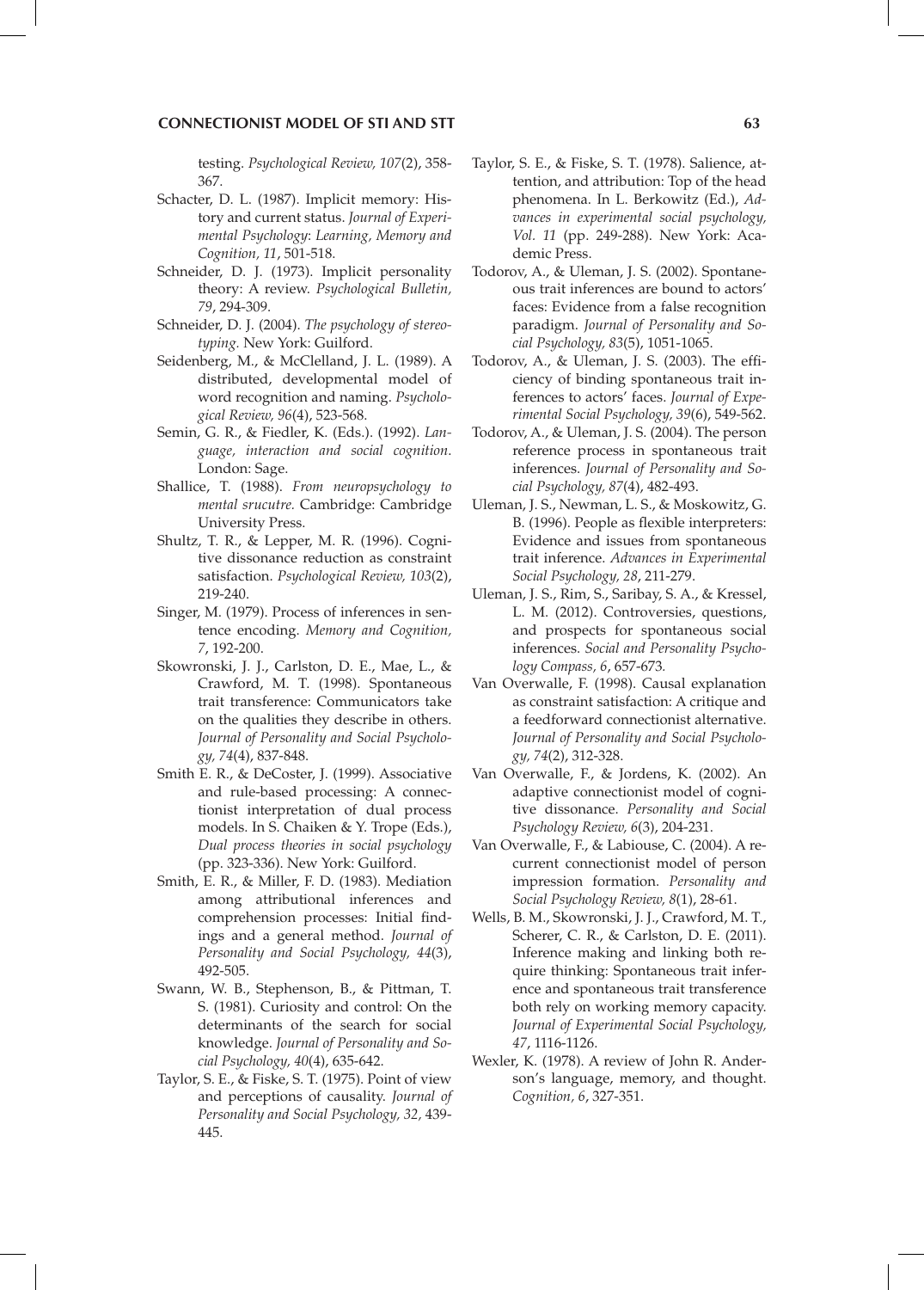- Wexler, P. (1987). *Social analysis of education: After the new sociology.* London: Routledge & Kegan Paul.
- Wigboldus, D. H. J., Dijksterhuis, A., & Knippenberg, A. V. (2003). When stereotypes get in the way: Stereotypes obstruct stereotype-inconsistent trait inferences. *Journal of Personality and Social Psychology, 84*(3), 470-484.
- Winter, L., & Uleman, J. S. (1984). When are social judgments made? Evidence for the spontaneousness of trait inferences.

*Journal of Personality and Social Psychology, 47*(2), 237-252.

- Wong, P. T., & Weiner, B. (1981). When people ask "why" questions, and the heuristics of attributional search. *Journal of Personality and Social Psychology, 40*(4), 650- 663.
- Yoon, E. Y., Heinke, D., & Humphreys, D. (2002). Modelling direct perceptual constraints on action selection: The Naming and Action Model (NAM). *Visual Cognition, 9*(4-5), 615-661.

# **Appendix A. Details of the Autoassociative Model**

Each node in the model represents a construct with psychologically interpretable meaning. The activation of these nodes leaves a "memory trace" behind that results from changes in the weights of the connections between nodes, that is, changes in the strength of these connections that are responsible for the learning gains of the model (McClelland & Rumelhart, 1985). These weighted connections between units store the information required to complete familiar (learned) patterns.

During the recall phase, the network receives activation from the exterior—external input. But nodes also receive input from the other nodes in the network—internal input. Considering two nodes, *i* and *j*, the input from *j* to *i* is  $i_{ij}$  and is:

### $i_{ij} = a_j w_{ij}$

where  $a_j$  is the activation of the node *j*, and  $w_{ij}$  is the weight that defines the influence of node *j* on node *i*.

The internal input is the sum of the activation coming from all the other nodes on the network:

 $int_i = \sum (a_j w_{ij}).$ 

The sum of the external and internal inputs is the net input of the node:

 $net<sub>i</sub> = ext<sub>i</sub> + int<sub>i</sub>$ 

where  $ext_i$  is the external input and  $int_i$  is the internal input.

The memory trace is created so as to better anticipate and characterize the future external input. This memory trace is constructed from the discrepancy between the internal input of the network from the last updating cycle and the external input. Mathematically, weights between nodes are adjusted by the delta rule algorithm (McClelland & Rumelhart, 1989):

 $\Delta w_{ij} = ε(ext_i - int_i) a_j$ 

where  $w_{ii}$  is the connection's weight from *j* to *i*, e is the learning rate that defines the learning speed of the model, and *aj* is the activation of the node *j*. In a model with enough learning trials and reasonable learning rate, the  $\Delta w_{\mu}$  will tend to zero as the model reaches a stable state. In such a state, the model can anticipate efficiently the input received from the external environment.

Thus, the learning in the model is accomplished through the computation of errors and the updating of the weights between nodes so as to minimize this error.

A linear version of the autoassociative network was applied the current work, and differently from McClelland & Rumelhart (1985), we used only one internal updating cycle rule proposed by Van Overwalle and Labiouse (2004, p. 60) which allows for faster and simpler simulations.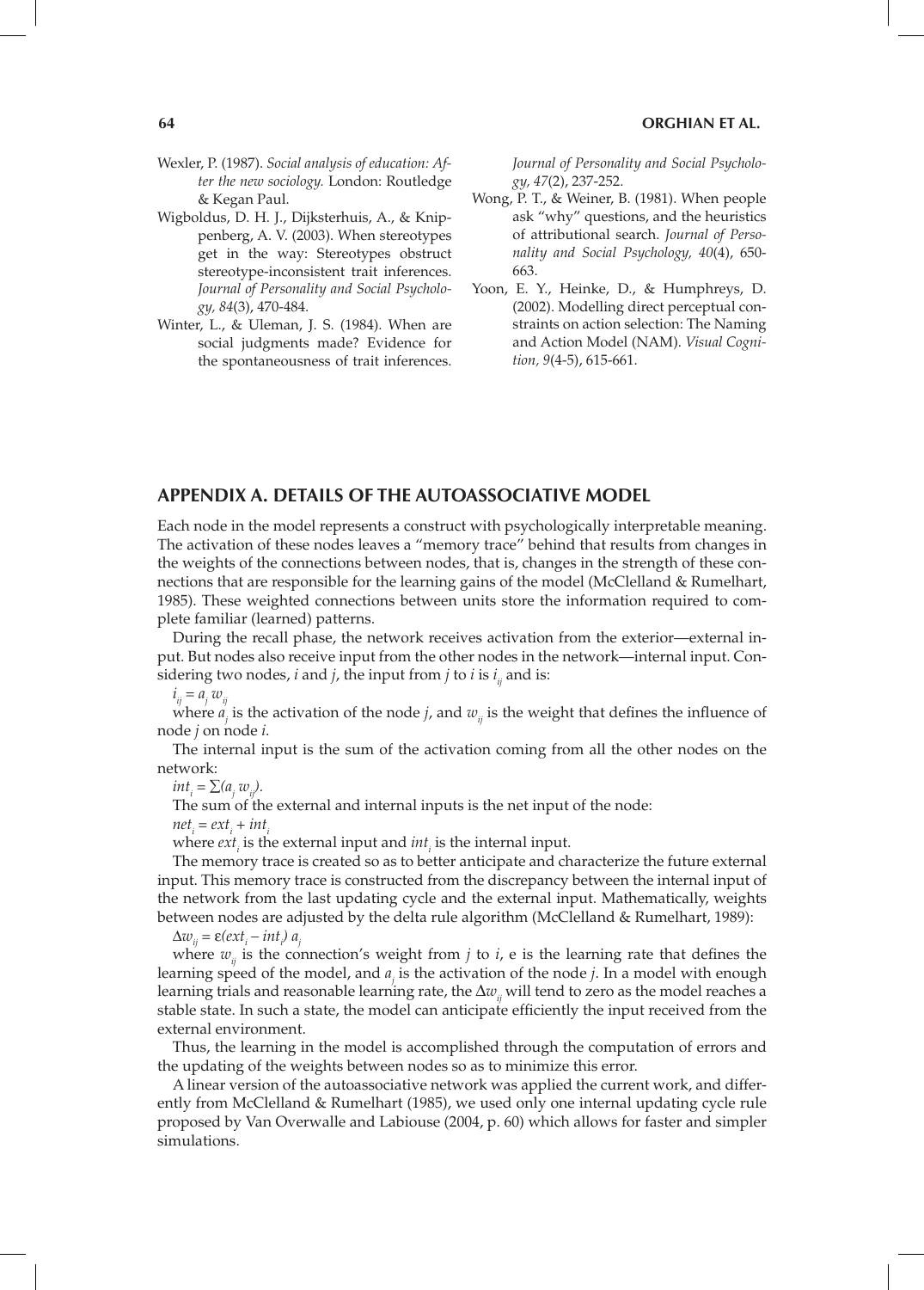For those unfamiliar with such models, a walk-through example may be helpful, keyed to the false recognition paradigm of Todorov and Uleman (2002, 2003, 2004). Subjects view a series of stimuli, each containing a photo of a person's face and a sentence (on critical trials) describing a trait-implying behavior. They view these stimuli in this first phase in preparation for "a memory test" in the second phase of the paradigm. Some of the sentences contain the trait explicitly, but these merely set up the subsequent false recognition test in which subjects have to remember whether or not the trait was explicitly in the sentence. In the second phase, each memory test item re-presents a person photo paired with a trait term, and subjects must judge whether the trait was explicitly in the sentence they saw earlier. On critical trials, the trait was merely implicit so the correct answer is "No." False recognition errors ("Yes," with appropriate controls) measure the extent to which subjects spontaneously (i.e., unintentionally and unconsciously) inferred traits during the first phase.

Therefore in the model above, there are three concepts (or open circle nodes): B, the traitimplying behavior; T, the trait implied; and F, the person's face. They can each receive external input, and are connected through bi-directional links to each other. So every node is potentially connected to every other node as well as to the input and output signals. The connections are "potential" because links can vary in conductivity from 0 (not connected) to 1 (connected with complete conductivity or no resistance). A "weight" describes the conductivity of each link, and varies with each trial according to the delta learning algorithm. The algorithm adjusts the weights in the network so that the resultant activation of the nodes on trial *n* + 1 matches more closely their activation on trial *n*. Activation is introduced into the system through the "external input."

For simplicity's sake, we considered only the effects of presenting photos with trait-implying (not trait-explicit) behaviors. Links among nodes in the model are initially set to zero, so that no activation is transmitted from node to node. Trait inference depends on "teaching" the model the world knowledge that particular behaviors are associated with particular traits, and that traits can therefore be "inferred" from these behaviors. Subjects enter the study with this world knowledge, but it must be imparted to the model via the input matrix in Table 2. This shows 8 behaviors, 8 traits, and  $\overline{8}$  faces in the model (so the actual running model is more complex than the simple figure). The model "learns" slowly and imperfectly, so that links among nodes are never completely conductive with weights of 1. In Simulation 1 (above), world knowledge was imparted by presenting the matrices of Table 2 as input 8 times. In the first presentation, behaviors 1 through 8 are activated by external input, each along with its corresponding trait. (Faces were not activated because world knowledge is about behavior-trait implications, not knowledge about who did what). Imagining that the initial weight between nodes is zero, in the first trial, the delta learning algorithm adjusted the zero weights between pairs of behaviors and traits slightly from zero to a value of .0025. (The change in weight,  $\Delta w$ , is given by  $\varepsilon$  [ext – int] *a*, where  $\varepsilon$  = .01,  $ext = 0.5$ , int = 0, and  $a = 0.5$ . Note that although the links are potentially asymmetric, in that activation from node *i* to *j* need not be the same as activation from *j* to *i*, we've dropped this feature here for simplicity and because it does not affect these simulations.)

After this first input of world knowledge, nodes receive both external activation (ext) from a repetition of Table 2's paired behaviors and traits (7 more times), and internal activation (int) from other nodes; so calculating  $\Delta w$  becomes slightly more complex. After the second input,  $\Delta w = .01 \times (0.5 - .0025) \times 0.5 = .00248$ , raising *w* between behavior and trait to .0050.  $\Delta w$  decreases with each new input, so that after 8 inputs,  $w \approx .020$ , the conductivity of the link connecting pairs of behaviors and traits. Thus the pairs of behaviors and traits become linked in the model through their simultaneous activation and the delta learning rule, which moves the model's internal activation values toward the external activation values that it has experienced.

Now that the model "knows" as much as the subjects do, it can participate in the first (study) phase of the false recognition paradigm, learning behavior-face pairs. This occurs through input matrices like Table 2 but with different values, as in Table 3 for Simulation 1.